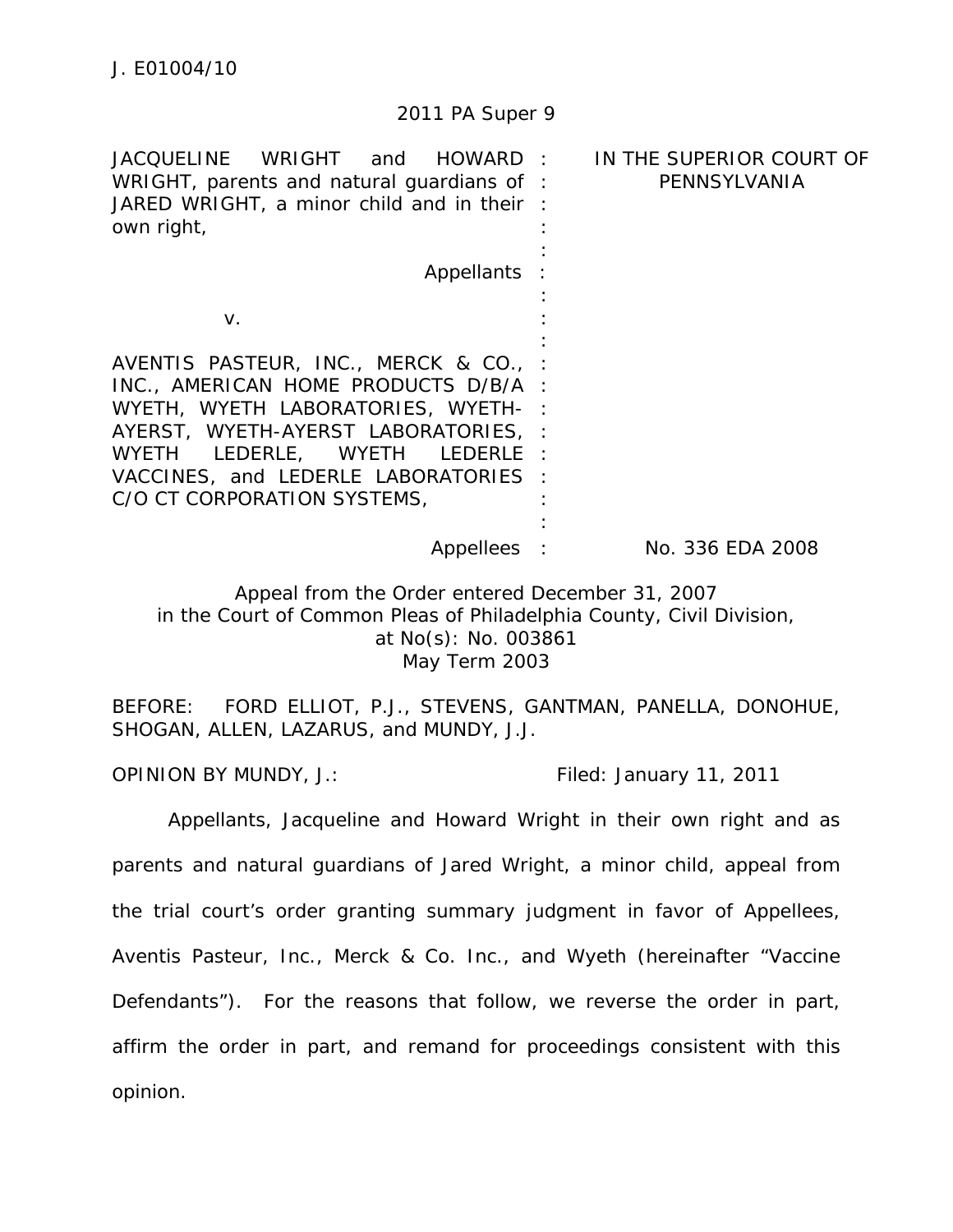-

We summarize the relevant facts and lengthy procedural history as follows. Minor Appellant, Jared Wright, was born on July 8, 1997. Less than one month after his birth, on July 31, 1997, Minor Appellant received his first vaccine that contained the preservative thimerosal, a hepatitis B vaccine manufactured by Merck. Over the course of the next fifteen months, Minor Appellant was injected with multiple vaccines containing thimerosal.<sup>1</sup> By October 27, 1998, Minor Appellant received his purported sixteenth and final vaccine containing thimerosal.

Thimerosal contains ethyl mercury. Prior to 1998, thimerosal was used prevalently in Food and Drug Administration ("FDA") approved formulas of certain childhood vaccines. In 1998, however, the FDA recommended that manufacturers remove thimerosal from vaccines given to infants and children. Because of the particular toxicity of mercury, the FDA recommends limited human exposure to mercury and warns that such exposure may be harmful to the developing nervous systems of young children and unborn fetuses. While the scientific community continues to debate the link between exposure to ethyl mercury and neurological and neurodevelopmental disorders, the National Institutes of Health ("NIH") and other organizations have conducted studies that suggest a connection between toxins such as ethyl mercury and damage to developing brains.

<sup>&</sup>lt;sup>1</sup> Specifically, Appellants claim that Minor Appellant was injected with sixteen vaccines containing thimerosal, including: two haemophilus influenza type b vaccines, a diptheria, tetanus, and pertussis vaccine, a diphtheria, two tetanus and acellular pertussis vaccines, and two hepatitis B vaccines. Appellants' Substitute Brief on Rehearing *En Banc* at 18.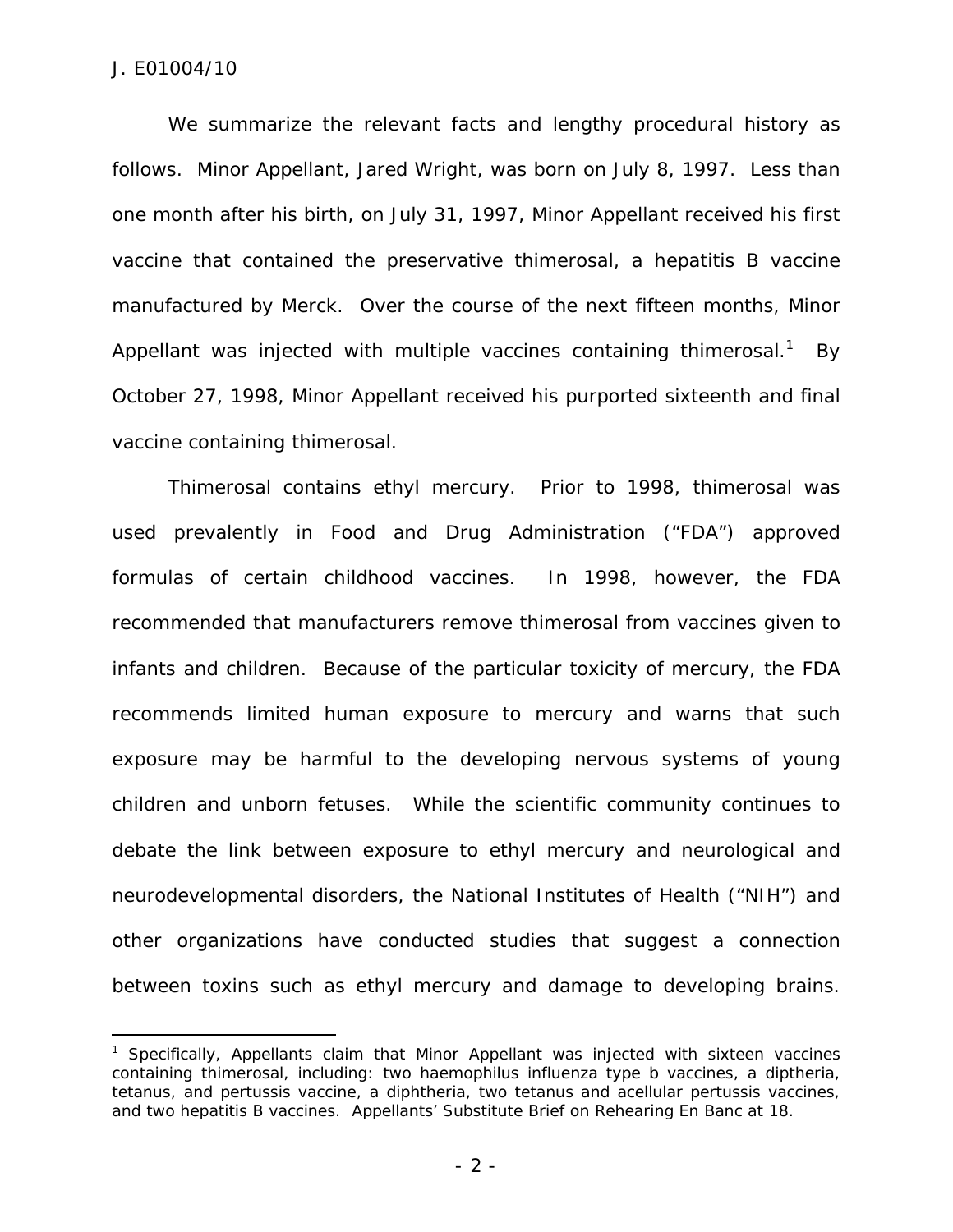$\overline{a}$ 

*See* H.R. REP. 110-231 at 137-138. Therefore, since 2001, the FDA has not licensed any new vaccines for children that contain thimerosal as a preservative.<sup>2</sup> Also since 2001, vaccines that the Center for Disease Control ("CDC") routinely recommends for children under the age of six have either been free of thimerosal or contained only trace amounts of the preservative. Multi-dose formulations of influenza vaccine are the only exceptions where thimerosal continues to appear in more sizeable amounts in vaccines that may be routinely administered to children.

In 2001, pursuant to the requirements of the National Vaccine Injury Compensation Program ("VICP"), Minor Appellant filed a petition against the Secretary of Health and Human Services ("HHS") in the Court of Federal Claims alleging vaccine-related injuries. The National Childhood Vaccine Injury Act of 1986 ("Vaccine Act"), 42 U.S.C.A. § 300aa-1 *et seq.*, created a no-fault compensation system as a statutory remedy for children suffering from vaccine-related injuries. Under the VICP, injured vaccine recipients may recover damages without showing "causation of injury and without a demonstration that a manufacturer was negligent or that a vaccine was defective." H.R. REP. No. 99-908 at 12-13, 1986 U.S.C.C.A.N. 6344, 6353. The VICP entertains two distinct types of claims, table claims and causationin-fact claims. For table claims, the Vaccine Act does not require claimants

<sup>2</sup> Center for Disease Control, *Questions and Answers about Thimerosal*, available at www.cdc.gov/h1n1flu/vaccination/thimerosal\_qa.htm (last visited on June 7, 2010).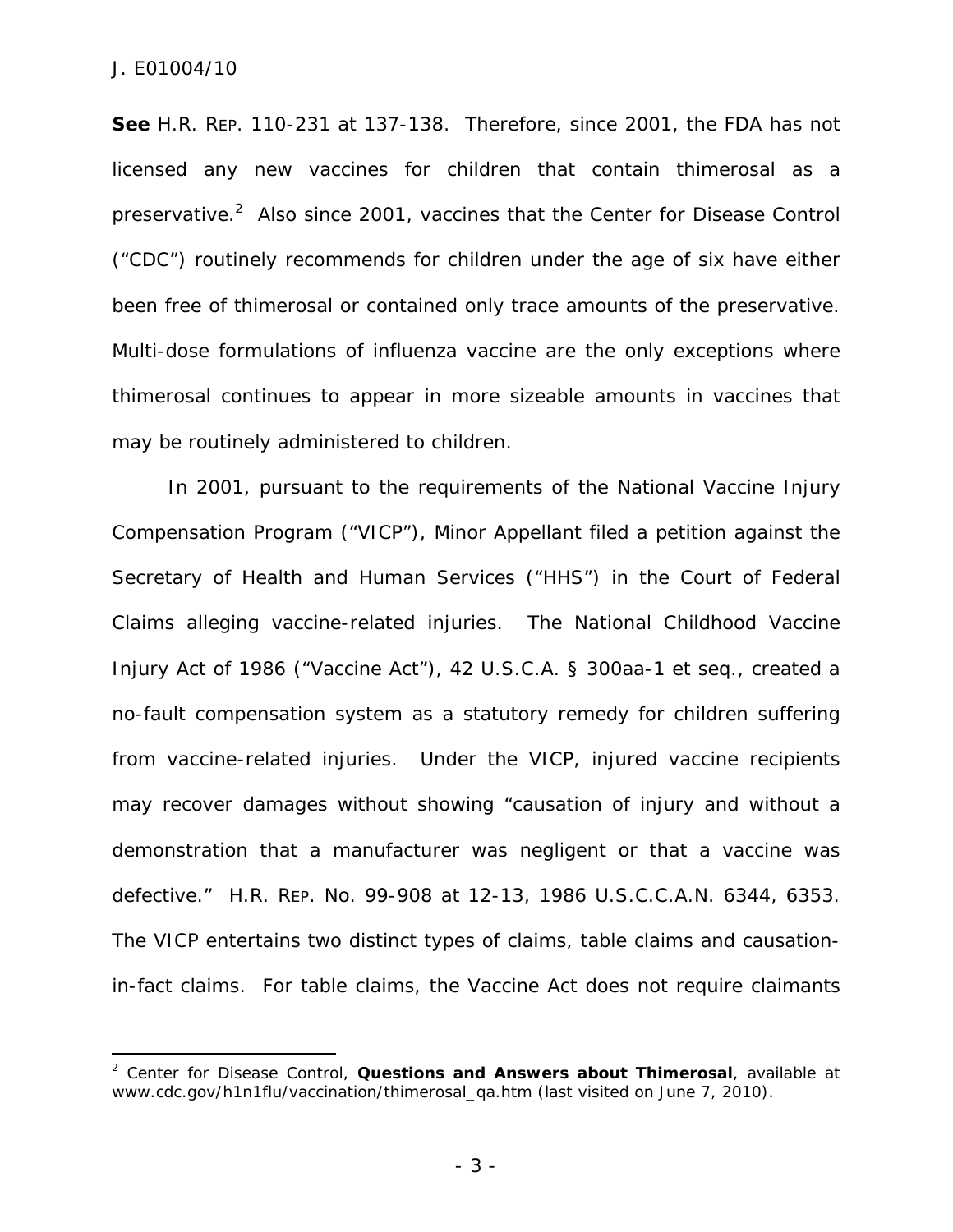$\overline{a}$ 

to prove causation. Rather, the Act affords claimants a presumption of causation if claimants are able to demonstrate that they received a vaccination listed in the Vaccine Table and suffered certain symptoms within a specified period of time. *See* 42 U.S.C.A. §§ 300aa-11(c)(1)(C)(ii)(I), 300aa-14. For an injury that does not appear on the Vaccine Table, claimants need to prove causation-in-fact. *See* 42 U.S.C.A. §§ 300aa-11(c)(1)(C)(ii)(I), 300aa-13(a)(1)(A). Minor Appellant's claim was not covered under any of the enumerated bases listed on the Vaccine Table. **See** 42 C.F.R. § 100.3(a). Pursuant to his statutory rights, Minor Appellant withdrew his petition on December 23, 2002 and filed suit against Vaccine Defendants in Pennsylvania State Court. *See* 42 U.S.C.A. §§ 300aa-11(a)(2)(A)(ii), 300aa-16.

Specifically, on May 29, 2003, in their own right and as parents and natural guardians of Minor Appellant, Jacqueline and Howard Wright ("Appellants") instituted a products liability action against the vaccine manufacturers.<sup>3</sup> An amended complaint was filed on August 13, 2003, and a second amended complaint was filed on December 9, 2003.

Appellants contended that their son's "neurological damage, including but not limited to developmental and speech delays" was "a result of the mercury in the thimerosal-containing vaccinations and the measles-mumps-

<sup>&</sup>lt;sup>3</sup> Originally, Appellants also brought this action against Eli Lilly and Company, Bayer Corporation, Ortho-Clinical Diagnostics, Inc., and Johnson & Johnson Consumer Companies, Inc. The actions against Bayer, Ortho-Clinical, and Johnson & Johnson, however, were voluntarily discontinued whereas the action against Eli Lilly was dismissed by stipulation.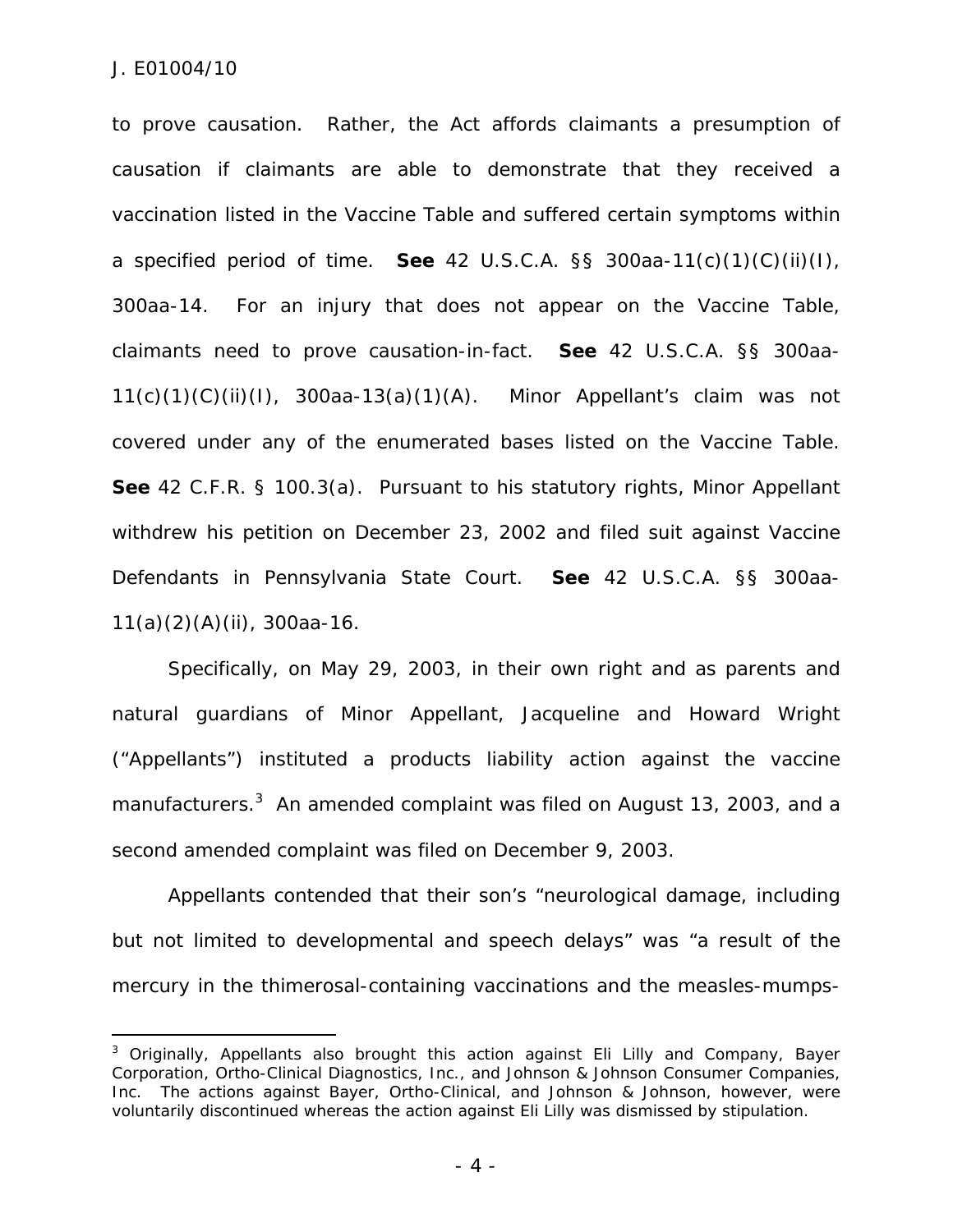$\overline{a}$ 

rubella ("MMR") vaccine that Jared Wright received as an infant." Complaint ¶ 23. Specifically, Appellants alleged that their son suffers from either Autism or Pervasive Developmental Disorder–Not Otherwise Specified, which is a condition within Autism Spectrum Disorder. Trial Court Opinion, 8/27/08, at 3. Vaccine Defendants manufactured the thimerosal-containing vaccines, which were administered to Minor Appellant.

In their complaint, Appellants claimed that Vaccine Defendants were negligent for two reasons: (1) for including thimerosal as a preservative in the vaccine designs; and (2) for failing to warn Appellants, the consuming public, and the medical community about the purported hazards stemming from the use of thimerosal.<sup>4</sup> See Complaint ¶ 25-27, 39. In their answer, Vaccine Defendants denied the material allegations of the Complaint. On July 2, 2007, Vaccine Defendants moved for summary judgment. They argued (1) that the Vaccine Act preempted Appellants' claims and (2) that Appellants failed to overcome the Vaccine Defendants' presumption of proper warnings.<sup>5</sup>

<sup>&</sup>lt;sup>4</sup> On July 2, 2007, Merck filed a separate motion for summary judgment. Trial Court Opinion, 8/27/08, at 1. In an order entered on December 31, 2007, the trial court granted summary judgment in favor of Merck. No appeal has been taken from this order as to Merck alone, and Merck is not a party to this appeal as to the MMR claim.

<sup>&</sup>lt;sup>5</sup> The Vaccine Defendants attached affidavits and exhibits to their motions, which showed (1) that the FDA approved and licensed the vaccines at issue, and (2) that FDA-approved package inserts accompanied those vaccines. Moreover, each of the Vaccine Defendants' package inserts expressly stated that the vaccine formula included thimerosal and that thimerosal was a mercury derivative; the package inserts also specified the particular concentration of thimerosal present in each vaccine.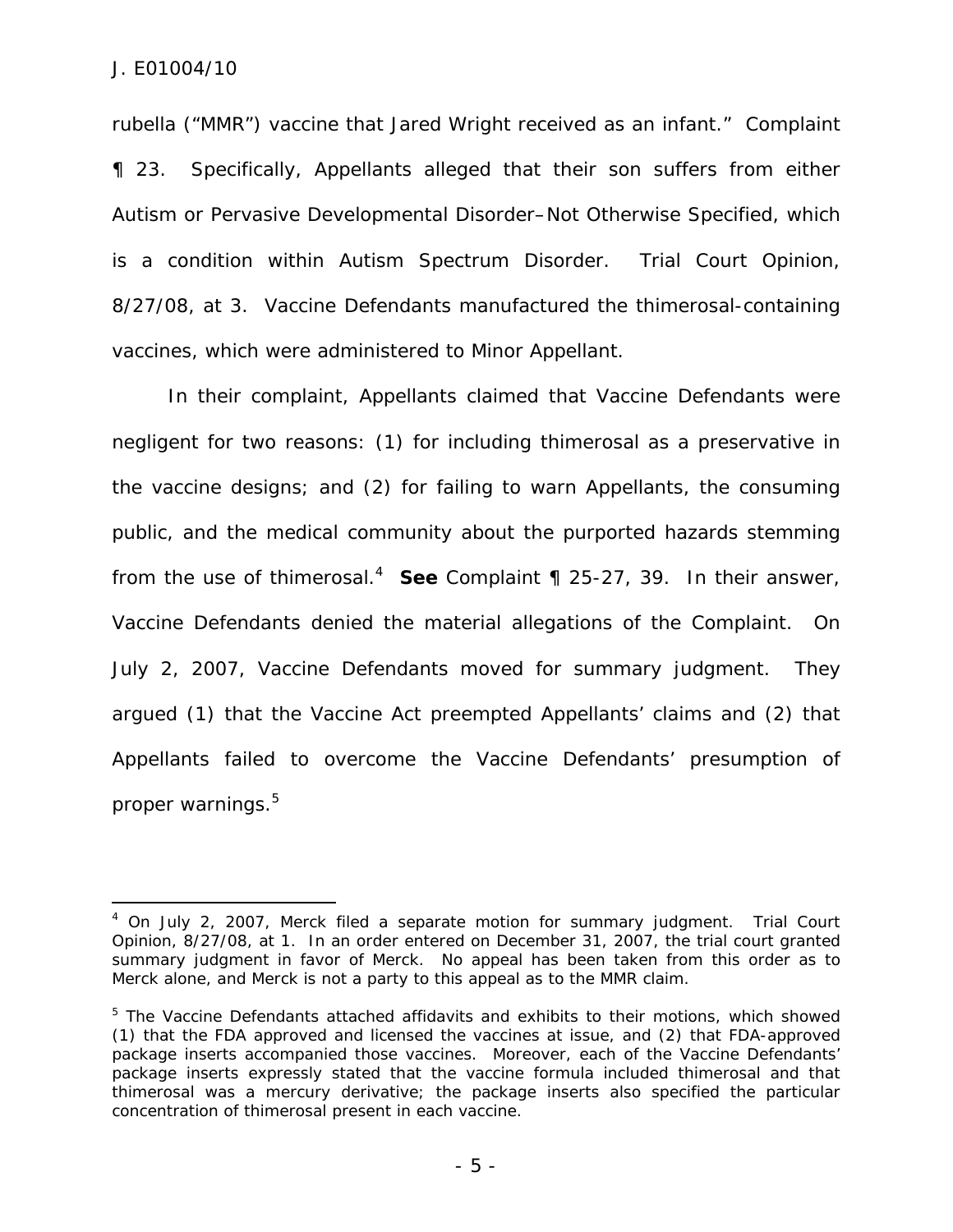On December 31, 2007, the trial court granted Vaccine Defendants' motion for summary judgment. The trial court found that "Plaintiffs' design defect claim and failure to warn claims against the Vaccine Defendants are preempted by the Vaccine Act" and "failed to raise any genuine issues of material fact to overcome the presumptions of proper warnings to which the Vaccine Defendants were entitled to under the Vaccine Act." Trial Court Opinion, 8/27/08, at 1.

Appellants filed a timely appeal on January 29, 2008, and on November 9, 2009, this Court reversed the trial court's order in a memorandum opinion. Subsequently, Appellees sought rehearing *en banc*, which was granted on January 22, 2010.

In their Substituted Brief on Reargument *En Banc*, Appellants raise the following four issues for our review.

> 1. Section 22(b)(1) of the National Childhood Vaccine Injury Act of 1986 ["Vaccine Act" or "the Act"] expressly preempts certain design defect claims against vaccine manufacturers "if the injury or death resulted from side effects that were unavoidable even though the vaccine was properly prepared and was accompanied by proper directions and warnings." 42 U.S.C. § 300aa-22(b)(1).

The question involved here then is whether the trial court made an error of law and/or abused its discretion when it held Section 22(b)(1) preempts *all* vaccine design defect claims, whether the side effects of a vaccine or its preservative were unavoidable or not?

2. Whether the trial court made an error of law and/or abused its discretion when it granted summary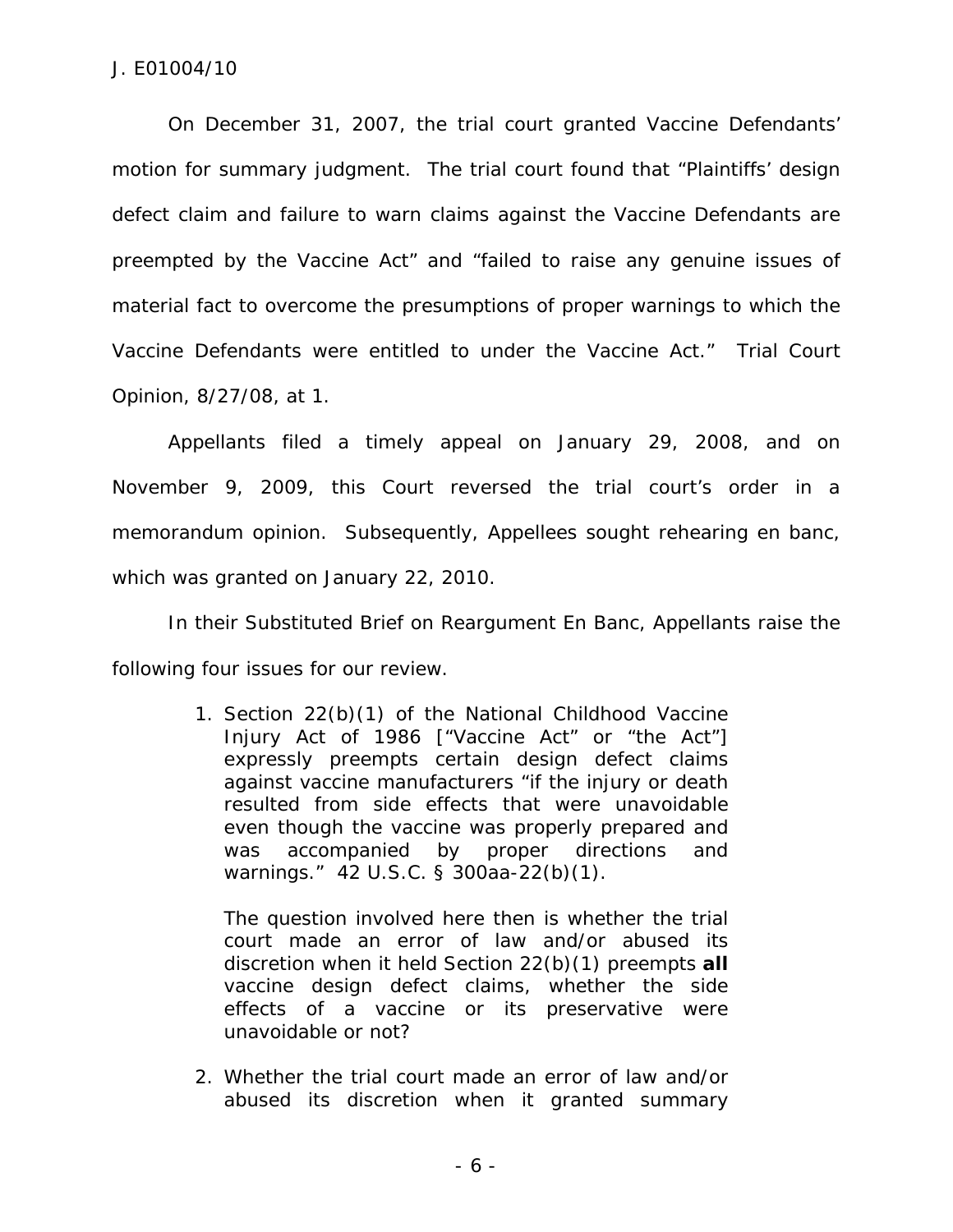judgment against the Wrights on Appellees' express preemption defense under Section 22(b)(1) and dismissed their design defect claims without requiring that Appellees first show that the side effects of the preservative thimerosal were unavoidable?

3. Section 22(b)(2) of the Act applies a rebuttable presumption that vaccine warnings are adequate only "for purposes of Section 22(b)(1)," which addresses design defect claims.

The question involved here is whether the trial court made an error of law and/or abused its discretion when it applied Section 22(b)(2)'s rebuttable presumption of adequate warnings to Appellants' failure-to-warn claims, which are viable and independent, and held that Appellants were required to, but had not, overcome that presumption?

4. Whether the trial court made an error of law and/or abused its discretion when it failed to apply Section 22(e)'s express preemption clause to preempt expressly Pennsylvania law that Appellees contend bars Appellants' failure-to-warn claims?

Appellants' Substituted Brief on Reargument *En Banc* at 3-4 (emphasis in

original).

When reviewing a trial court's grant of summary judgment, our

standard and scope of review is as follows.

Our review on an appeal from the grant of a motion for summary judgment is well-settled. A reviewing court may disturb the order of the trial court only where it is established that the court committed an error of law or abused its discretion. As with all questions of law, our review is plenary.

In evaluating the trial court's decision to enter summary judgment, we focus on the legal standard articulated in the summary judgment rule. The rule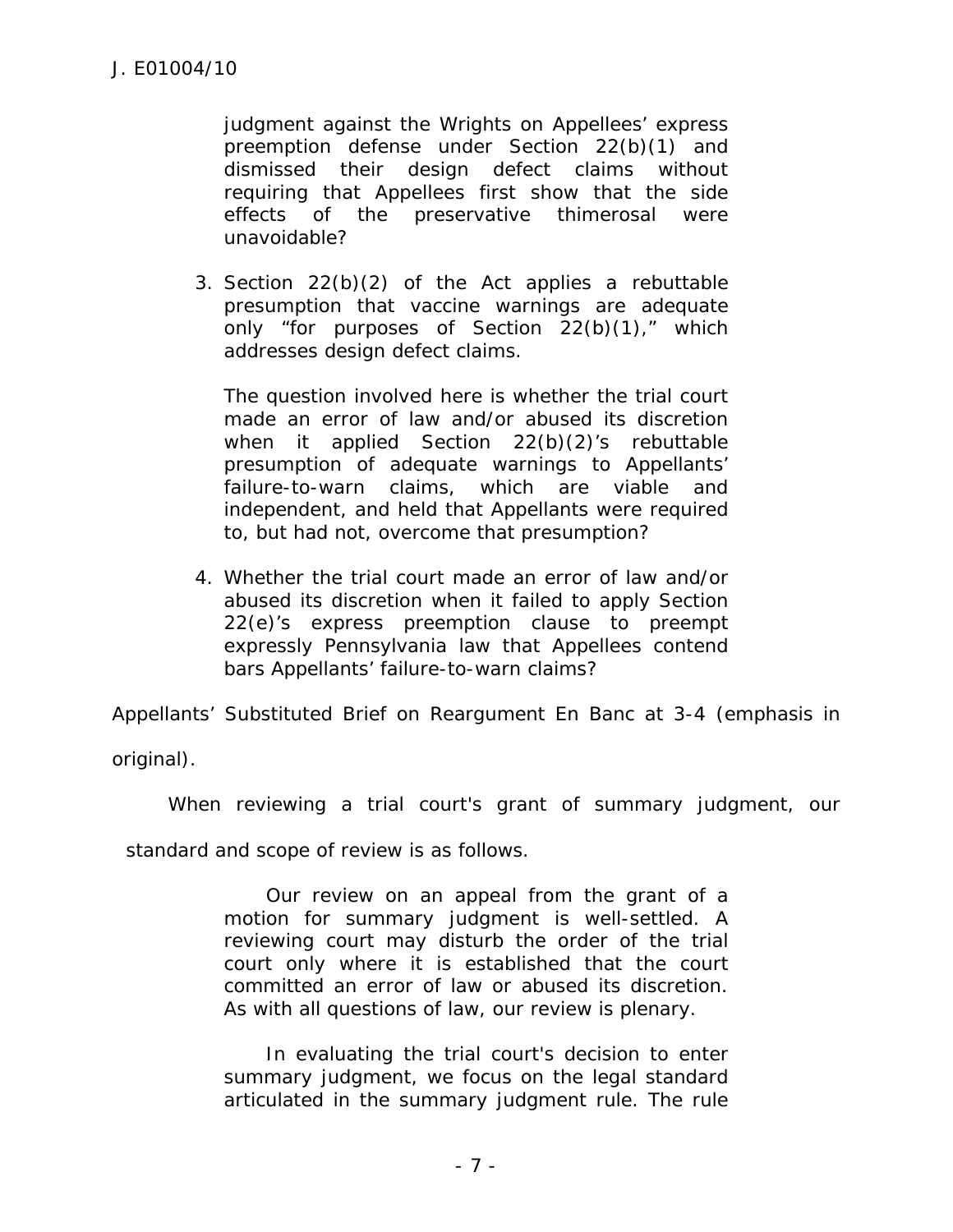-

states that where there is no genuine issue of material fact and the moving party is entitled to relief as a matter of law, summary judgment may be entered. Where the non-moving party bears the burden of proof on an issue, he may not merely rely on his pleadings or answers in order to survive summary judgment. Failure of a non-moving party to adduce sufficient evidence on an issue essential to his case and on which it bears the burden of proof establishes the entitlement of the moving party to judgment as a matter of law. Lastly, we will view the record in the light most favorable to the non-moving party, and all doubts as to the existence of a genuine issue of material fact must be resolved against the moving party.

*Evans v. Sodexho*, 946 A.2d 733, 737-738 (Pa. Super. 2008), *quoting* 

*Murphy v. Duquesne Univ. of the Holy Ghost*, 777 A.2d 418, 429 (Pa.

2001) (internal citations and quotation marks omitted). Here, the question of whether the Vaccine Act preempts Appellants' state law tort claims is a question of law. Because "we are not bound by the trial court's conclusions of law, but may reach our own conclusions," we shall conduct our review *de novo*. *Rohrer v. Pope*, 918 A.2d 122, 126 (Pa. Super. 2007) (internal citations omitted).

# **I.**

We begin our review by considering Appellants' two design defect issues in conjunction.<sup>6</sup> Taken together, these issues raise two separate but

 $6$  Appellants suggest that § 300aa-22(b)(1) treats thimerosal claims differently from other design defect claims. Appellants' Substitute Brief on Rehearing *En Banc* at 58-62. Based on our analysis, we find this argument unpersuasive. Congress used broad language to draft § 300aa-22(b)(1), applying the subsection to civil claims where the injury or death is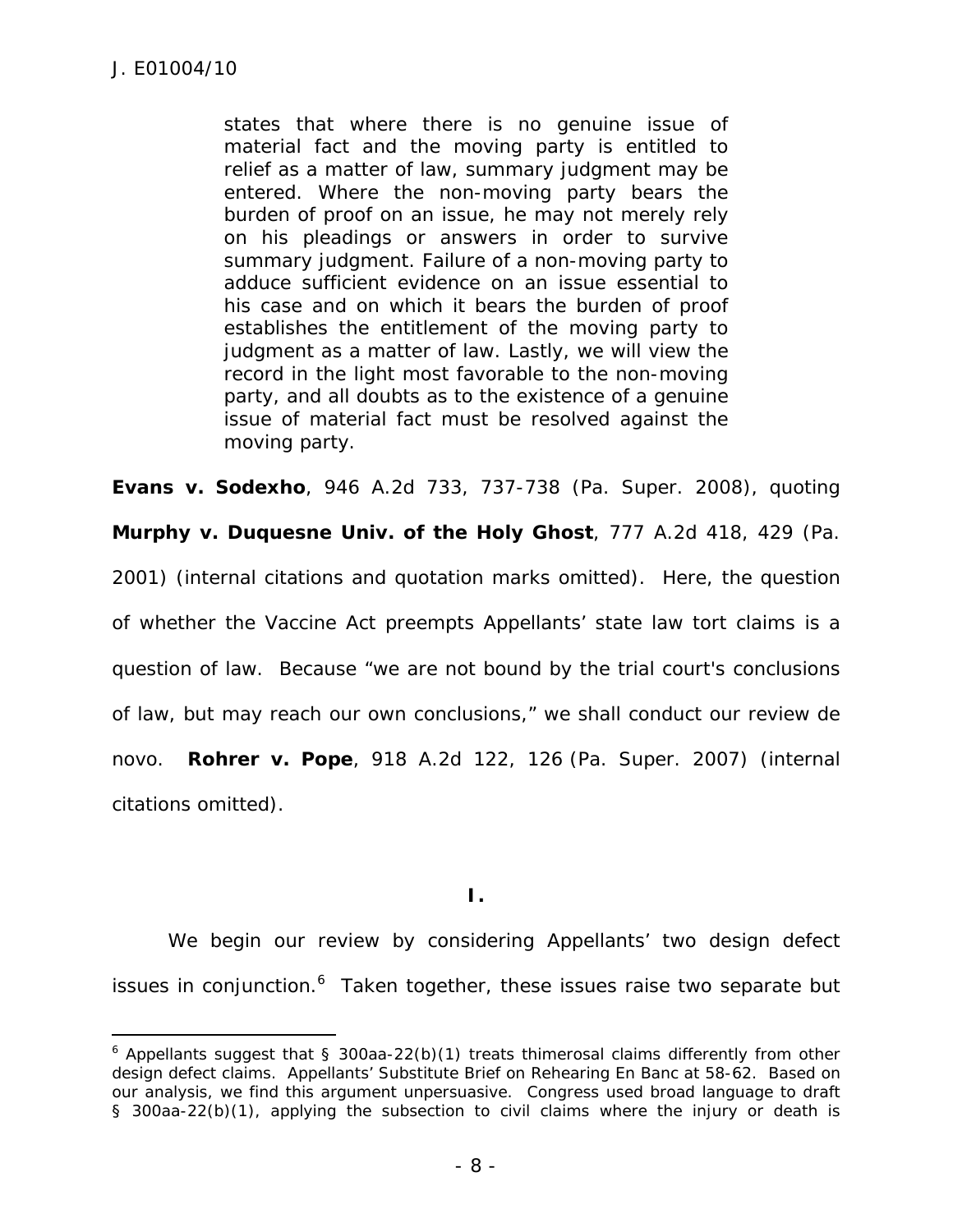$\overline{a}$ 

interrelated questions: (1) whether § 300aa-22(b)(1) of the Vaccine Act preempts all design defect claims against vaccine manufacturers; or (2) whether § 300aa-22(b)(1) requires a preliminary showing that the side effects, which caused the vaccine-related injury, were in fact unavoidable. Both questions address the preemptive scope of § 300aa-22(b)(1) of the Vaccine Act. While Appellants acknowledge that § 300aa-22(b)(1) preempts some design defect claims leveled against vaccine manufacturers, they contend that Congress never intended to preempt all such claims with the enactment of the Vaccine Act. The Vaccine Defendants, however, argue that § 300aa-22(b)(1) spreads its preemptive net more broadly, limiting prospective plaintiffs' tort remedies to claims of either improper manufacturing or improper packaging. In order to review these issues, we must begin our discussion by setting forth (1) the doctrine of preemption and (2) the current landscape under the Vaccine Act.

## **A. The Preemption Doctrine**

 The United States Supreme Court "ha[s] long recognized that state laws that conflict with federal law are without effect." *Altria Group Inc. v. Good*, 129 S.Ct. 538, 543 (2008) (citation and internal quotation omitted); *see* U.S. CONST. art. VI, cl. 2. While conflicts between federal and state law

<sup>&</sup>quot;vaccine-related[.]" 42 U.S.C.A. § 300aa-22(b)(1); *See also Cheskiewicz v. Aventis*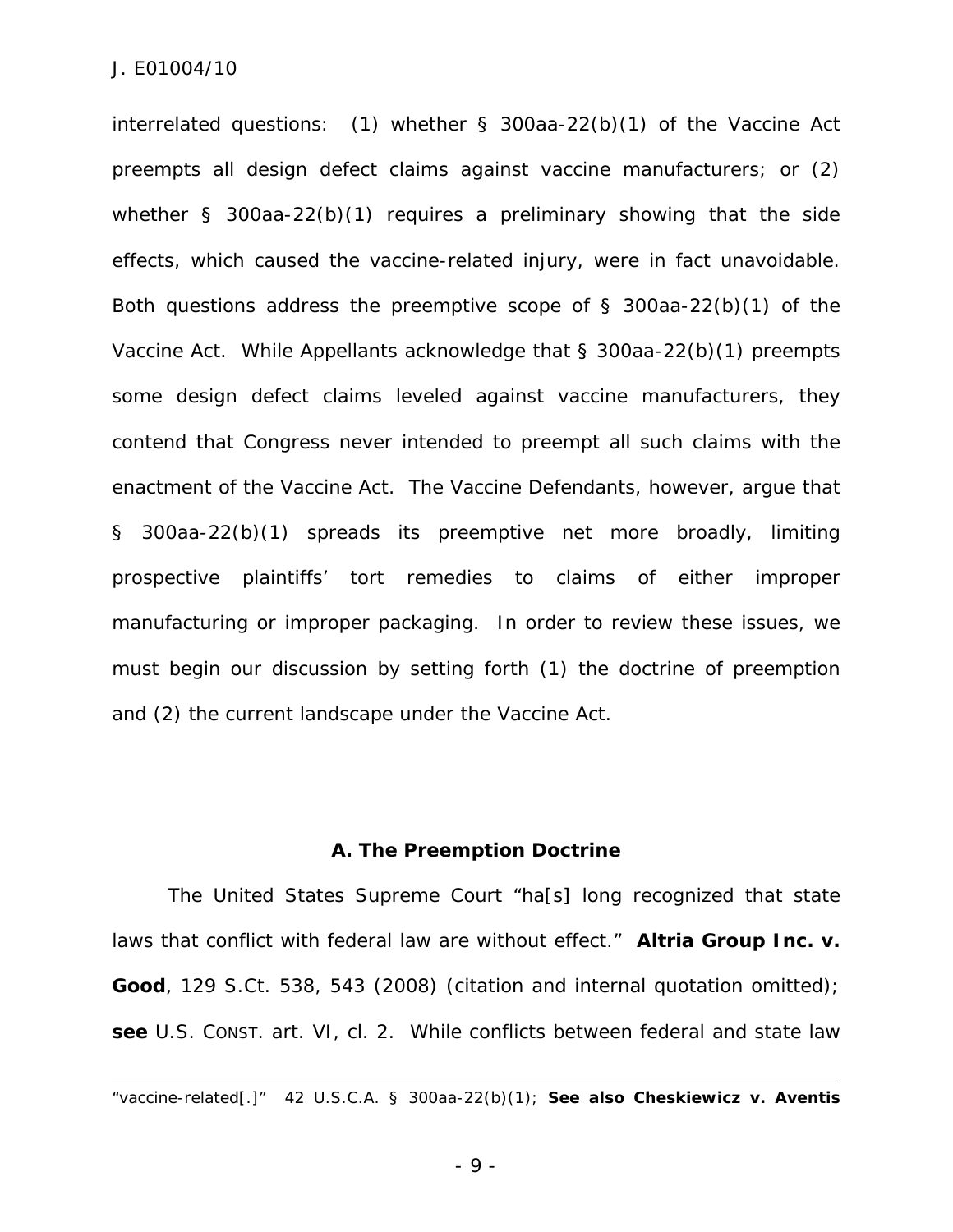are not easy to discern, federal law may supersede state law in three delineated fashions: express preemption, implied conflict preemption, and field preemption. *See Hillsborough County, Fla., v. Automated Med. Labs., Inc.*, 471 U.S. 707, 713 (1985); *see also Dooner v. DiDonato*, 971 A.2d 1187 (Pa. 2009).

 First, Congress may enact a statute that expressly preempts state law through the language contained therein. *Lorillard Tobacco Co. v. Reilly*, 533 U.S. 525, 541 (2001). Our review of an express preemption clause "must in the first instance focus on the plain wording of the clause, which necessarily contains the best evidence of Congress' pre-emptive intent." *Sprietsma v. Mercury Marine*, 537 U.S. 51, 62-63 (2002) (citation and quotation omitted). Though the statutory language may clearly indicate that Congress intended to preempt "at least some state law," we must "identify the domain expressly pre-empted by that language." *Medtronic, Inc. v. Lohr*, 518 U.S. 470, 484 (1996) (internal quotation omitted). "Our inquiry into the scope of a statute's pre-emptive effect is guided by the rule that '[t]he purpose of Congress is the ultimate touchstone in every pre-emption case.'" *Altria Group*, *supra* at 543, *quoting Medtronic, Inc.*, *supra* at 485. Moreover, "[i]f a federal law contains an express pre-emption clause, it does not immediately end the inquiry because the question of the substance

 $\overline{a}$ 

*Pasteur, Inc.*, 843 A.2d 1258, 1265-1266 (Pa. Super. 2004).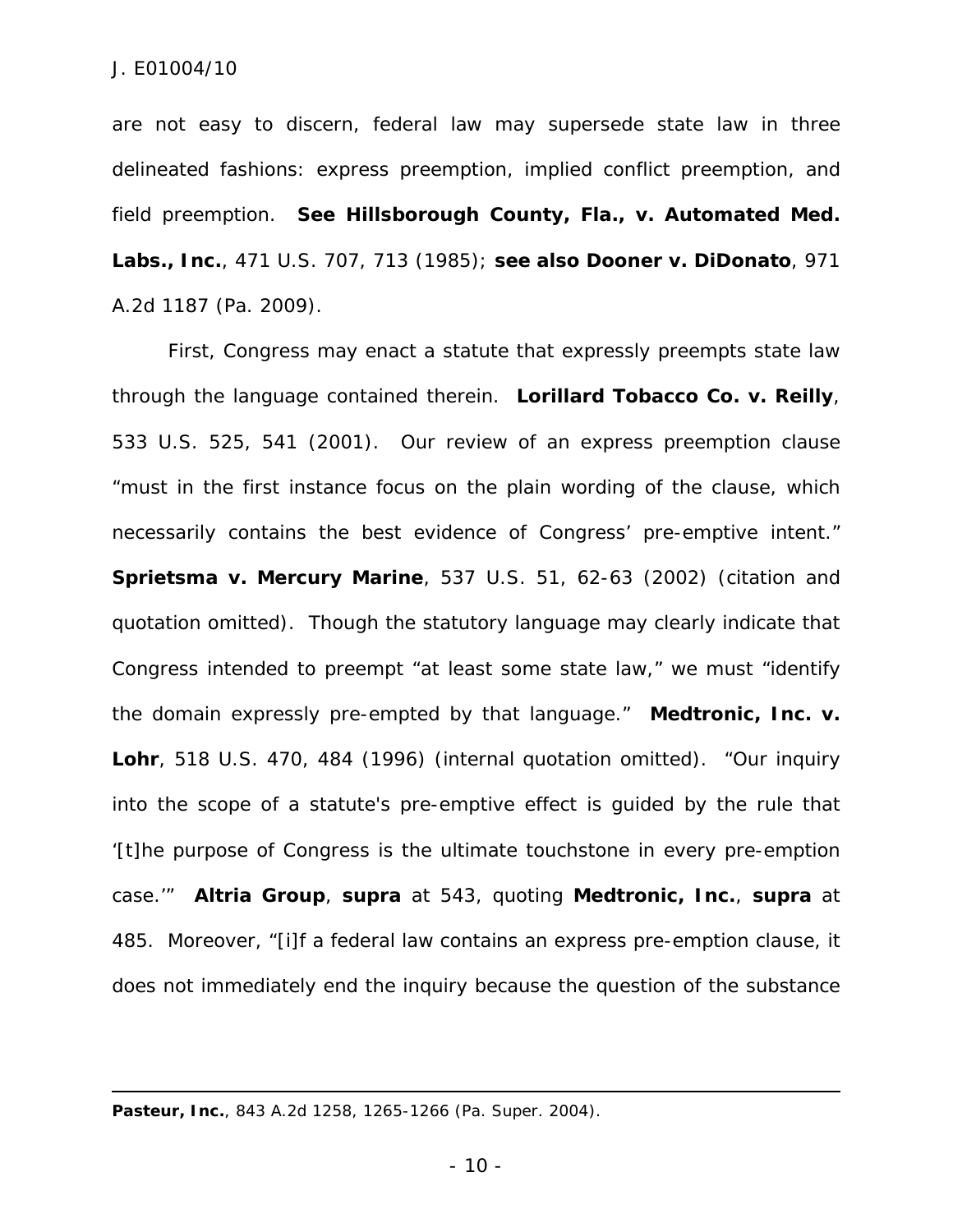and scope of Congress' displacement of state law still remains." *Altria Group, Inc.*, *supra* at 543.

Second, implied conflict preemption may arise in either of two separate fashions: (1) when a private party cannot adhere simultaneously to both state and federal requirements; or (2) when state law "stands as an obstacle to the accomplishment and execution of the full purposes and objectives of Congress." *Hines v. Davidowitz*, 312 U.S. 52, 67 (1941); *English v. Gen. Elec. Co.*, 496 U.S. 72, 78-79 (1990). "[I]mplied preemption may exist even in the face of an express preemption clause." *Bruesewitz v. Wyeth Inc.*, 561 F.3d 233, 239 (3d Cir. 2009), *cert. granted* 130 S.Ct. 1734 (2010). While an express preemption clause suggests that Congress never intended the scope of preemption to reach beyond the plain language of that clause, the existence of an express preemption clause "does not […] entirely foreclose[] any possibility of implied pre-emption." *Freightliner Corp. v. Myrick*, 514 U.S. 280, 288 (1995).

Third, field preemption arises when Congress creates a comprehensive scheme of federal regulation that occupies a specified field and leaves "no room for [supplementary] state regulation" within that field. *United States v. Locke*, 529 U.S. 89, 111 (2000); *see also Lorillard Tobacco Co.*, *supra* at 541. Moreover, we also may infer the existence of field preemption when Congress legislates within a field wherein "the federal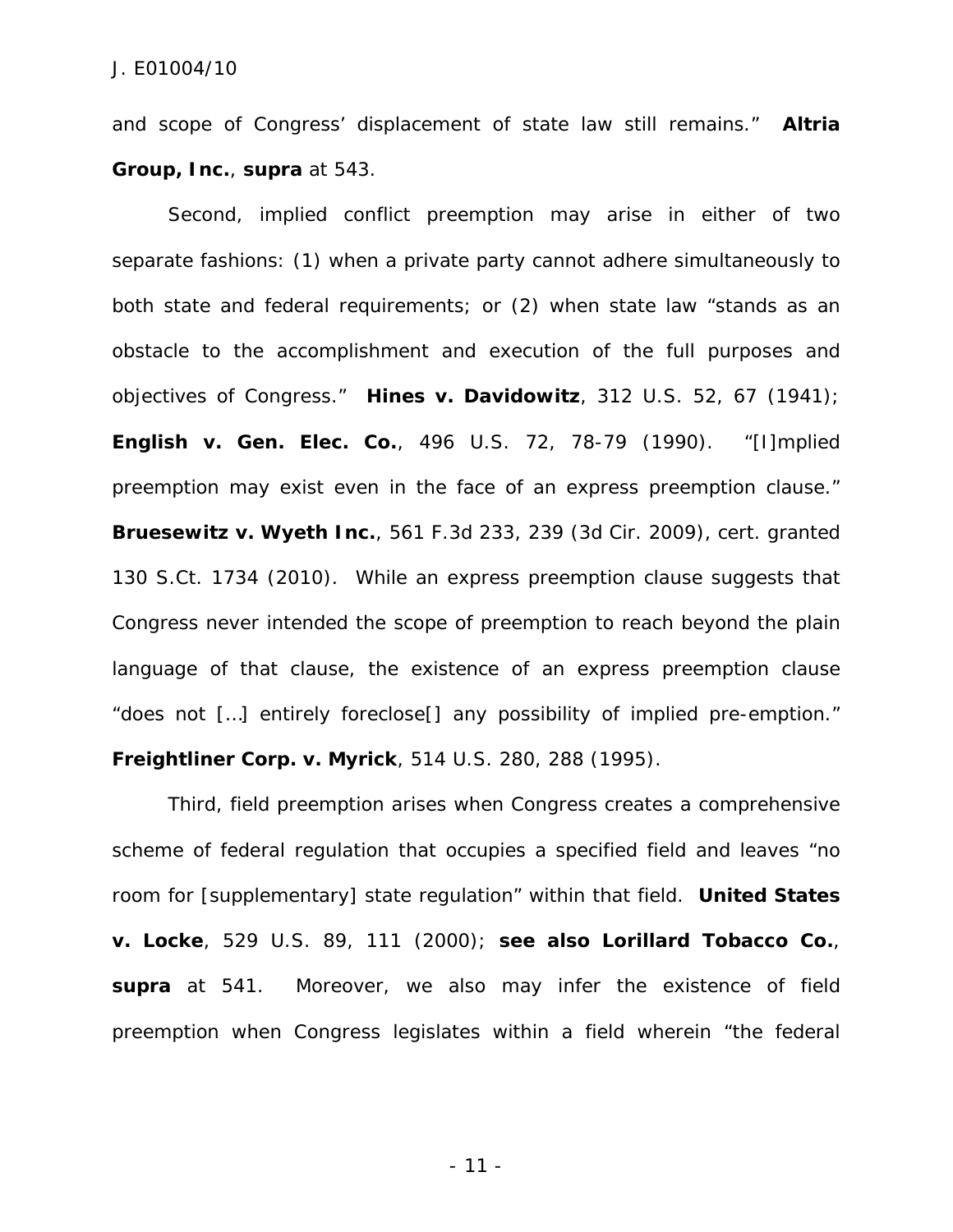interest is so dominant that the federal system will be assumed to preclude enforcement of state laws on the same subject." *English*, *supra* at 79.

While preemption jurisprudence delineates the different ways in which federal law may supersede state law, we begin any consideration of these issues by applying the presumption against preemption. *See Cipollone v. Liggett Group, Inc.*, 505 U.S. 504, 516 (1992). We must "start with the assumption that the historic police powers of the States were not to be superseded by the Federal Act unless that was the clear and manifest purpose of Congress." *Medtronic, Inc.*, *supra* at 485 (internal citation and quotation omitted); *Bates v. Dow Agrosciences*, 544 U.S. 431, 449 (2005). Importantly, this assumption also applies to questions concerning the scope of a federal statute's preemptive reach. *Medtronic, Inc.*, *supra*  at 485; *see also Cipollone*, *supra* at 518, 523 (using the presumption against preemption to support a narrow interpretation of an express preemption command).

Moreover, when confronted with two equally "plausible" interpretations of the same statutory text, courts "have a duty to accept the reading that disfavors pre-emption." *Bates*, *supra* at 449. This duty applies "even in the event of an express preemption clause." *Bruesewitz*, *supra* at 240, *citing Riegel v. Medtronic Inc.*, 552 U.S. 312, 334-335 (2008). The presumption against preemption, however, may be overcome. *See Crosby v. Nat'l Foreign Trade Council*, 530 U.S. 363, 374 n. 8 (2000) (noting

- 12 -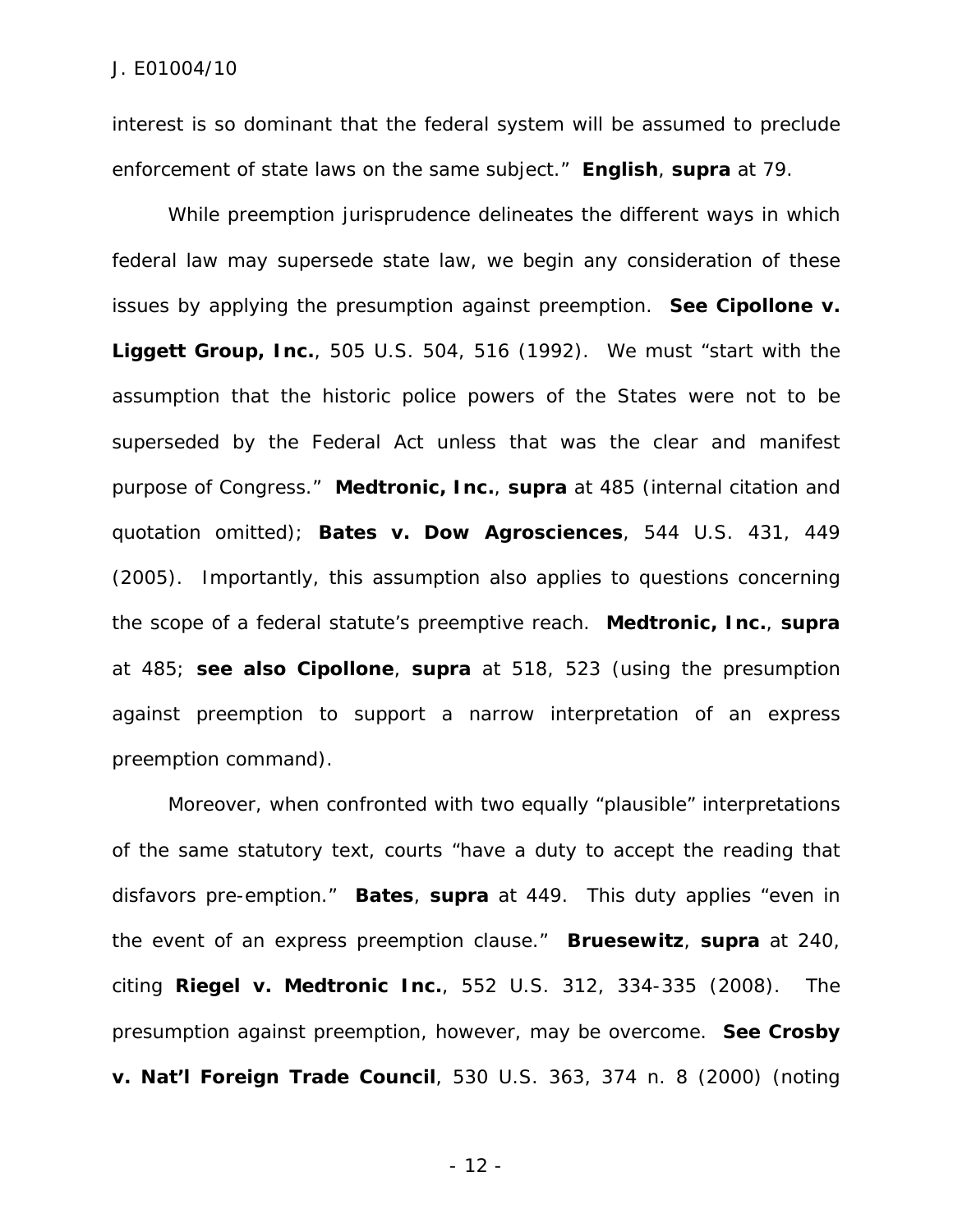that the presumption against preemption may be overcome where state law "presents a sufficient obstacle to the full accomplishment of Congress's objectives under the federal [enactment] to find it preempted").

## **B. The Vaccine Act – Generally**

 In the wake of concerns stemming from "a small but significant number" of accounts reporting that children had been gravely injured by routine childhood vaccinations, Congress enacted the Vaccine Act in 1986. *Blackmon v. Am. Home Prods. Corp.*, 328 F.Supp.2d 659, 663-666 (S.D. Tex. 2004). By passing the Act, Congress sought "to prevent [vaccine] manufacturers from leaving vaccine production or significantly increasing their prices" as well as to "compensate victims of vaccine-related injuries quickly." *Sykes v. Glaxo-SmithKline*, 484 F.Supp.2d 289, 297 (E.D. Pa. 2007).

To deal with these dilemmas, the Vaccine Act established the National Vaccine Program that provides those suffering from vaccine-related injuries with an alternative statutory method of recovery. *Id.*; *see also* H.R. REP. 99-908 at 26 (1986). Under the Act, injured parties must initially pursue their claim by filing a petition with the Vaccine Court as part of a no-fault compensation system. 42 U.S.C.A. §§ 300aa-11(a)(2)(A), 300aa-13(a)(1)(A, B). The Act does not require the petitioner to prove fault or causation so long as the petitioner can demonstrate that he received a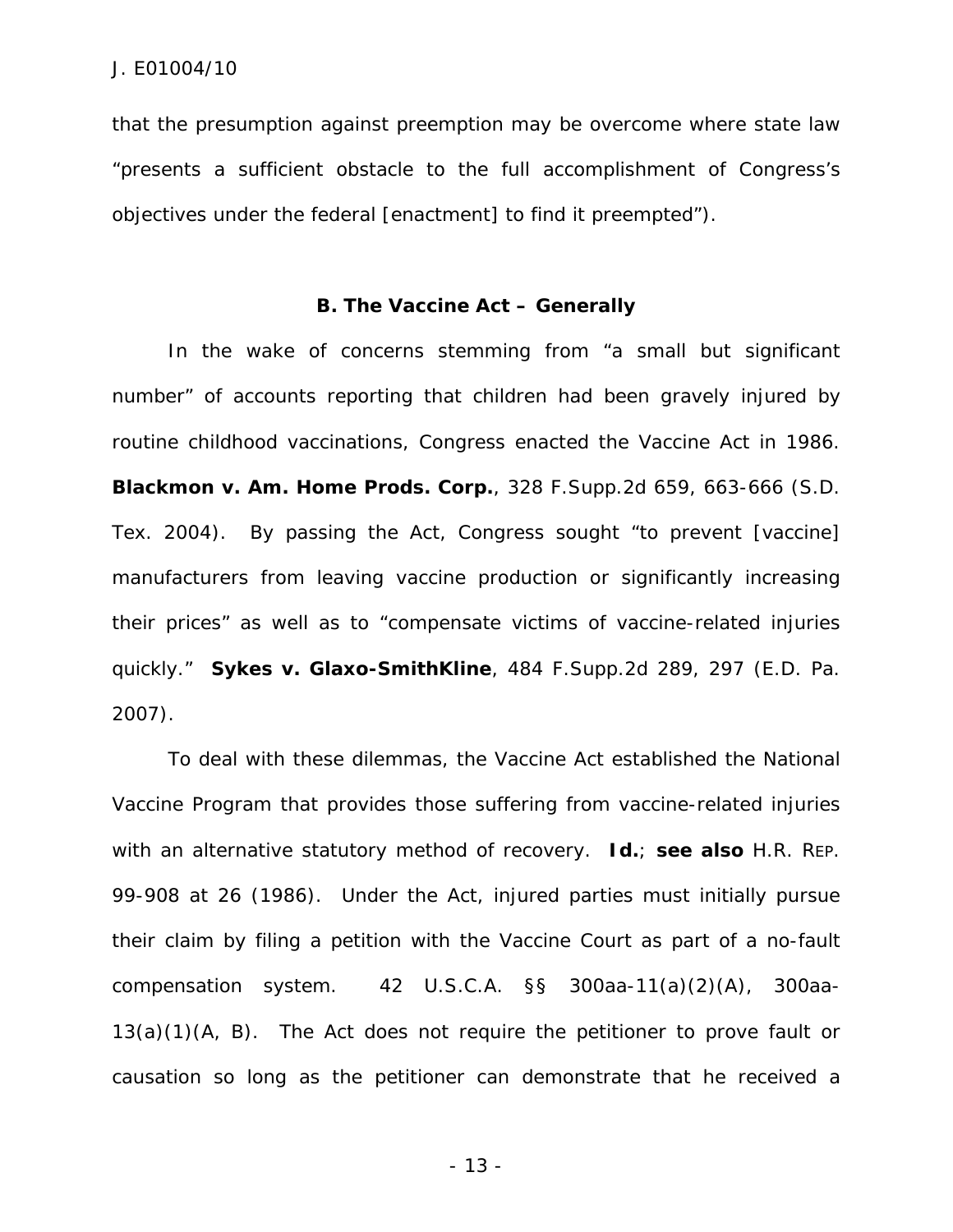particular vaccine and subsequently suffered certain enumerated symptoms within a defined period. 42 U.S.C.A. §§ 300aa-13, 300aa-14. This system was designed to be less burdensome and to produce faster results than the traditional civil tort system. *Sykes*, *supra* at 297. Nevertheless, if the injured party is dissatisfied with the judgment of the Vaccine Court, the injured party may decide to pursue a traditional tort action. *Id.*; *see* 42 U.S.C.A. § 300aa-11. The Act, however, imposes certain limitations upon an injured party's subsequent civil tort suit. *See* 42 U.S.C.A. §§ 300aa-11(a)(2)(A)(ii), 300aa-16, 300aa-21 (referring to when a petitioner either rejects the judgment of the Vaccine Court or withdraws his petition from the Vaccine Court).

The Act also modifies state tort law, thereby preempting it in at least certain instances. *See* 42 U.S.C.A. § 300aa-22. "Part B of the Vaccine Act establishes the circumstances under which individuals who have rejected the judgment of the Vaccine Court may subsequently file suit in state or federal court." *Bruesewitz*, *supra* at 241. Section 300aa-22 provides as follows.

**(a)** General rule

Except as provided in subsections (b), (c), and (e) of this section State law shall apply to a civil action brought for damages for a vaccine-related injury or death.

**(b)** Unavoidable adverse side effects; warnings

**(1)** No vaccine manufacturer shall be liable in a civil action for damages arising from a vaccinerelated injury or death associated with the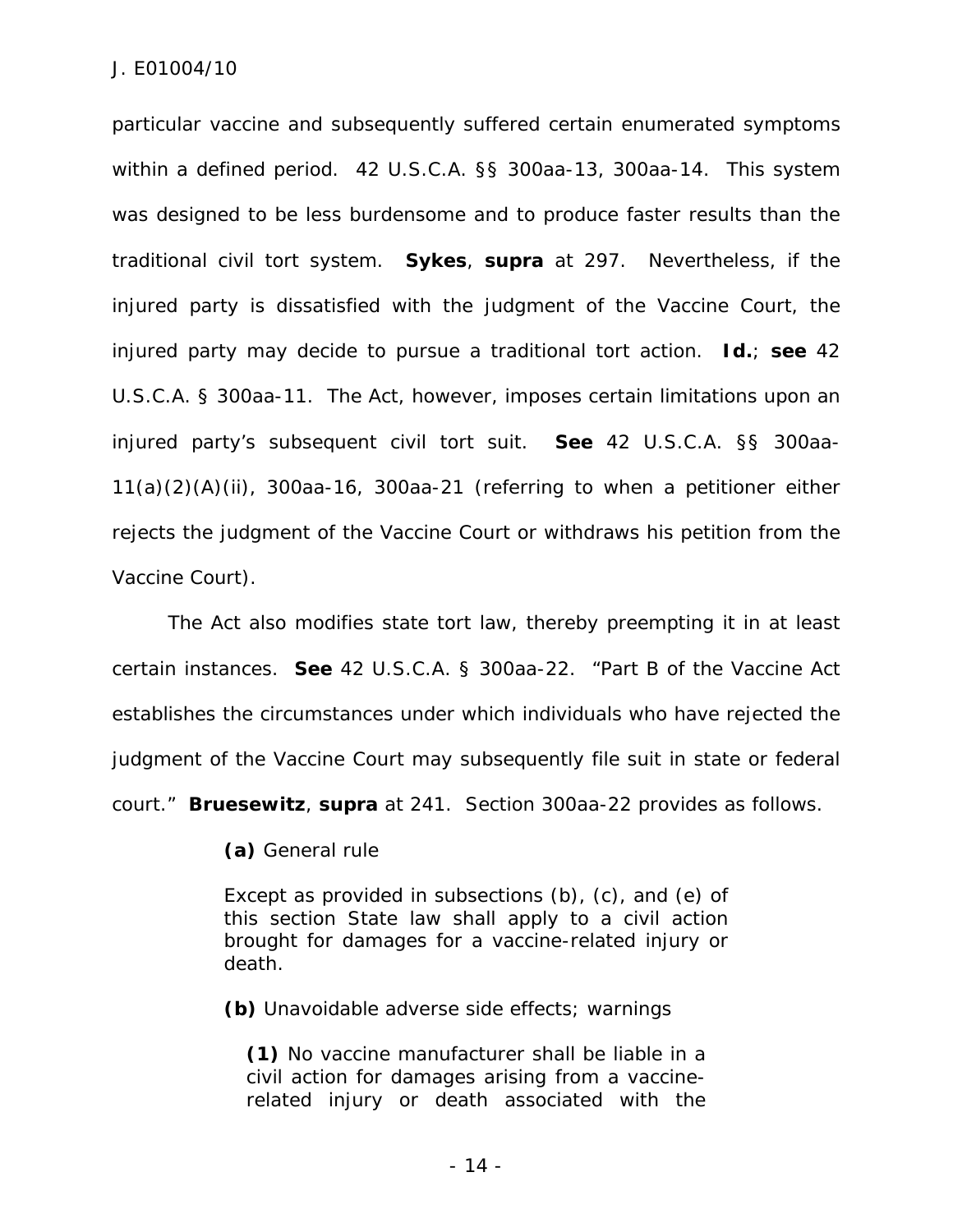administration of a vaccine after October 1, 1988, if the injury or death resulted from side effects that were unavoidable even though the vaccine was properly prepared and was accompanied by proper directions and warnings.

**(2)** For purposes of paragraph (1), a vaccine shall be presumed to be accompanied by proper directions and warnings if the vaccine manufacturer shows that it complied in all material respects with all requirements under the Federal Food, Drug, and Cosmetic Act [21 U.S.C.A. § 301 *et seq.*] and section 262 of this title (including regulations issued under such provisions) applicable to the vaccine and related to vaccine-related injury or death for which the civil action was brought unless the plaintiff shows-

**(A)** that the manufacturer engaged in the conduct set forth in subparagraph (A) or  $(B)$  of section 300aa-23 $(d)(2)$  of this title, or

**(B)** by clear and convincing evidence that the manufacturer failed to exercise due care notwithstanding its compliance with such Act and section (and regulations issued under such provisions).

**(c)** Direct warnings

No vaccine manufacturer shall be liable in a civil action for damages arising from a vaccine-related injury or death associated with the administration of a vaccine after October 1, 1988, solely due to the manufacturer's failure to provide direct warnings to the injured party (or the injured party's legal representative) of the potential dangers resulting from the administration of the vaccine manufactured by the manufacturer.

**(d)** Construction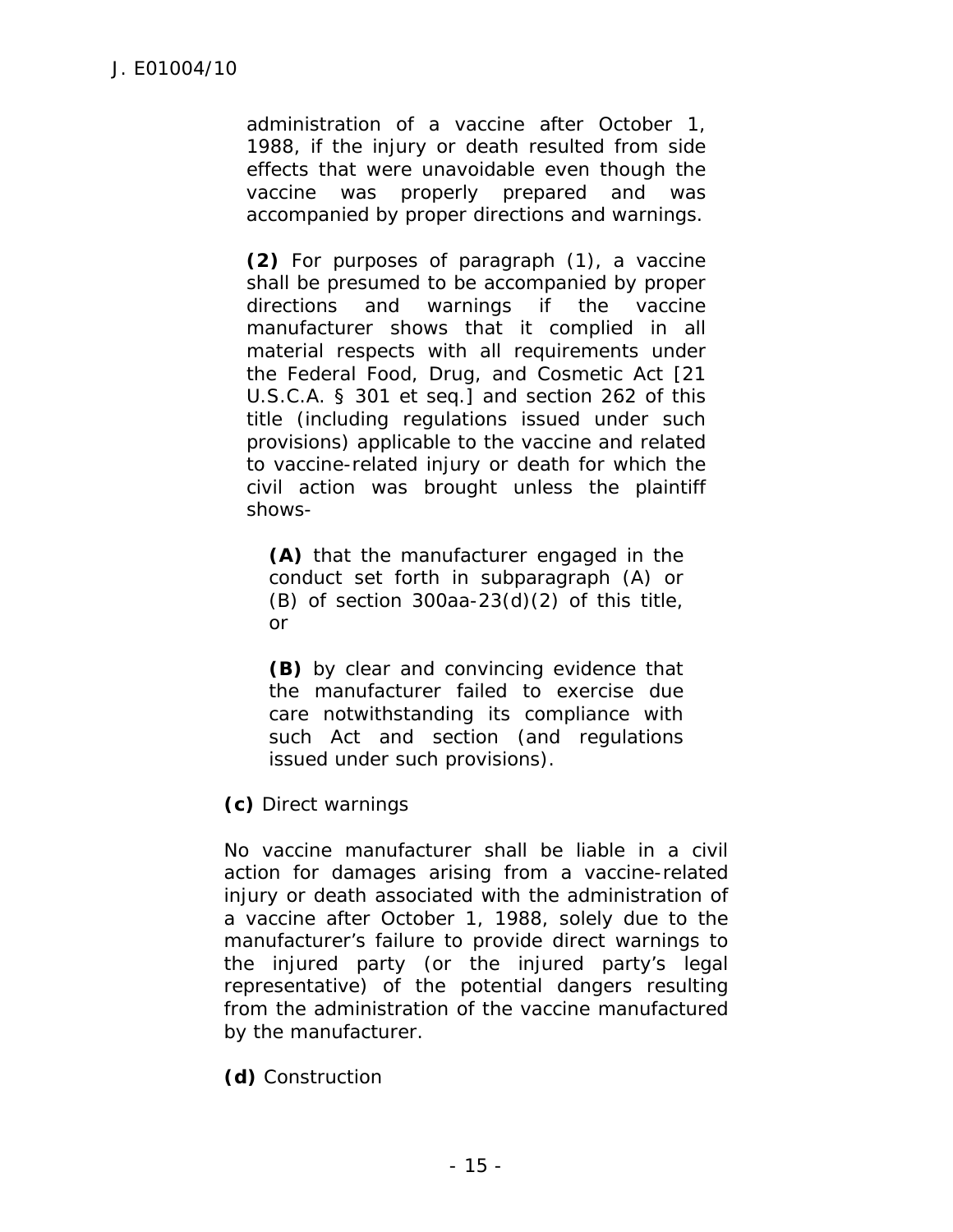The standards of responsibility prescribed by this section are not to be construed as authorizing a person who brought a civil action for damages against a vaccine manufacturer for a vaccine-related injury or death in which damages were denied or which was dismissed with prejudice to bring a new civil action against such manufacturer for such injury or death.

**(e)** Preemption

No State may establish or enforce a law which prohibits an individual from bringing a civil action against a vaccine manufacturer for damages for a vaccine-related injury or death if such civil action is not barred by this part.

42 U.S.C.A. § 300aa-22.

The Third Circuit Court of Appeals correctly observed that "Section 22(a) of the Vaccine Act establishes a general rule permitting states to regulate vaccines subject to several exceptions set forth in subsections (b), (c), and (e)." *Bruesewitz*, *supra* at 242. Specifically, as the plain language of the statute indicates, the Vaccine Act "displace[s] state law in several enumerated instances, including as provided for in subsection [22(b)]," which immunizes vaccine manufacturers from liability "for claims arising from 'unavoidable' injuries and deaths related to vaccine administration, thereby prohibiting states from regulating in this area." *Id.* at 243. Thus, § 300aa-22(a) and § 300aa-22(b)(1) of the Vaccine Act contain express preemption clauses. Nevertheless, while the "language conveys a clear intent to override state law civil action claims in particular,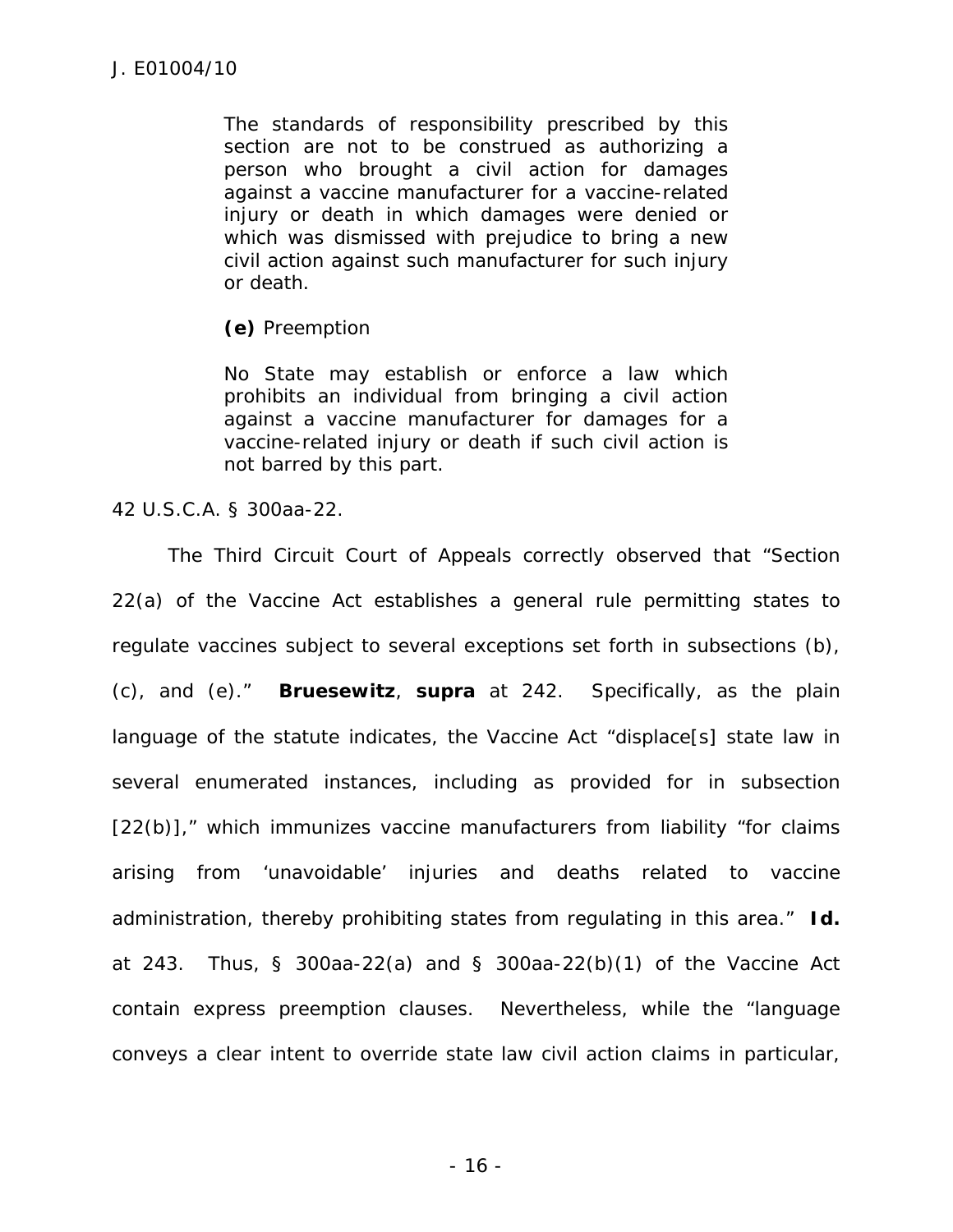$\overline{a}$ 

defined circumstances," *Bruesewitz*, *supra* at 242, the scope of Congress' intent to override such claims remains unresolved.

The preemptive scope of § 300aa-22(b)(1) is an issue of first impression for this Court, and few other courts have had the opportunity to consider the question involved. Recently, in *Bruesewitz*, *supra*<sup>7</sup> at 251, the Third Circuit held that § 300aa-22(b)(1) preempts all design defect claims without a case-by-case inquiry to determine whether the injurycausing vaccine side effects were unavoidable. The Third Circuit determined that preempting all design defect claims represented Congress' clear and manifest intent regarding § 300aa-22(b)(1). *Id.* at 247-249, 251. In *Ferrari v. American Home Products Corp.*, 668 S.E.2d 236, 242 (Ga. 2008), however, the Georgia Supreme Court considered the same issue but reached the opposite conclusion. Rather than holding that Congress intended § 300aa-22(b)(1) to serve as an outright bar to all design defect claims, the *Ferrari* Court determined that Congress expressed a clear and manifest intent to distinguish between avoidable and unavoidable side effects. *Id.* at 242. As such, the *Ferrari* Court held that the statute requires courts to draw this distinction on a case-by-case basis. *Id.* at 242- 243. Upon reviewing the court decisions that have previously considered the preemptive scope of  $\S$  300aa-22(b)(1), we conclude that those decisions

<sup>&</sup>lt;sup>7</sup> As reflected in the full citation, the United States Supreme Court has granted certiorari in *Bruesewitz*, *supra*. Thus, we are mindful that the Supreme Court may address the issue before us.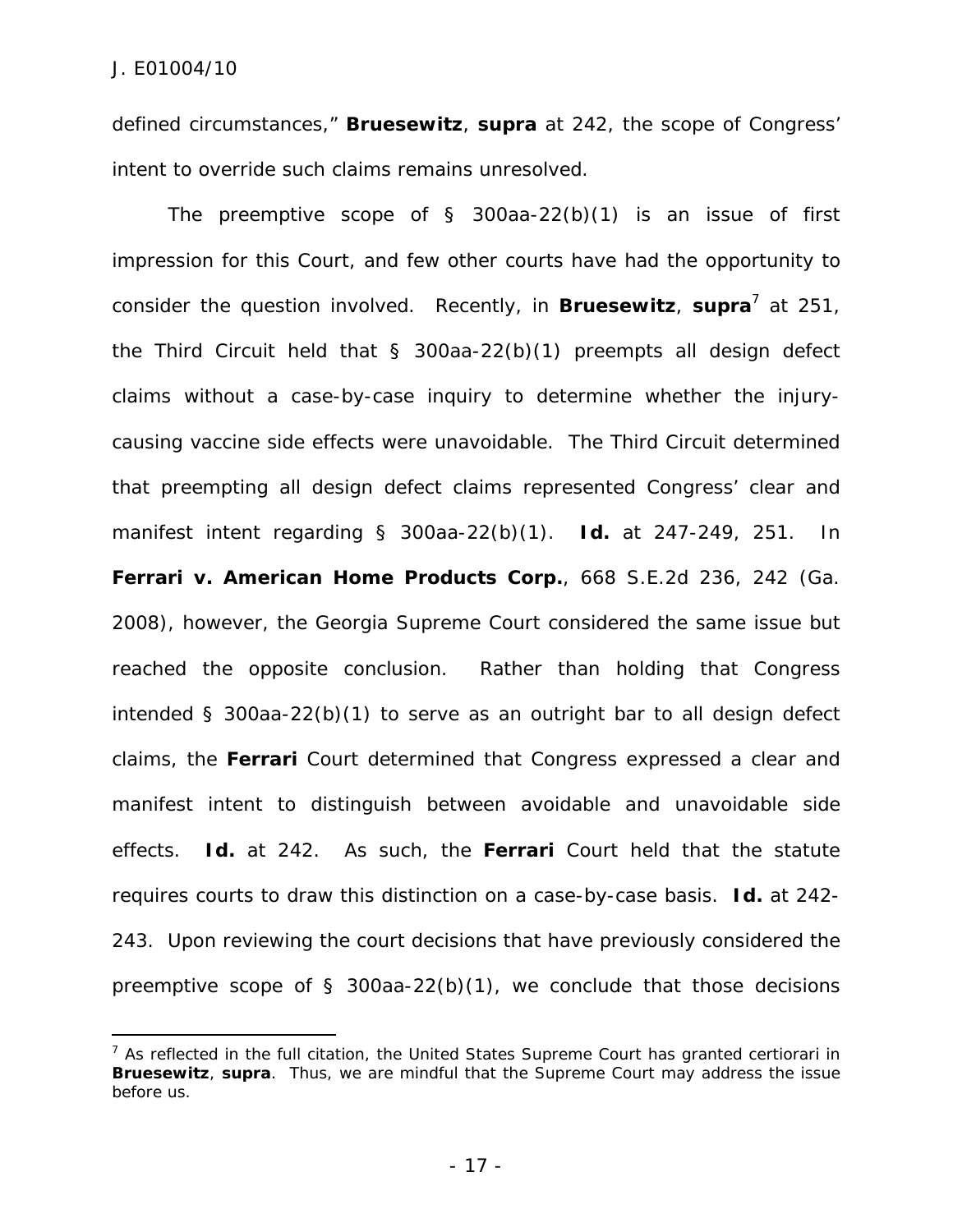have tended to either overemphasize or underemphasize critical components involved in the analysis. We note that none of these decisions is binding upon this Court and, while we are free to find the precedent of the Third Circuit or any other federal appeals court or district court persuasive, Pennsylvania appellate courts "are not obligated to follow the decisions of the Third Circuit on issues of federal law." *Hall v. Pennsylvania Bd. of Probation and Parole*, 851 A.2d 859, 865 (Pa. 2004). Although the opinions of these courts have been informative, we determine that none entirely encapsulates the intent of Congress. As such, the reasoning of this Court does not solely rely upon any of these.

#### **C. The Preemptive Scope of § 300aa-22(b)(1)**

 In the case before us, Appellants claim that the trial court erred by determining that the Vaccine Act preempts all design defect claims regardless of whether or not the claims arise from avoidable side effects. Appellants' Substitute Brief on Rehearing *En Banc* at 23. According to Appellants, not only does the Vaccine Act lack any express language banning all design defect claims, but § 300aa-22(b)(1) explicitly makes vaccine manufacturers' immunity from tort liability conditional. *Id.* at 30. Appellants contend that vaccine manufacturers only enjoy immunity when injuries result from side effects that were unavoidable. *Id.* Thus, by inference, the Act does not preempt such claims arising from injuries caused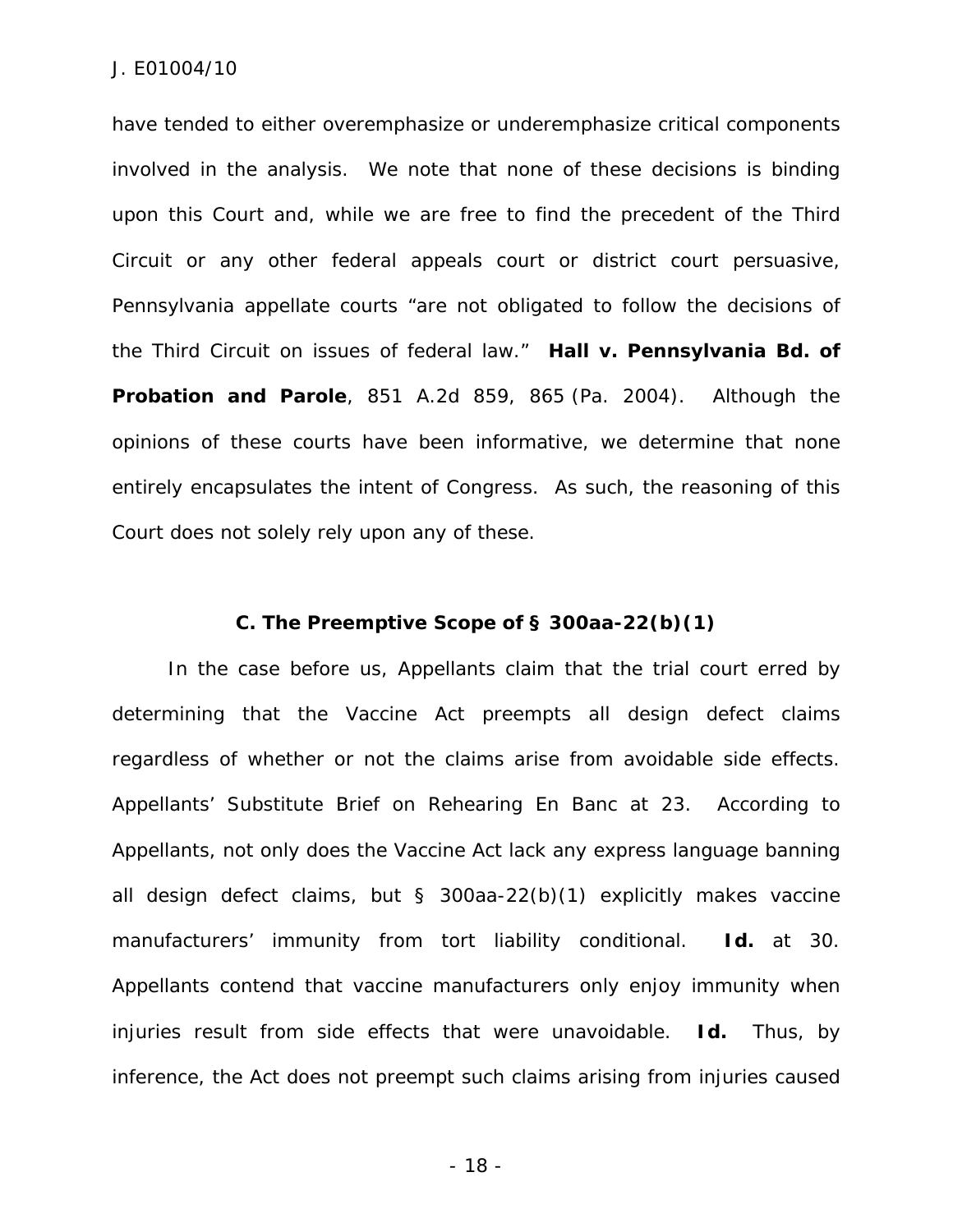by avoidable side effects. Moreover, if Congress had sought to preempt all design defect claims, Appellants reason, it would have included clearer language and omitted any conditional words or phrases. *Id.* at 30-31. The legislative history, Appellants argue, is ambiguous and lacks the necessary clear and manifest intent to preempt. *Id.* at 36. Therefore, based upon the statute's structure, language, and legislative history, Appellants maintain that the Act defers to civil courts to determine unavoidability on a case-bycase basis. *Id.* at 28.

 Conversely, in urging this Court to accept the trial court's grant of summary judgment, Vaccine Defendants allege that the language of § 300aa-22(b)(1) deems routinely administered childhood vaccinations "unavoidably unsafe" and, thus, categorically preempts all design defect claims arising from vaccine-related injuries. Substitute Brief of Vaccine Defendants on Reargument *En Banc* at 19, 24. The Vaccine Defendants argue that forcing courts to conduct case-by-case inquiries would frustrate the purpose and structure of the statute and fail to give effect to the clear wording of § 300aa-22(b)(1) as well as the legislative history. *Id.* at 19, 27-29. Specifically, the Vaccine Defendants contend that the statutory structure and the legislative history indicate that Congress sought to eliminate the vast majority of costly civil suits, only allowing claims for defective manufacturing and failure-to-warn. *Id.* at 31. Vaccine Defendants, therefore, claim that construing the Act to preempt all design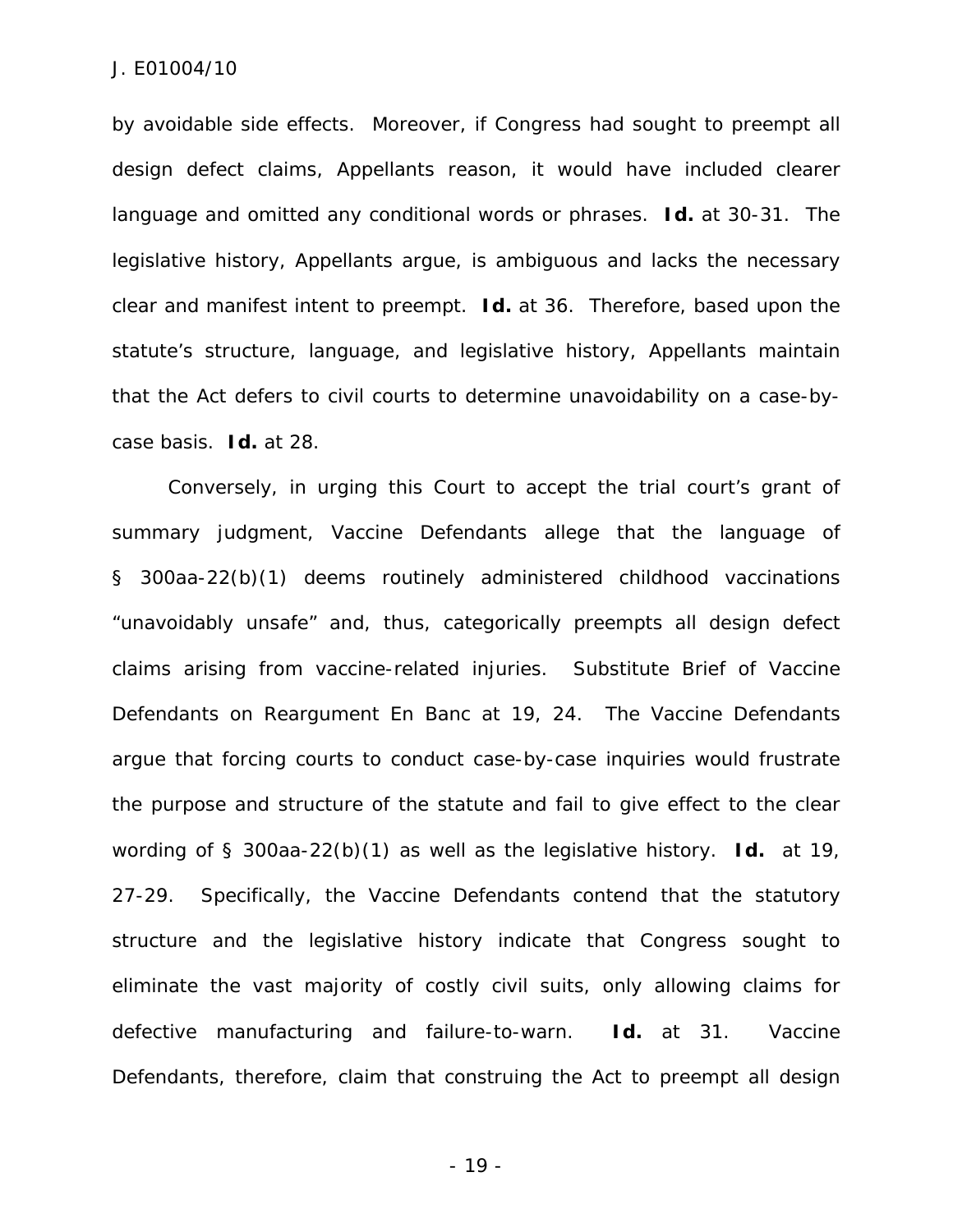defect claims is the only reading that bestows meaning upon every word in the statute and effectuates Congressional intent. *Id.* at 19.

All parties agree that the Vaccine Act preempts certain claims. The point in controversy concerns the scope and reach of § 300aa-22(b)(1)'s express preemption provision. We must determine whether the Act provides vaccine manufacturers with blanket immunity against all design defect claims or whether the Act conditions the immunity of vaccine manufacturers upon a case-by-case inquiry to discern if the pertinent vaccine-related injury resulted from unavoidable side effects. If the statute authorizes courts to judge the unavoidability of injury-causing side effects, then § 300aa-22(b)(1) only preempts some design defect claims. Those design defect claims that arise from avoidable side effects, according to a court's independent inquiry, would not be subject to preemption. However, if the Vaccine Act bars courts from conducting such case-by-case inquiries, then § 300aa-22(b)(1) would preempt all design defect claims without independent consideration as to whether the injury-causing side effects were unavoidable. Essentially, any vaccine-related injury would be considered unavoidable so long as the vaccine complied with all pertinent regulations and was manufactured properly. Therefore, the issues raised by Appellants require this Court to "identify the domain expressly preempted by the language" of § 300aa-22(b)(1) of the Vaccine Act. *Medtronic Inc.*, *supra* at 484.

- 20 -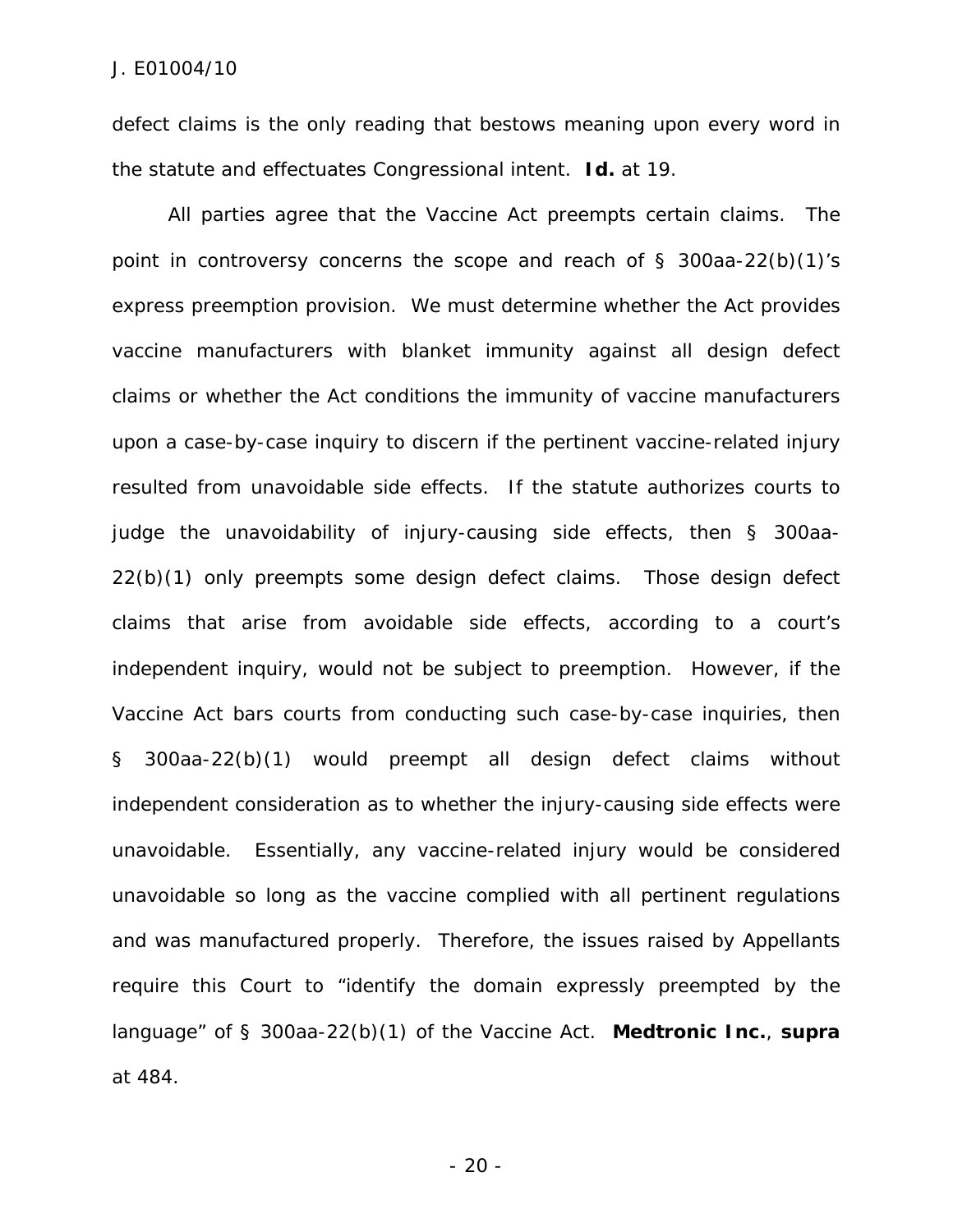We note initially that, under the Vaccine Act, Congress addressed the safety of vaccines, which is indisputably an issue of health and safety. "Throughout our history the several States have exercised their police powers to protect the health and safety of their citizens. Because these are 'primarily, and historically, [...] matter[s] of local concern,' the 'States traditionally have had great latitude under their police powers to legislate as to the protection of the lives, limbs, health, comfort, and quiet of all persons[.]'" *Medtronic Inc.*, *supra* at 475 (citations omitted). Because the Vaccine Act legislates in an "area[] of traditional state regulation," this Court shall "assume that [the Vaccine Act] has not supplanted state law unless Congress has made such an intention 'clear and manifest.'" *Bates*, *supra* at 449.

 As we begin our analysis aimed at defining the scope of § 300aa-22(b)(1), the Vaccine Act's express preemption clause, we reiterate that "[t]he purpose of Congress is the ultimate touchstone" of our inquiry. *Altria Group, Inc.*, *supra* at 543 (internal quotation and citation omitted); *see also Cipollone*, *supra* at 516. We must discern:

> Congress' intent, of course, primarily [] from the language of the pre-emption statute and the statutory framework surrounding it. Also relevant, however, is the structure and purpose of the statute as a whole, as revealed not only in the text, but through the reviewing court's reasoned understanding of the way in which Congress intended the statute and its surrounding regulatory scheme to affect business, consumers, and the law.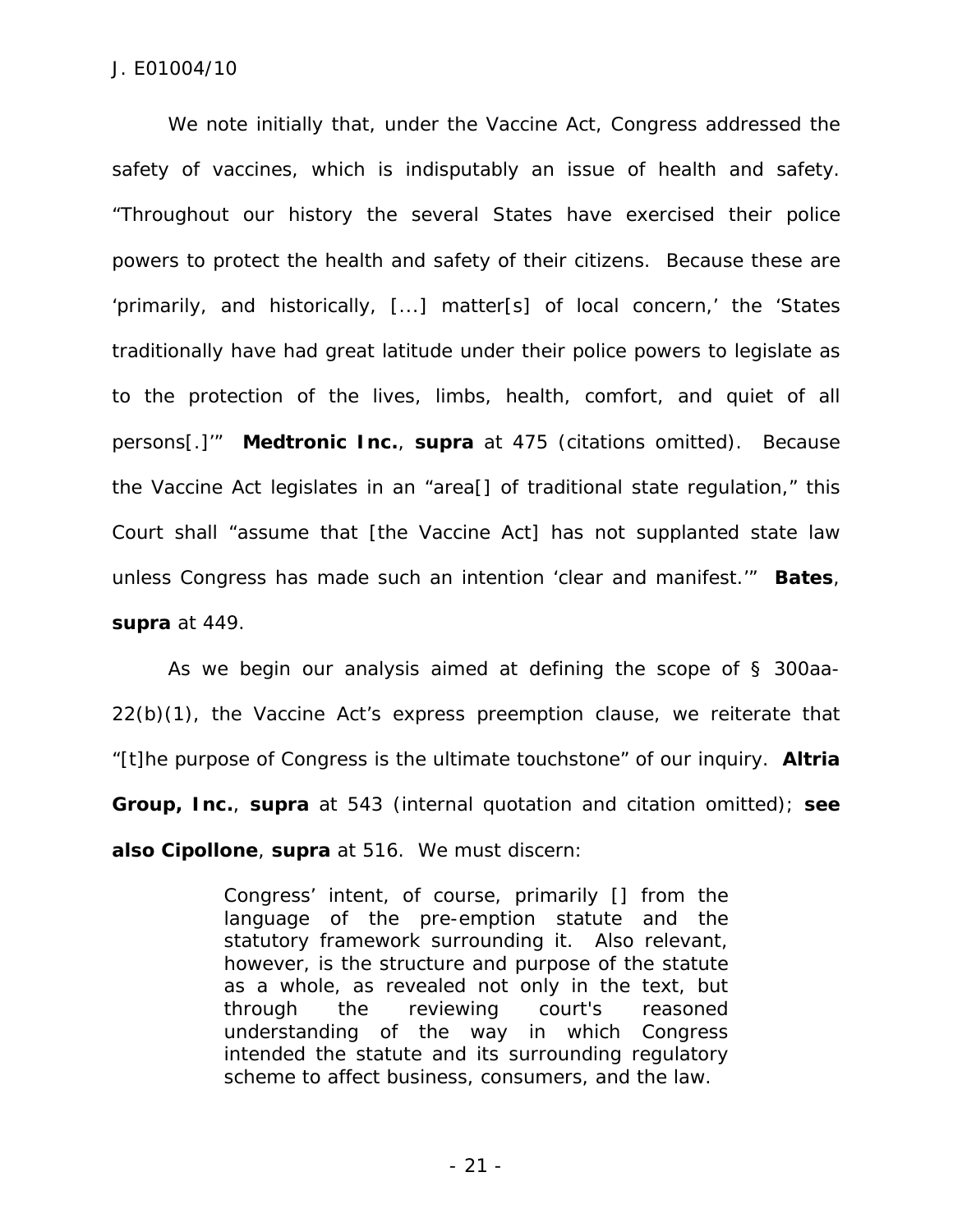*Medtronic, Inc.*, *supra* at 486 (internal quotation and citations omitted). Moreover, "we must not be guided by a single sentence or member of a sentence, but look to the provisions of the whole law, and to its object and policy." *Bruesewitz*, *supra* at 243, *quoting Pilot Life Ins. Co. v. Dedeaux*, 481 U.S. 41, 51 (1987). The presumption against preemption does not prevent us from considering a statute's purpose, structure, and regulatory scheme. *See Cipollone*, *supra* at 518-519.

A "well-established principl[e] of statutory interpretation" proclaims that, if possible, statutes should normally be construed "in a manner that gives effect to all of their provisions." *United States ex rel. Eisenstein v. City of New York,* 129 S.Ct. 2230, 2234-2235 (2009); *see also Mac's Shell Service, Inc. v. Shell Oil Products Co. LLC*, 130 S.Ct. 1251, 1261 (2010). Nevertheless, as with any cannon of statutory construction, this principle may be countered "by some maxim pointing in a different direction." *Circuit City Stores, Inc. v. Adams*, 532 U.S. 105, 115 (2001). Though courts are to give effect to each word included within the statutory text, courts are also permitted to reject words "as surplusage if inadvertently inserted or if repugnant to the rest of the statute[.]" *Chickasaw Nation v. U.S.*, 534 U.S. 84, 85 (2001) (internal citation and quotation omitted). Additionally, "a single word must not be read in isolation but instead defined by reference to its statutory context." *Ali v. Federal Bureau of Prisons*, 552 U.S. 214, 234 (2008). "[T]he meaning of statutory language, plain or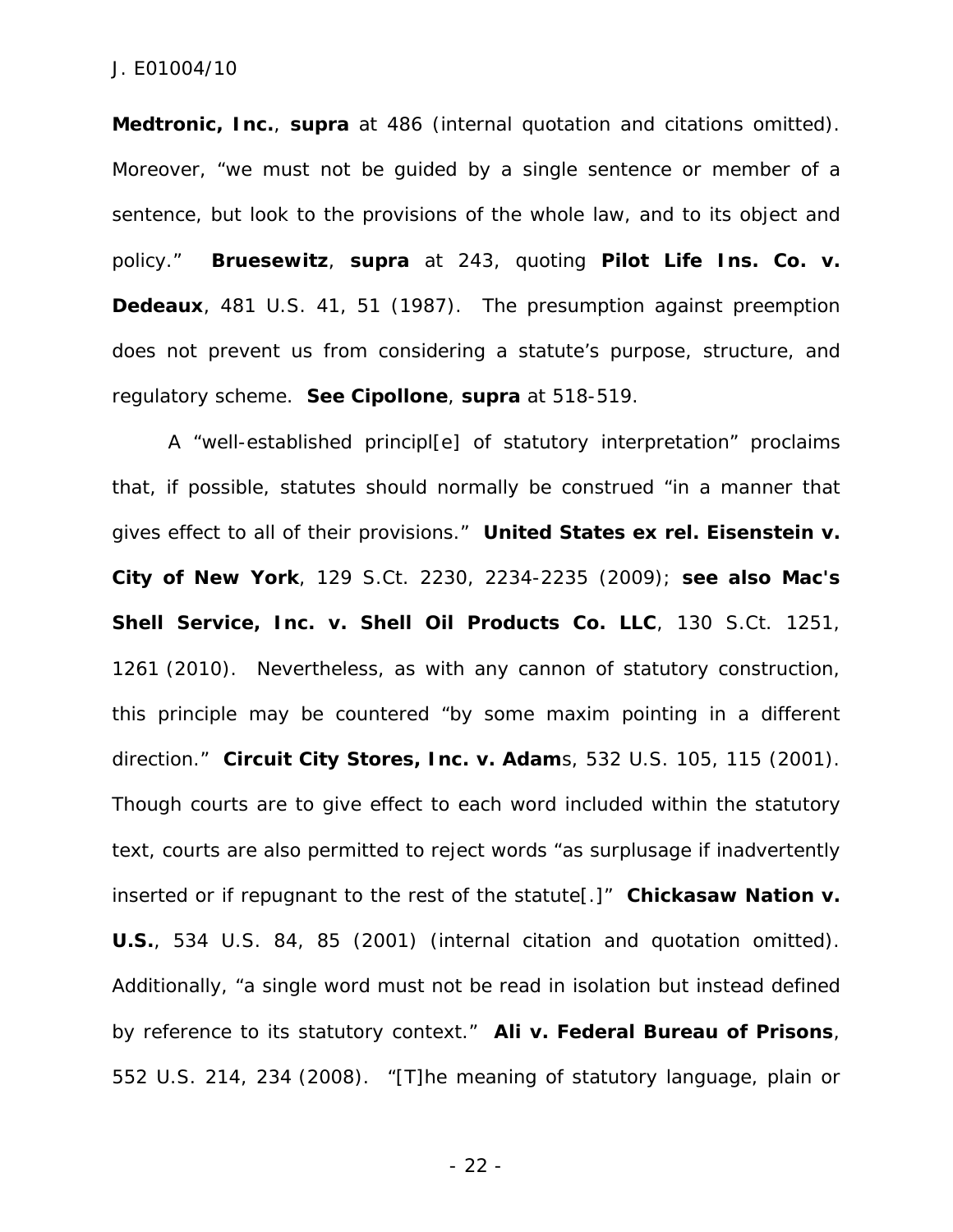not, depends on context[.]" *King v. St. Vincent's Hospital,* 502 U.S. 215, 221 (1991).

 Furthermore, we may "consider legislative history to resolve ambiguity in the scope of an express preemption provision." *Bruesewitz*, *supra* at 244; *see also BedRoc Ltd., LLC v. United States*, 541 U.S. 176, 187 n.8 (2004). In order to define the scope and reach of an express preemption clause, the United States Supreme Court has considered previous incarnations of the relevant provision as well as "the circumstances in which the current [statutory] language was adopted." *Lorillard Tobacco Co.*, *supra* at 542-544 (citing reports from the United States Surgeon General, the House of Representatives, and Senate floor debates). "Legislative history, of course, refers to the pre-enactment statements of those who drafted or voted for a law; it is considered persuasive by some, not because they reflect the general understanding of the disputed terms, but because the legislators who heard or read those statements presumably voted with that understanding." *District of Columbia v. Heller*, 128 S.Ct. 2783, 2805 (2008).

As a tool of statutory interpretation, however, we note that legislative history may paint a "murky, ambiguous, and contradictory" portrait of the events that transpired prior to the enactment of the legislation. *Exxon Mobile Corp. v. Allapattah Servs., Inc.*, 545 U.S. 546, 568 (2005). In particular, the consideration of legislative history "may give unrepresentative

- 23 -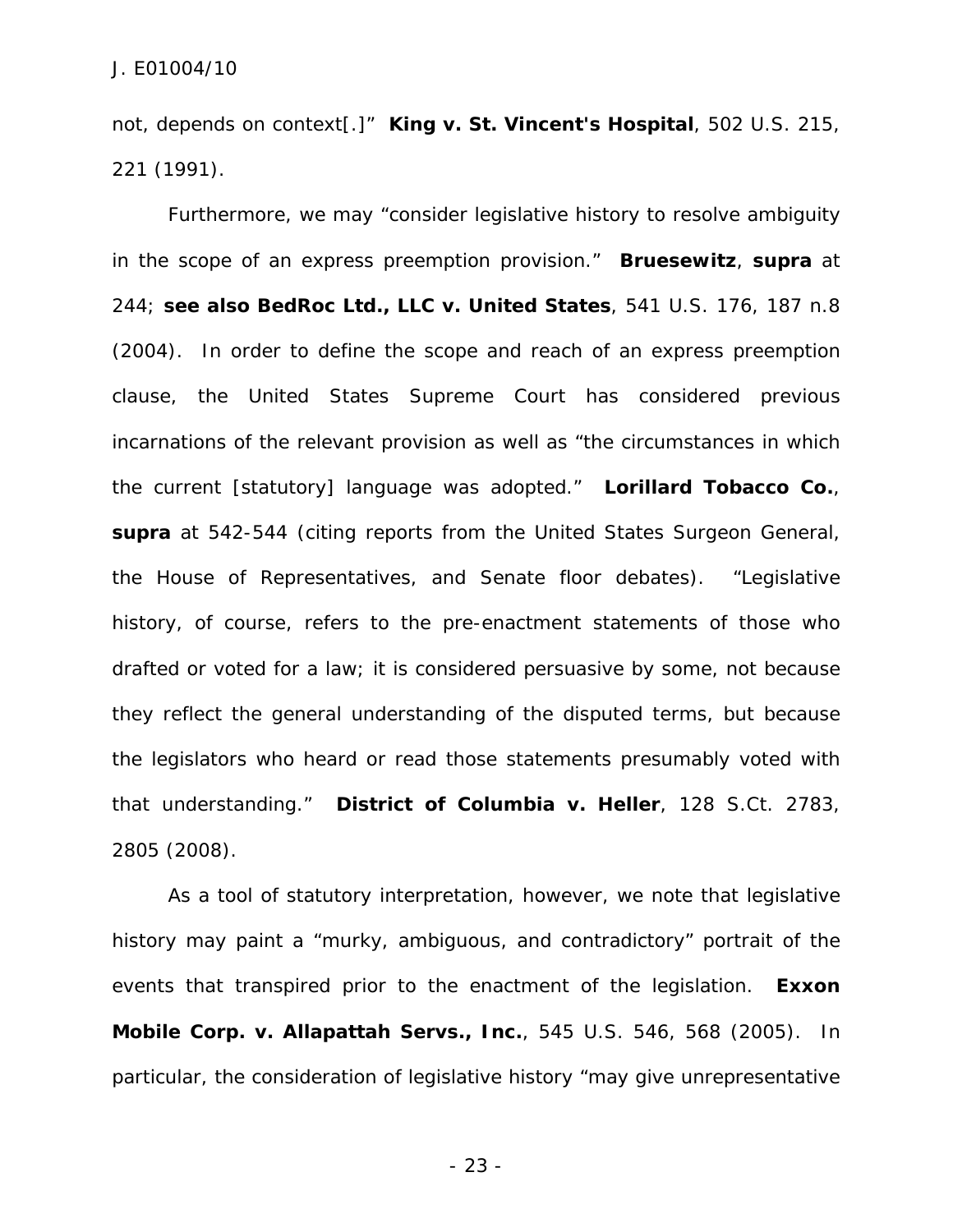committee members—or, worse yet, unelected staffers and lobbyists—both the power and the incentive to attempt strategic manipulations of legislative history to secure results they were unable to achieve through the statutory text." *Id.* Therefore, in utilizing legislative history as an interpretative tool, we must proceed with caution.

 Thus, to resolve the issue before us, we begin by examining the language of the Vaccine Act. Then, if necessary, we may consider the Act's structure and purpose as well as its legislative history to assist us in discerning the intent of Congress.

# **1. Language**

We first consider the plain language of the statute. In pertinent part, the relevant subsection states the following.

> (1) No vaccine manufacturer shall be liable in a civil action for damages arising from a vaccine-related injury or death associated with the administration of a vaccine after October 1, 1988, if the injury or death resulted from side effects that were unavoidable even though the vaccine was properly prepared and was accompanied by proper directions and warnings.

42 U.S.C.A. § 300aa-22(b)(1). This subsection immunizes vaccine manufacturers from all forms of civil liability stemming from vaccine-related injuries unless the side effects that caused those injuries could have been avoided. By conditioning this protection upon the unavoidability of the vaccine's side effects, Congress drew a distinction between claims arising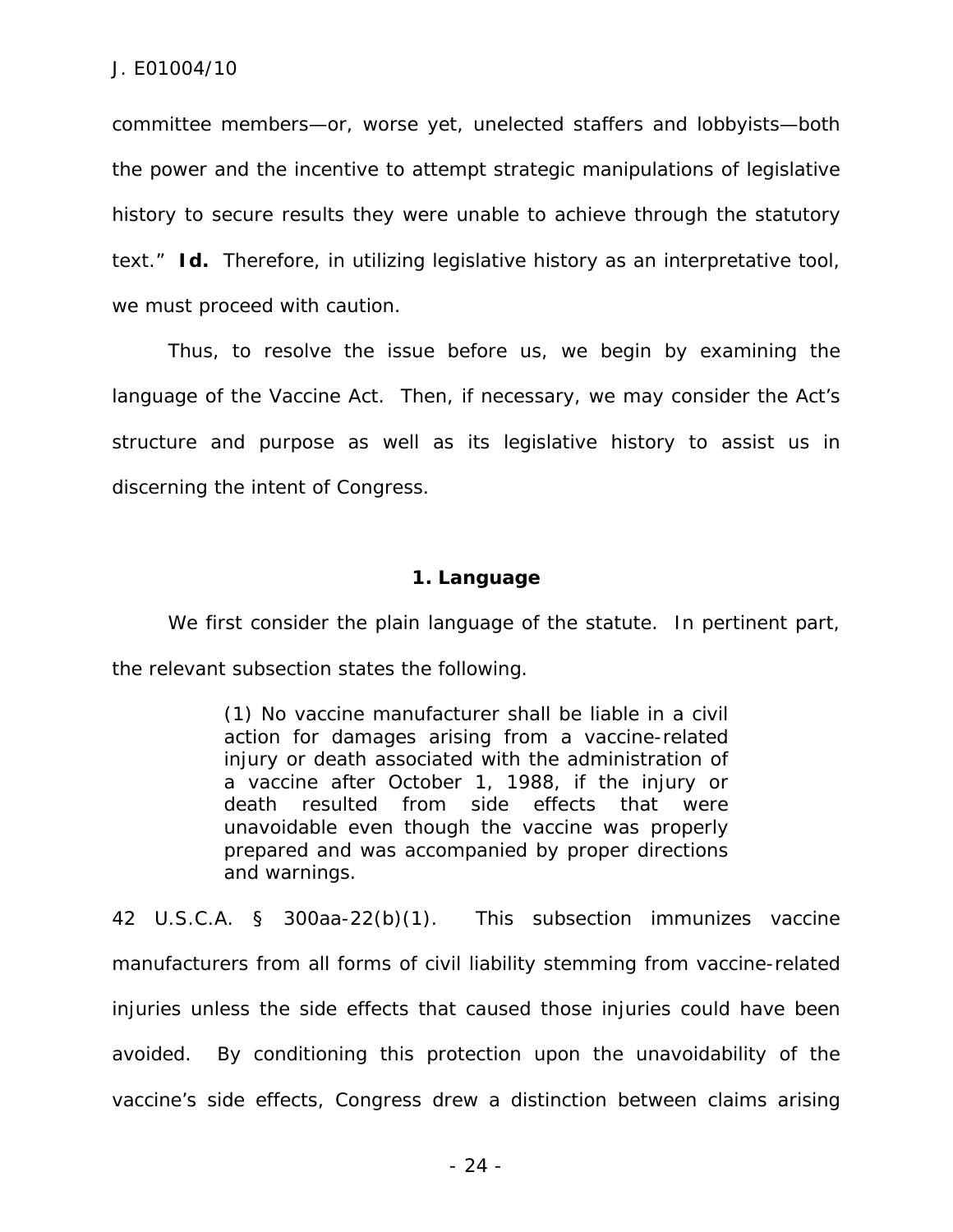from avoidable side effects and those arising from unavoidable side effects. The Act, however, offers no categorical definition of the term "unavoidable." According to *Merriam Webster's Collegiate Dictionary* 1360 (11th ed. 2003), "unavoidable" means "not avoidable" or "inevitable." In looking solely at the text of the subsection, however, this definition proves unenlightening. Although the definition conveys the meaning of the word "unavoidable," it fails to provide the tools needed to determine the types of side effects that the statute categorizes as "unavoidable."

Furthermore, the text surrounding the word "unavoidable" contains grammatical ambiguity that further contributes to the imprecise meaning of the provision. Section 300aa-22(b)(1) contains two subordinate clauses that qualify the grant of immunity to vaccine manufacturers. The first clause (hereinafter "if" clause) conditions immunity upon "if the injury or death resulted from side effects that were unavoidable[.]" 42 U.S.C.A. § 300aa-22(b)(1). Following immediately thereafter, the second clause (hereinafter "even though" clause) qualifies the initial clause by providing; "even though the vaccine was properly prepared and was accompanied by proper directions and warnings." *Id.* Together, these two clauses fail to provide a context that would allow us to give clear meaning to the word "unavoidable." As a result, the language of § 300aa-22(b)(1) leads us to two plausible interpretations of this express preemption provision.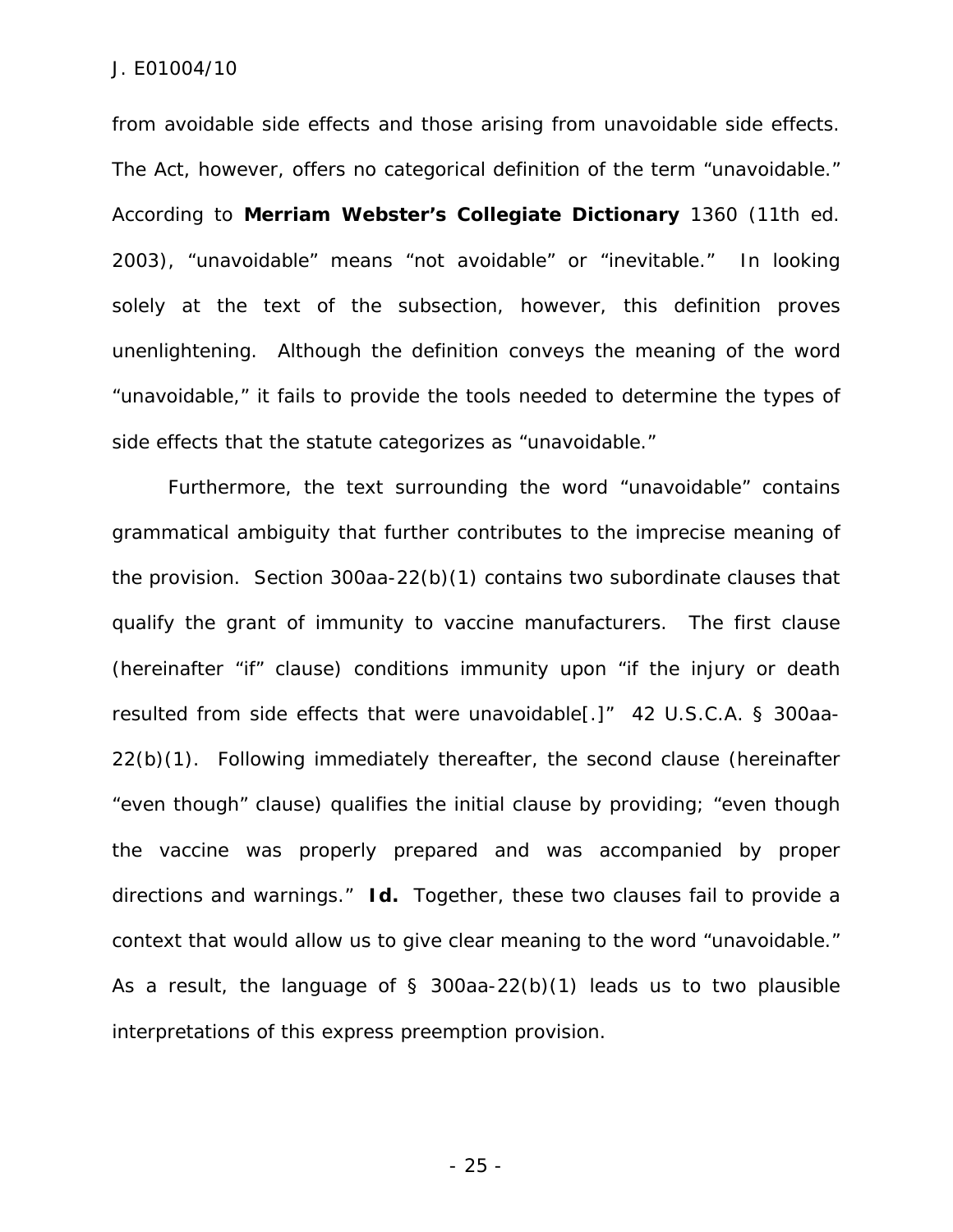$\overline{a}$ 

First, the "even though" clause may indicate, as Vaccine Defendants contend, that the Act deems side effects to be avoidable **only** if those side effects could have been avoided through either proper manufacturing or proper warnings. *See* Substitute Brief of Vaccine Defendants on Reargument *En Banc* at 20-21. Neither party disputes that either defective warnings or defective manufacturing would render vaccine side effects avoidable. The Act never immunizes manufacturers from liability for claims of defective manufacturing or defective warnings where the manufacturer failed to comply with all applicable regulations.<sup>8</sup> Likewise, the Act expressly allows warning claims despite regulatory compliance if plaintiffs successfully rebut the statutory presumption of proper warnings.<sup>9</sup> See 42 U.S.C.A. § 300aa-22(b)(2).

We, however, are not persuaded that § 300aa-22(b)(1) limits vaccine manufacturers' civil liability exposure to warning claims and manufacturing claims. The language of the provision never evidences an intent to define

<sup>&</sup>lt;sup>8</sup> Section 300aa-22(a) only preempts existing state law as indicated under subsections (b), (c), and (e). Except in instances when those three subsections are applicable, existing state law governs. None of the pertinent subsections bars claims where vaccine manufacturers have either failed to produce a vaccine in accordance with the FDA-approved specifications or failed to appropriately label the vaccine. Therefore, in such situations, state law applies normally without regard to the Vaccine Act.

<sup>&</sup>lt;sup>9</sup> Section 300aa-22(b)(2) gives plaintiffs the opportunity to overcome the presumption of proper warnings despite vaccine manufacturers' regulatory compliance either (1) by demonstrating that manufacturers intentionally and wrongfully withheld information from regulatory agencies either during or after the vaccine approval process; or (2) by presenting clear and convincing evidence that the vaccine manufacturer failed to exercise due care despite regulatory compliance. 42 U.S.C.A. § 300aa-22(b)(2).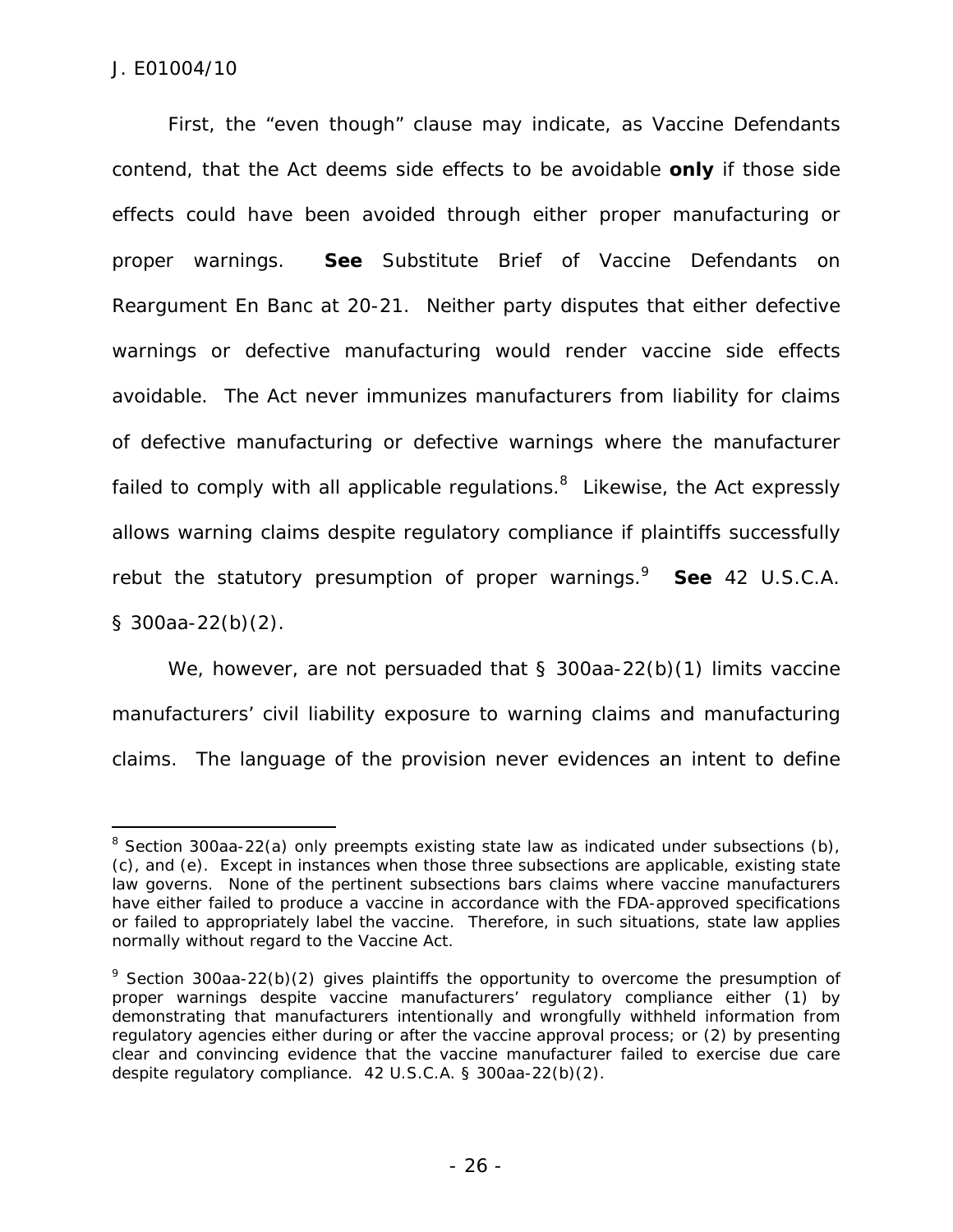avoidable side effects solely in terms of these two legal theories. Based upon the express language of the statute, we recognize either defective warnings or defective manufacturing may serve as the basis for alleging that certain vaccine side effects were avoidable. From this fact alone, however, we cannot draw the conclusion that improper warnings and improper manufacturing are the **only** bases upon which to categorize side effects as avoidable.

If Congress intended to limit plaintiffs' available claims to defective manufacturing and failure-to-warn, then it could have accomplished that goal more easily by excluding the "if" clause. Eliminating any possibility of defective design claims would give the term "unavoidable" little meaning apart from regulatory compliance. Without defective design claims, § 300aa-22(b)(1) would expose vaccine manufacturers to liability in **only** three instances: (1) where vaccine manufacturers fail to comply with applicable regulations regarding directions and warnings; (2) where vaccine manufacturers fail to produce vaccines in accordance with the approved manufacturing specifications; and (3) where plaintiffs overcome the presumption of proper warnings under § 300aa-22(b)(2). As such, the "if" clause virtually collapses underneath the weight of the "even though" clause. Because Congress' inclusion of the "if" clause "is evidence of its intent," we must strive never to create an "amputated version" of the Vaccine Act with our construction. *Bates*, *supra* at 449; *see also United States ex rel.* 

- 27 -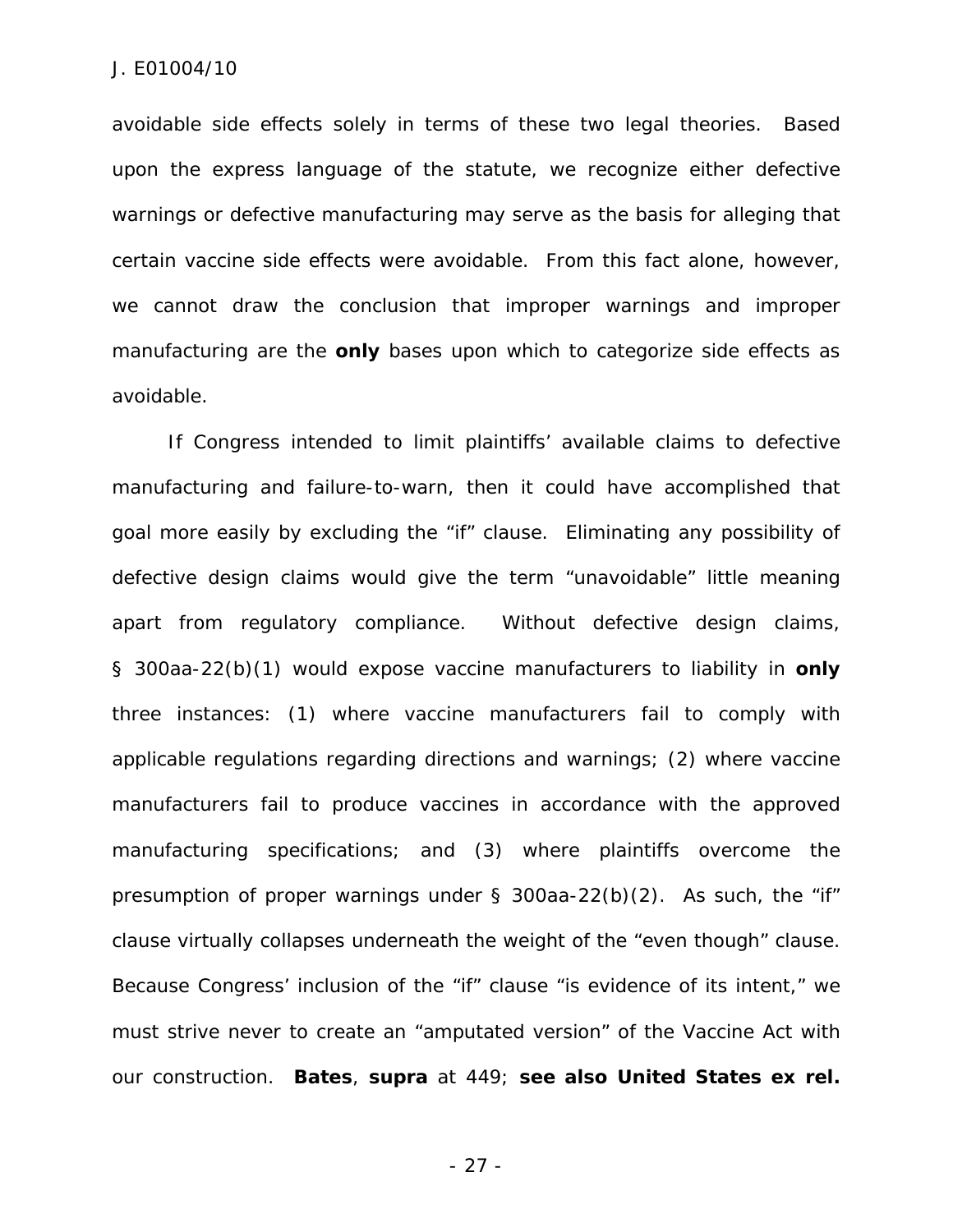*Eisenstein, supra* at 2234-2235; *Mac's Shell Service, Inc*, *surpa* at 1261. We emphasize that the statutory context connotes the significance of the "if" clause; thus, we observe that it cannot be disregarded as surplus language. *See Chickasaw Nation*, *supra* at 85.

The second plausible interpretation of § 300aa-22(b)(1) supports Appellants' position. Whereas the former interpretation essentially makes the "if" clause superfluous language, this interpretation minimizes the significance of the "even though" clause. We observe, however, that § 300aa-22(b)(1) uses the conjunction "even though" to introduce a clause that concedes a point. This conjunction "make[s] light of the concession" by "indicat[ing] that what follows may be true but that it has no bearing on the point at issue." Bergen Evans & Cornelia Evans, *Dictionary of Contemporary American Usage* 511 (9th ed. 1957). In proper grammatical context, this interpretation reads the language of the "even though" clause as merely presuming that unavoidable side effects are unavoidable despite the existence of proper warnings and proper manufacturing. Rather than defining the term "unavoidable," the conjunction "even though" signals that unavoidability and proper warnings and manufacturing are two distinct concepts. While this reading concedes that some avoidable side effects may be avoided by proper warnings or proper manufacturing, it rejects the notion that either proper warnings or proper manufacturing are sufficient to cure all avoidable side effects. By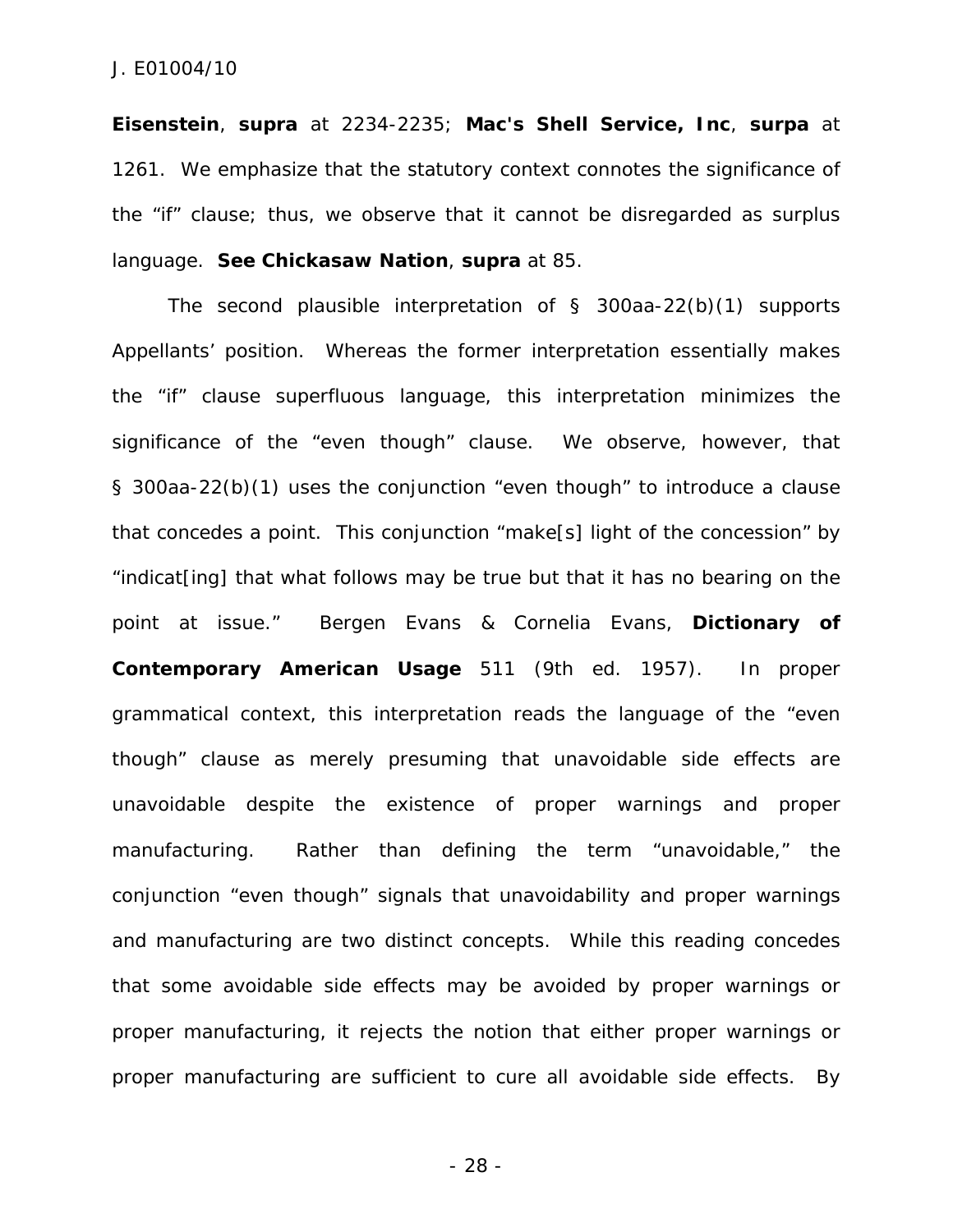never identifying specifically what renders side effects "unavoidable" in the first instance, we recognize this reading strongly implies that Congress intended courts to determine the nature of vaccine side effects on a case-bycase basis.

After careful review of § 300aa-22(b)(1)'s language, however, we conclude that the statutory text fails to resolve the question regarding the subsection's preemptive scope. Neither interpretation of § 300aa-22(b)(1) directly conflicts with, nor garners strong support from, the express language of the Vaccine Act. We recognize that Vaccine Defendants offer a plausible reading of § 300aa-22(b)(1). Their interpretation, however, is no more plausible than the alternative interpretation supporting Appellants' argument. Nonetheless, as using the conjunction "even though" signifies intent to be dismissive of the clause that follows, we note that the Appellants' interpretation seems to place the appropriate weight upon each of § 300aa-22(b)(1)'s two respective clauses. Conversely, Vaccine Defendants draw a conclusion that appears unwarranted based upon the statutory text because they conflate two possible bases for avoidable side effects with the only possible bases for avoidable side effects. Our review of the statutory text has yet to reveal an explicit delineation of every possible cause of avoidable vaccine side effects under the Vaccine Act. We, nevertheless, conclude that each construction struggles to bestow meaning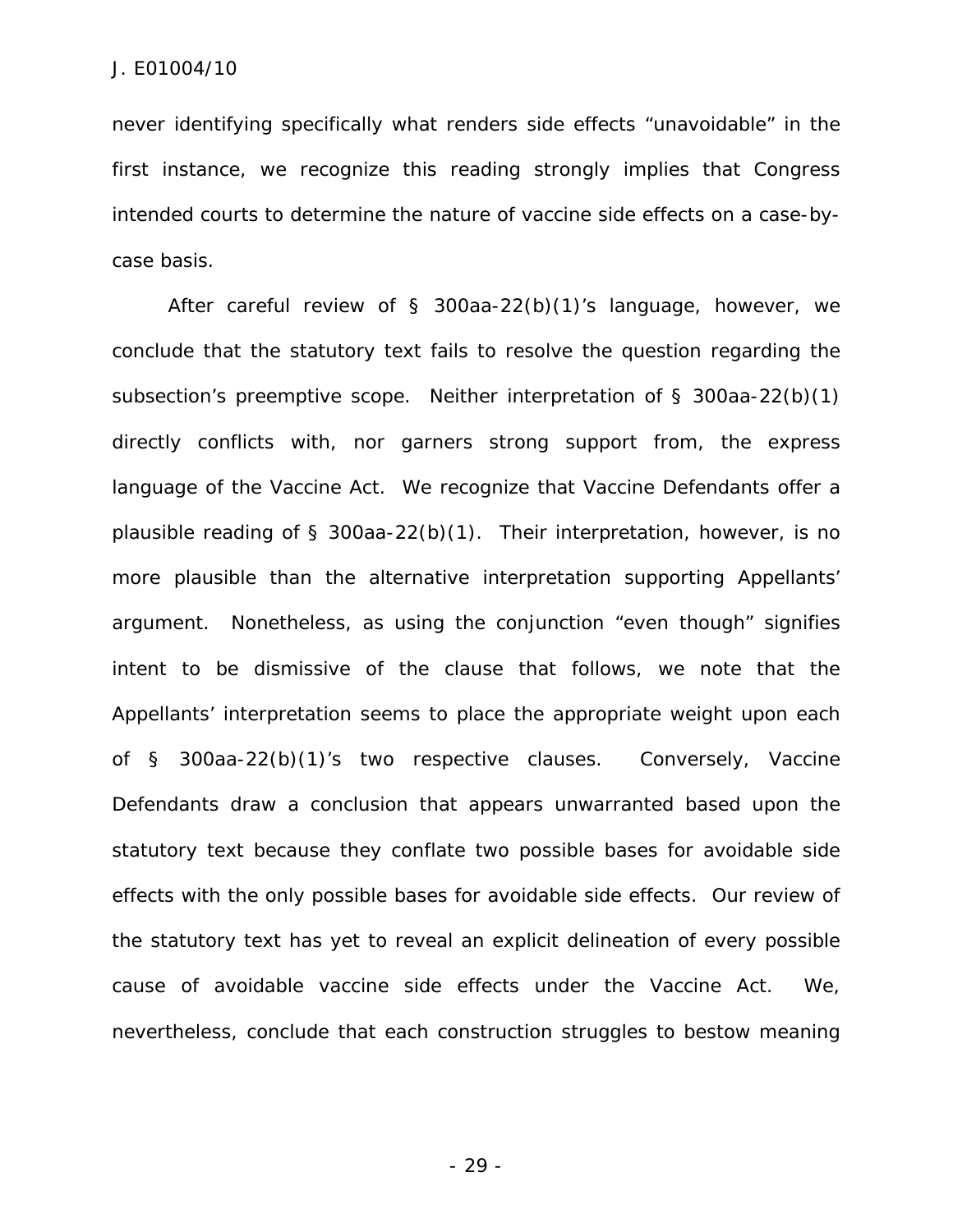upon every part of § 300aa-22(b)(1). *See United States ex rel. Eisenstein, supra* at 2234-2235; *Mac's Shell Service, Inc*, *surpa* 1261.

As such, the language of § 300aa-22(b)(1) alone fails to reveal the clear and manifest intent of Congress. Rather than solely focusing our attention upon "a single sentence or member of a sentence" and consequently reading other words out of the statute, we must "look to the provisions of the whole law, and to its object and policy" in order to construe the Act and to identify the scope of preemption. *See Dedeaux*, *supra* at 51.

#### **2. Structure and Purpose**

Next, we turn our attention to the Act's structure and purpose in order to discern Congressional intent. Our review only reinforces the ambiguity discovered during our discussion of the Act's plain language.

Looking at § 300aa-22 as a whole, we observe that "Subsection 22(a) displaces state law only as defined in Subsections (b), (c), and (e)." *Bruesewitz*, *supra* at 245. We also note that Subsection (e) preempts state law that would ban civil actions which are otherwise "not barred by [the Vaccine Act]." *Id.*, *quoting* 42 U.S.C.A. § 300aa-22(e). When read in conjunction with Subsections (b) and (c), we recognize that the language of Subsection (e) implies "that other parts of § 300aa-22 are designed to not only limit liability but bar some claims entirely." *Id.* Conducting a similar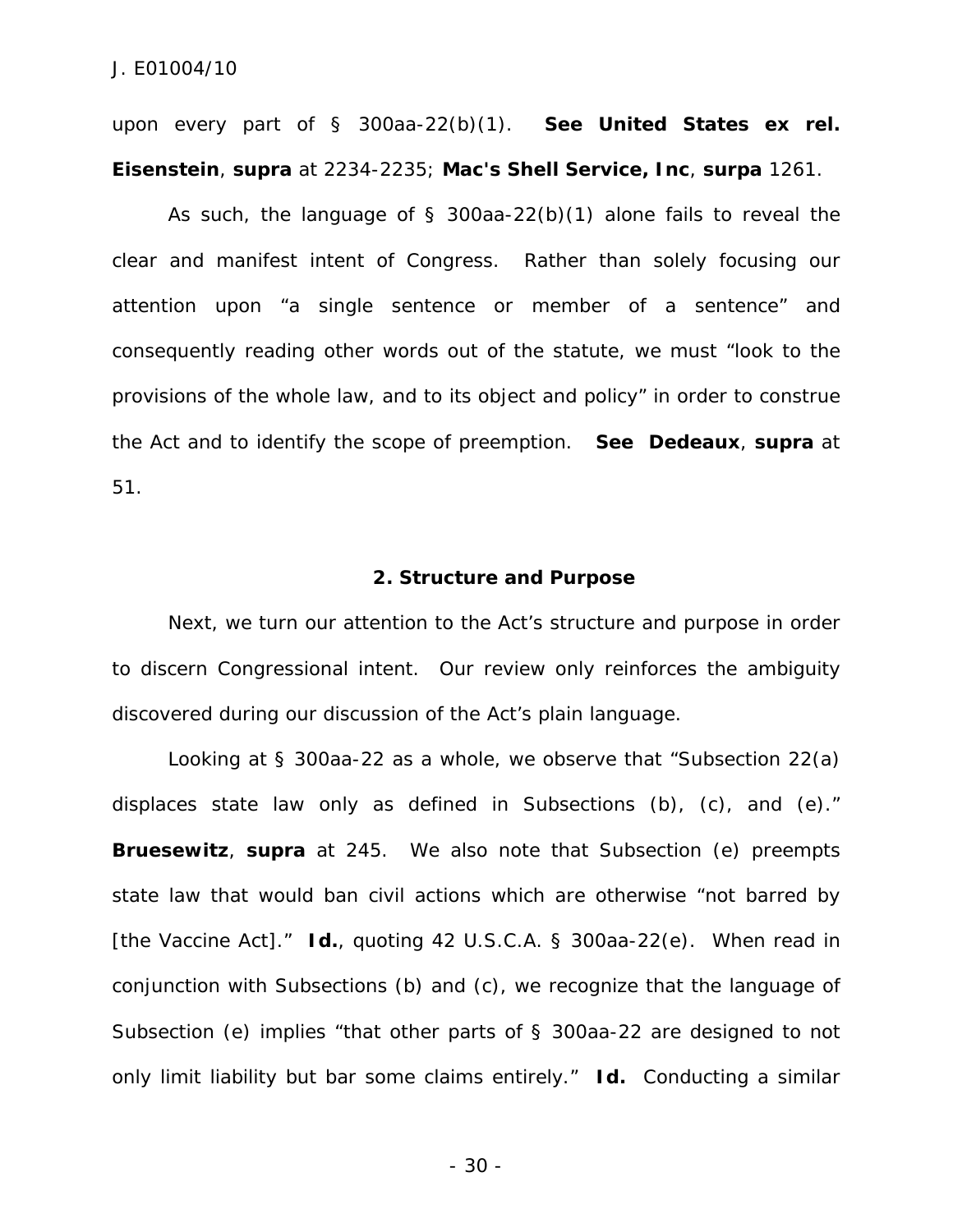$\overline{a}$ 

examination in *Bruesewitz*, *supra* at 245-247, the Third Circuit Court of Appeals used these structural observations to conclude that the structure and purpose of the Vaccine Act clearly indicate Congress' intent for Subsections (b) and (c) to serve as "an outright bar to [at least] some claims." *Id.* In particular, the Third Circuit determined that § 300aa-22(b) evidences a clear and manifest intent to "exempt manufacturers from liability for some design defect claims" without resorting to a case-by-case determination.10 *Id.* at 245-246. The Third Circuit reasoned that determining whether side effects are "unavoidable" on a case-by-case basis "is contrary to the structure of the [Vaccine] Act because [such an inquiry] does not bar any design defect claims" as "every design defect claim [would be] subject to evaluation by a court." *Id.* at 246.

In the matter before us, when it examined the Act as a whole, the trial court found that a case-by-case inquiry to determine whether side effects were "unavoidable" would defeat the Vaccine Act's purpose. Trial Court Opinion, 8/27/08, at 16. The trial court reasoned that the Act was designed to protect vaccine manufacturers against "the instability and uncertainty of the childhood vaccine market," which arose from "the risk of tort litigation."

 $10$  According to the Third Circuit, the structure of the Act represented a clear and manifest intent to preempt all strict liability design defect claims without a case-by-case consideration. Regarding negligent design defect claims, however, the Third Circuit found that neither the Act's structure nor its purpose provided clear guidance. From our review, we see no basis upon which to draw this distinction between claims. A distinction between negligent and strict liability design defect claims appears nowhere in the statute's language, nor is the distinction manifest in its structure or purpose.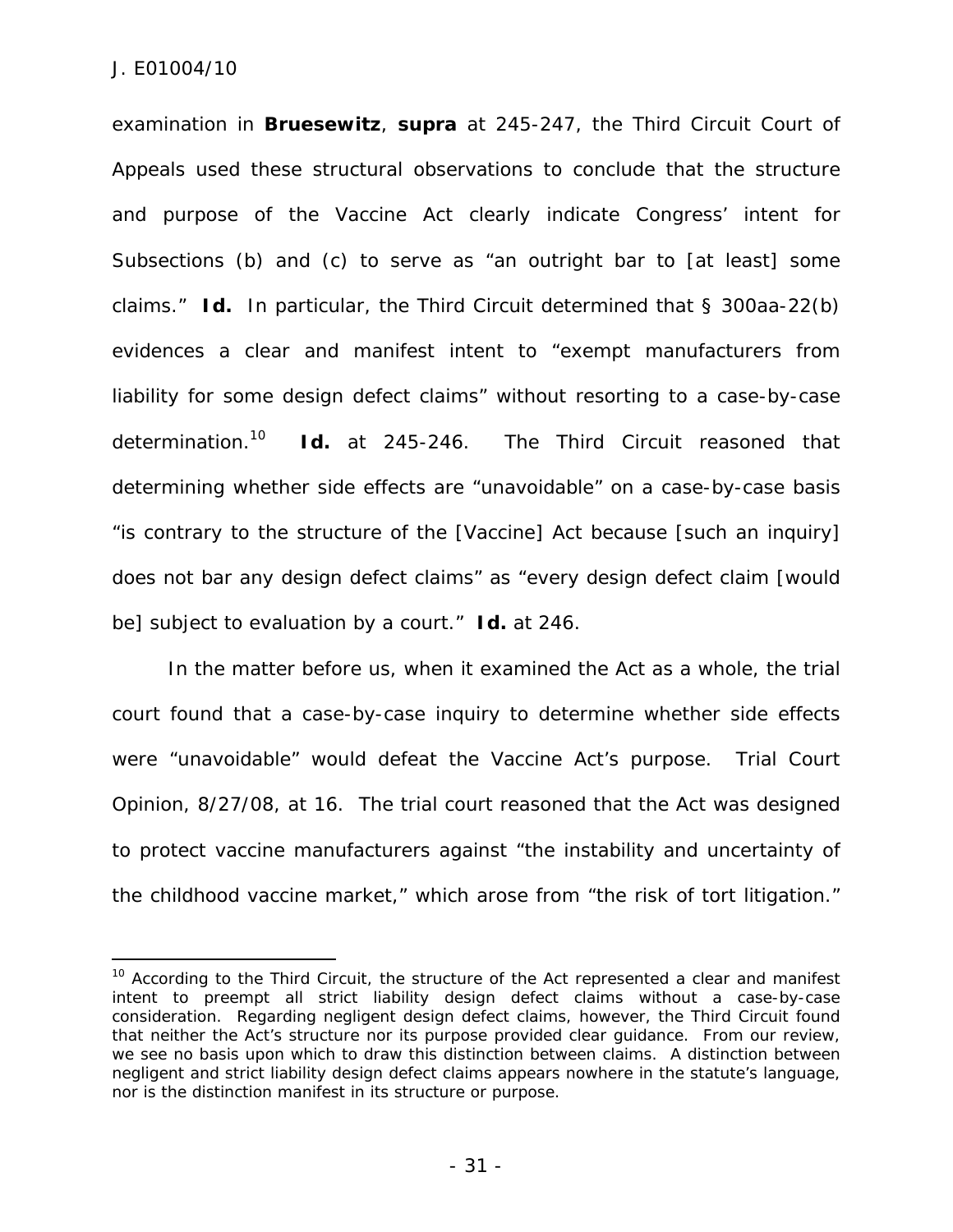Id. Therefore, the trial court concluded that a case-by-case inquiry would once again thrust upon manufacturers the unpredictability and expense of tort litigation, consequently enticing manufacturers to leave the market. *Id.* at 17; *see also Sykes*, *supra* at 301-302. In support of its finding, the trial court cited the "comprehensive statutory scheme" under which the Vaccine Act operates. Trial Court Opinion, 8/27/08, at 18. Specifically, the trial court found that Congress crafted the structure of this "comprehensive statutory scheme" to eliminate state law tort claims because (1) it creates an alternative statutory remedy for injured parties and (2) it entrusts the safety of vaccines to the FDA approval process. *Id.*; *see* 21 U.S.C.A. §§ 301-393.

As the trial court correctly noted, the Vaccine Act exists within a "comprehensive statutory scheme." Forged by a highly sophisticated set of regulations that are administered by expert agencies and bureaucrats, we further note that this scheme contains numerous mechanisms designed to address issues of vaccine safety. The scheme is premised upon the FDA's oversight and approval of the design and distribution of prescription drugs. *See* 21 U.S.C.A. §§ 301-393; 42 U.S.C.A. § 262(a); 21 C.F.R. §§ 601.2, 601.12. In addition, the Vaccine Act specifically charges the Secretary of HHS with "promot[ing] the development of childhood vaccines that result in fewer and less serious adverse reactions than those vaccines on the market on December 22, 1987, and promot[ing] the refinement of such vaccines[.]"

- 32 -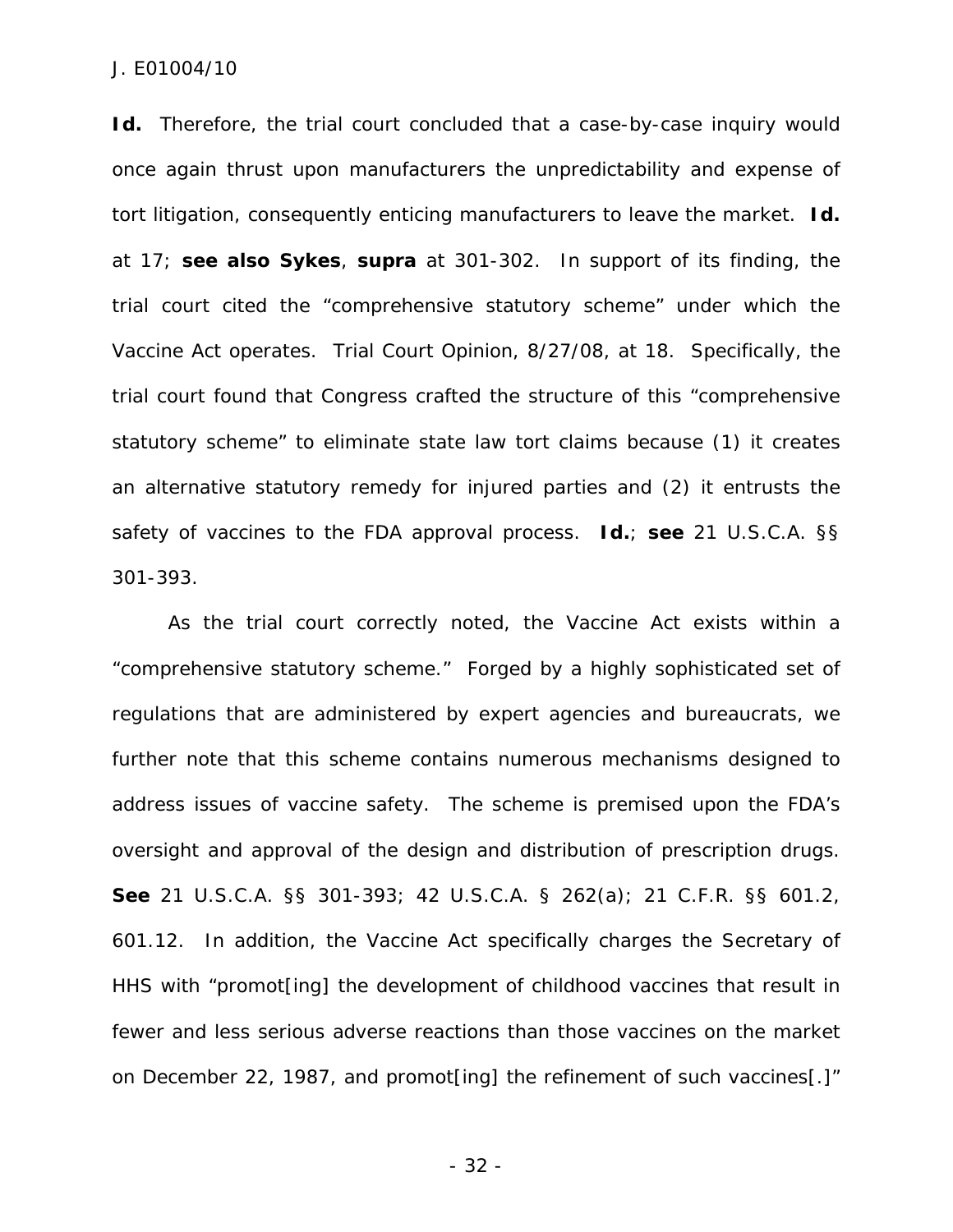42 U.S.C.A. § 300aa-27(a)(1). The Act also directs the Secretary to "make or assure improvements in, […], the licensing, manufacturing, processing, testing, labeling, warning, […], and research on vaccines, in order to reduce the risks of adverse reactions to vaccines." 42 U.S.C.A. § 300aa-27(a)(2).

In accordance with the trial court's reasoning, the Vaccine Defendants contend that this regulatory structure has "left no role for juries in 50 disparate state tort regimes to second-guess the safety of a vaccine's approved design." Substitute Brief of Vaccine Defendants on Reargument *En Banc* at 30. The Vaccine Defendants further claim that this statutory scheme evidences Congress' intent to completely delegate the issue of vaccine safety to bureaucrats like the Secretary of HHS. *Id.* at 29. Although we acknowledge the Vaccine Act's structure may suggest that a case-by-case analysis would "expose manufacturers to inconsistent standards" and "undermine the congressional mandate by replacing the federal agencies' role with state juries[,]" *Sykes*, *supra* at 301-302, we are not persuaded that the Act's structure compels this supposition. Rather, our review has revealed other structural elements included in the Act that favor requiring case-by-case inquiries to determine whether a particular vaccine's side effects are "unavoidable."

We conclude that, although the structure of § 300aa-22 may suggest that Subsection 22(b) stands as "an outright bar to [at least] some claims," *Bruesewitz*, *supra* at 245, the inverse of this proposition is equally true.

- 33 -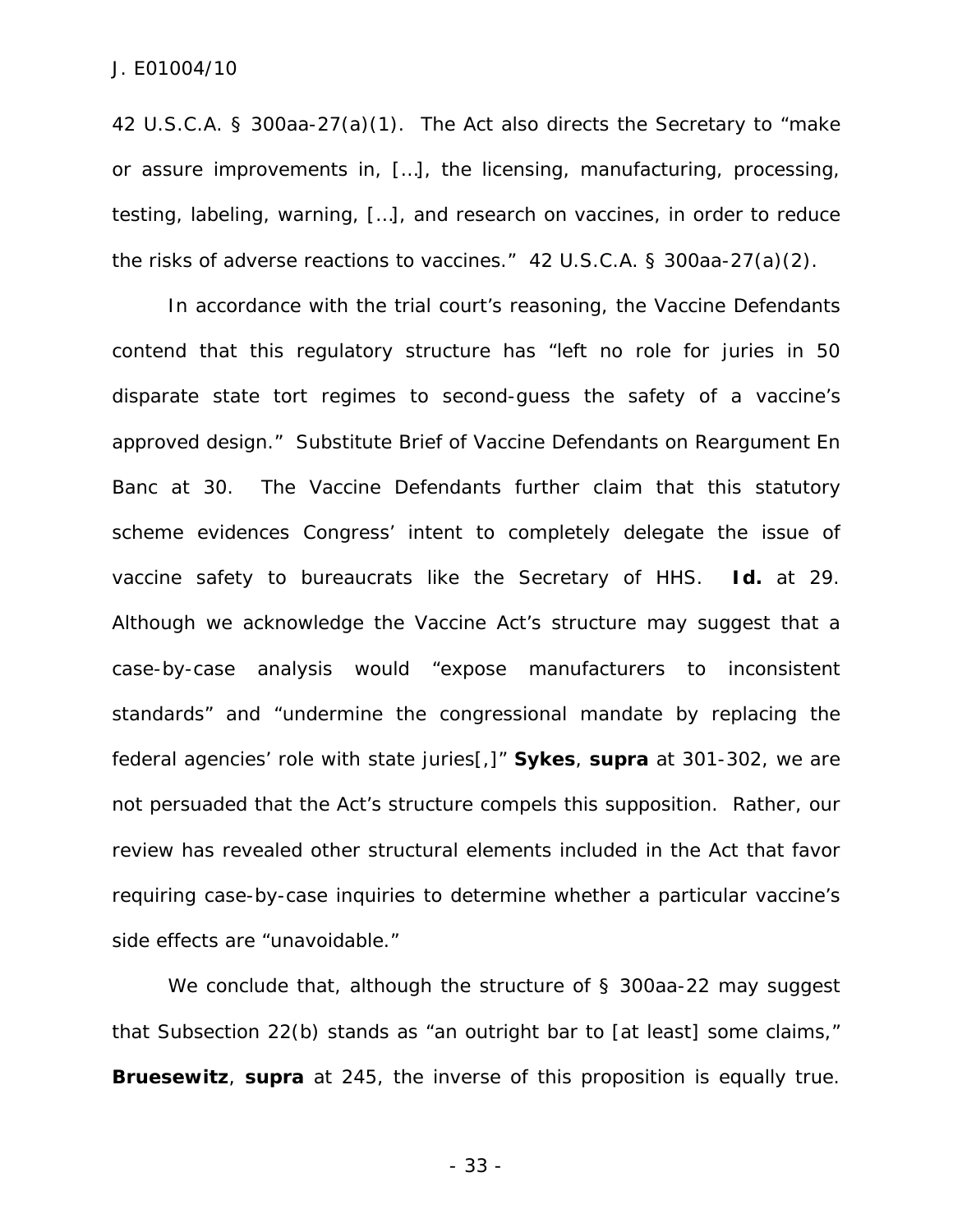First, Subsection 22(e) prevents any state from "establish[ing] or enforce[ing] a law which prohibits an individual from bringing a civil action against a vaccine manufacturer for damages for a vaccine-related injury or death" so long as the Vaccine Act does not preempt such a suit. 42 U.S.C.A. § 300aa-22(e). While Subsection (e) may imply that the Vaccine Act bars some state tort claims, it expressly preserves other such claims. Subsection 22(e) weakens any argument alleging that Subsection 22(b)(1) entirely preempts all design defect claims because "Congress has indicated its awareness of the operation of state law in a field of federal interest, and has nonetheless decided to stand by both concepts and to tolerate" the tension between the claims preserved by Subsection 22(e) and federal law. *Wyeth v. Levine*, 129 S.Ct. 1187, 1200 (2009) (internal quotation and citation omitted). "If Congress thought state-law suits posed an obstacle to its objectives, it surely would [not] have enacted" Subsection 22(e). *Id.* 

Second, the structure of the Act as a whole indicates that some of the claims preserved by Subsection 22(e) are likely design defect claims. For example, after petitioners have exhausted their administrative remedies, the Act separates civil trials concerning vaccine-related injuries or deaths into three distinct stages: liability, general damages, and punitive damages. *See* 42 U.S.C.A. § 300aa-23. Section 300aa-23(d) sets forth the rules governing the punitive damage stage of the trial, which necessarily occurs only after liability has been established and general damages have been determined.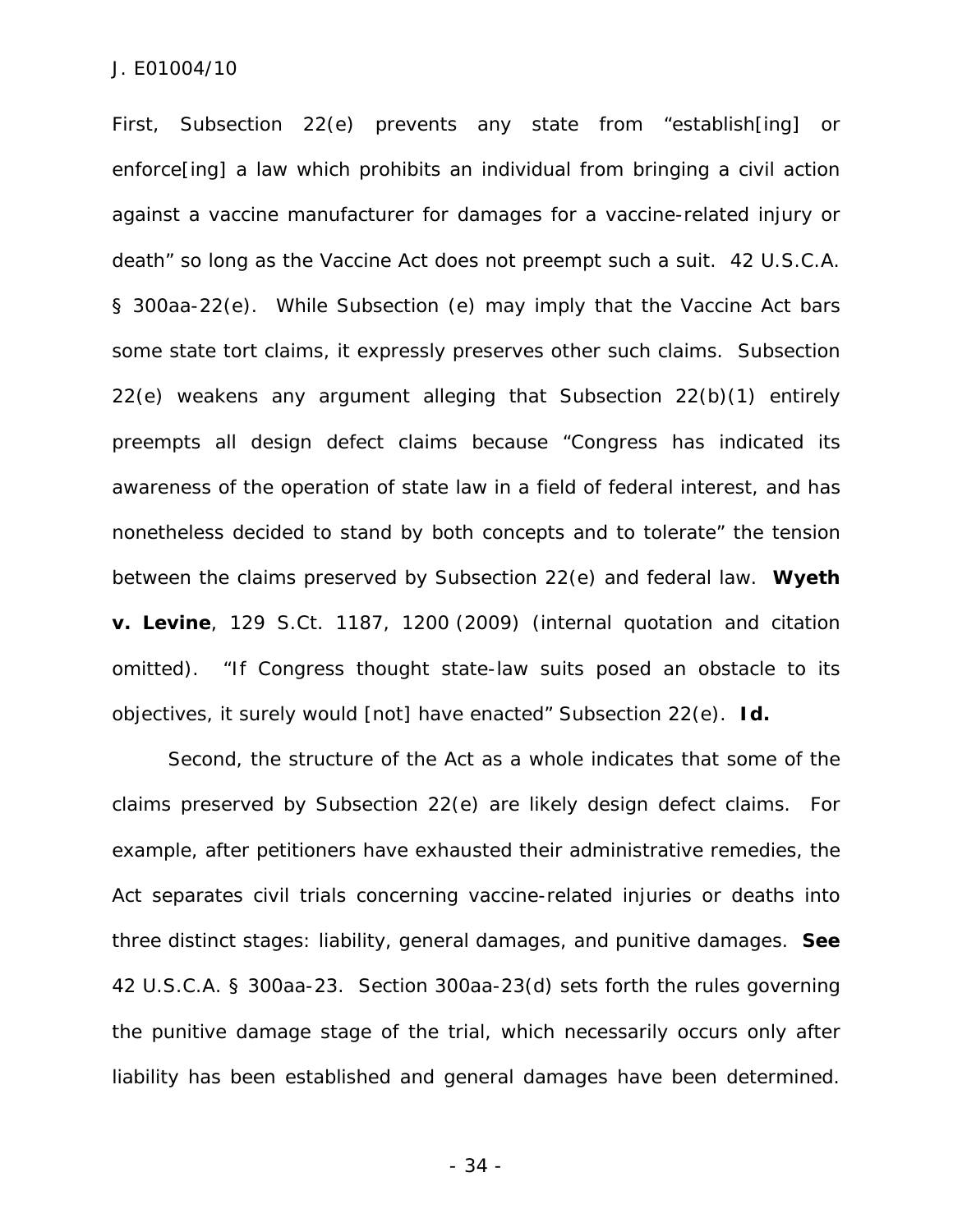Section 300aa-23(d) exempts vaccine manufacturers from being "held liable for punitive damages" if the manufacturer demonstrates that "it complied, in all material respects" with all the applicable requirements of the Public Health Service Act and the Federal Food, Drug and Cosmetic Act pertinent to vaccine safety. *See* 42 U.S.C.A. § 300aa-23(d). Specifically, § 300aa-23(d) provides the following:

**(d)** Punitive damages

**(1)** If sought by the plaintiff, the third stage of such an action shall be held to determine the amount of punitive damages a vaccine manufacturer found to be liable under section 300aa-22 of this title shall be required to pay.

**(2)** If in such an action the manufacturer shows that it complied, in all material respects, with all requirements under the Federal Food, Drug, and Cosmetic Act [21 U.S.C.A. § 301 et seq.] and this chapter applicable to the vaccine and related to the vaccine injury or death with respect to which the action was brought, the manufacturer shall not be held liable for punitive damages unless the manufacturer engaged in--

**(A)** fraud or intentional and wrongful withholding of information from the Secretary during any phase of a proceeding for approval of the vaccine under section 262 of this title,

**(B)** intentional and wrongful withholding of information relating to the safety or efficacy of the vaccine after its approval, or

**(C)** other criminal or illegal activity relating to the safety and effectiveness of vaccines, which activity related to the vaccine-related injury or death for which the civil action was brought.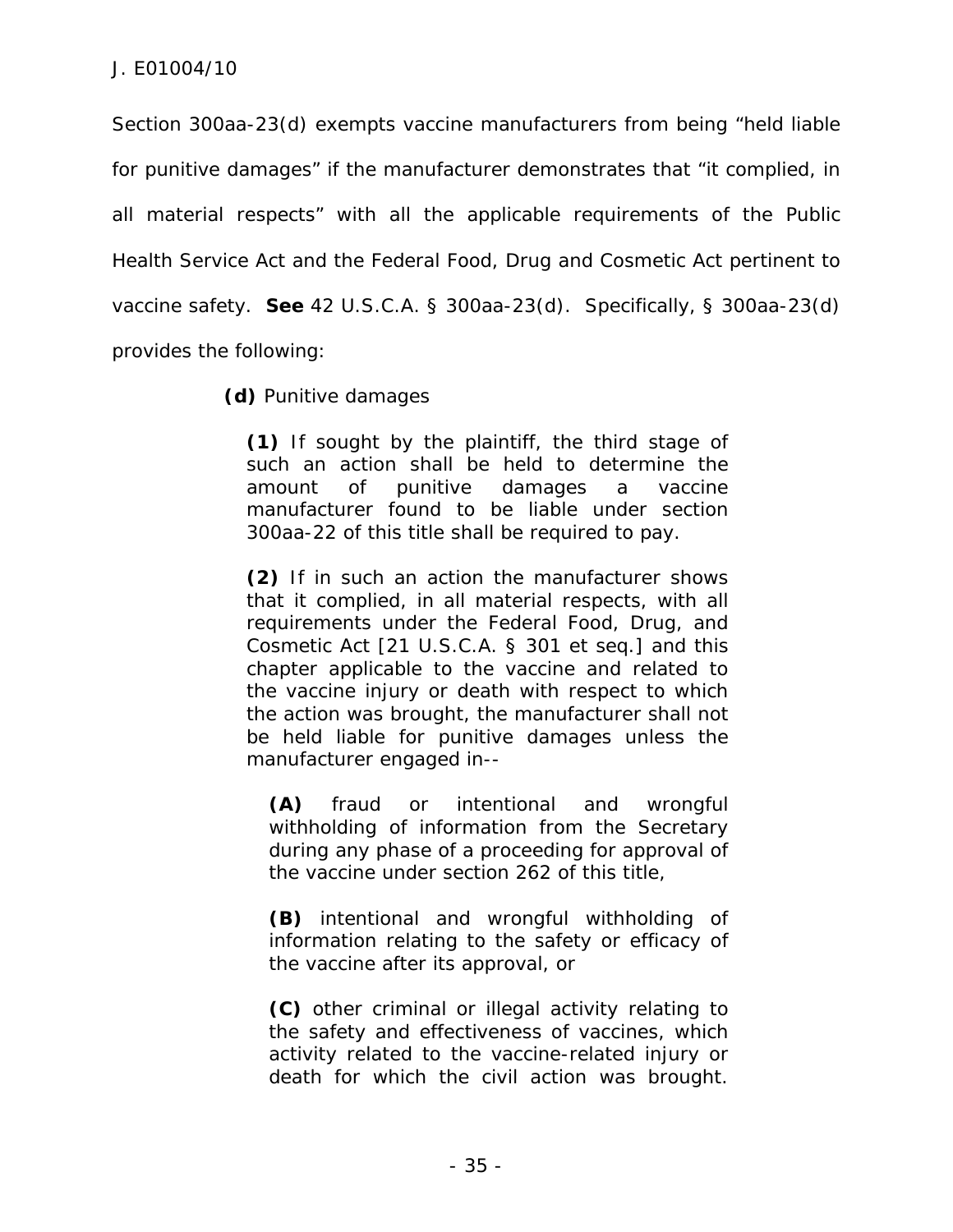$\overline{a}$ 

42 U.S.C.A. § 300aa-23(d). Under § 300aa-23(d), so long as a vaccine manufacturer complies with the regulatory requirements, the statute generally bars punitive damages.<sup>11</sup>

Because punitive damages are determined in the final stage of the trial, after liability has been established, § 300aa-23(d) strongly implies that vaccine defendants may be found liable in the first stage of the trial for reasons other than warning defects or manufacturing defects. As defective design is the only other products liability tort claim, we reason that § 300aa-23(d) denotes that Congress anticipated future plaintiffs would file actions alleging defective design. Section 300aa-23(d) caps punitive damages where a vaccine manufacturer is found liable yet the vaccine was manufactured and labeled in compliance with regulatory specifications. If the statute completely barred all design defect claims, § 300aa-23(d)'s cap on punitive damages would only protect manufacturers found liable for failure-to-warn pursuant to § 300aa-22(b)(2)(B). *See* 42 U.S.C.A. § 300aa-22(b)(2)(B) (providing that plaintiffs may overcome a vaccine manufacturer's presumption of proper directions and warnings "by clear and convincing evidence that the manufacturer failed to exercise due care

 $11$  Where they have complied with the pertinent regulations, vaccine manufacturers may only be held liable for punitive damages if they wrongfully withhold information relevant to vaccine safety or efficacy, either during or after the approval process, or if they engage in other forms of criminal or illegal activity relating to the safety and effectiveness of vaccines. **See** 42 U.S.C.A. § 300aa-23(d)(2)(A)-(C). Therefore, aside from overtly illegal activity, punitive damages are essentially only possible in two situations: (1) where plaintiff overcomes the presumption of proper directions and warnings under § 300aa-22(b)(2)(A);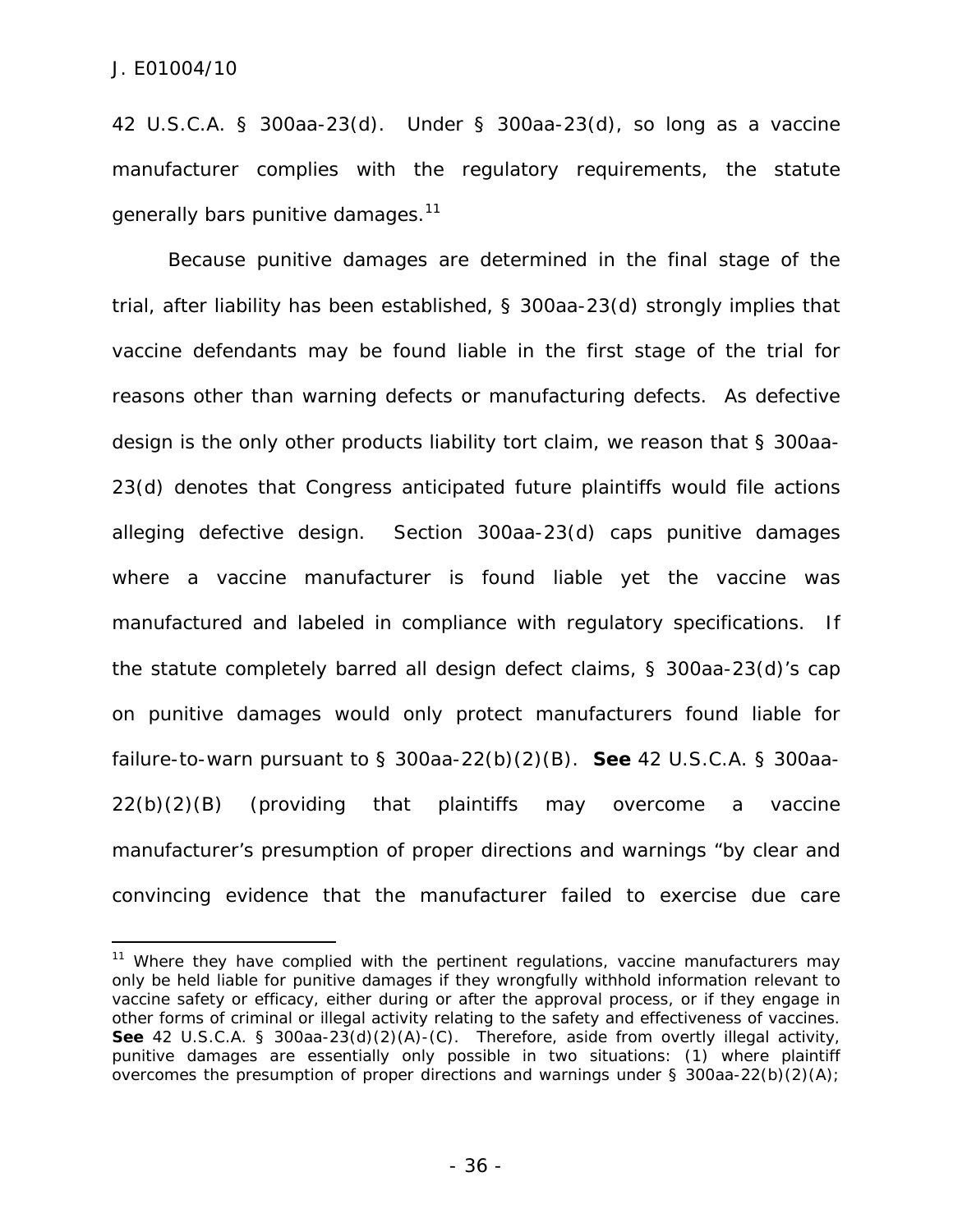$\overline{a}$ 

notwithstanding its compliance with [the applicable regulatory scheme]"). No other type of manufacturing defect or warning defect could form the basis for liability. Regulatory compliance rules out a manufacturing defect, and Subsections 22(b) and 22(c) bar nearly all failure to warn claims. *See*  42 U.S.C.A. § 300aa-22(b)-(c). Therefore, in addition to claims of defective manufacturing and warning, the text of § 300aa-23(d) suggests that the Act preserves the state tort claim of design defect. Otherwise, the Act would only bar the possibility of punitive damages in a situation that may rarely occur.<sup>12</sup> Thus, when read in light of § 300aa-23(d), it is unlikely § 300aa-22(b)(1) preempts all design defect claims.

In addition, the relationship between Subsections 22(b)(1) and 22(b)(2) detracts further from the contention that the Act bars all design defect claims outright. Subsection 22(b)(2) indicates that all warning claims must satisfy Subsection 22(b)(1) because the presumption of proper warnings under Subsection 22(b)(2) only applies "[f]or purposes of paragraph (1)[.]" 42 U.S.C.A. § 300aa-22(b)(2). Therefore, the Act's

and (2) where a vaccine defendant simply fails to comply with the pertinent regulatory scheme.

<sup>&</sup>lt;sup>12</sup> For § 300aa-22(b)(2)(B) to apply, plaintiffs must show by clear and convincing evidence that a vaccine manufacturer "failed to exercise due care" when it did not alert the public of a particular threat presented by the vaccine that does not appear on the approved directions or warnings. *See* 42 U.S.C.A. § 300aa-22(b)(2)(B). Nevertheless, this failure to exercise due care cannot rise to an intentional or fraudulent withholding of information either before, during or after the approval process. *See* 42 U.S.C.A. § 300aa-23(d)(2)(A)- (B). Thus, despite the language of § 300aa-22(b)(2)(B), the standard may be quite narrow. A vaccine defendant would be required to have sufficient knowledge of the threat to demand action, but the vaccine defendant's failure to disclose such a threat to the pertinent regulatory agencies must fall short of intentional or fraudulent conduct.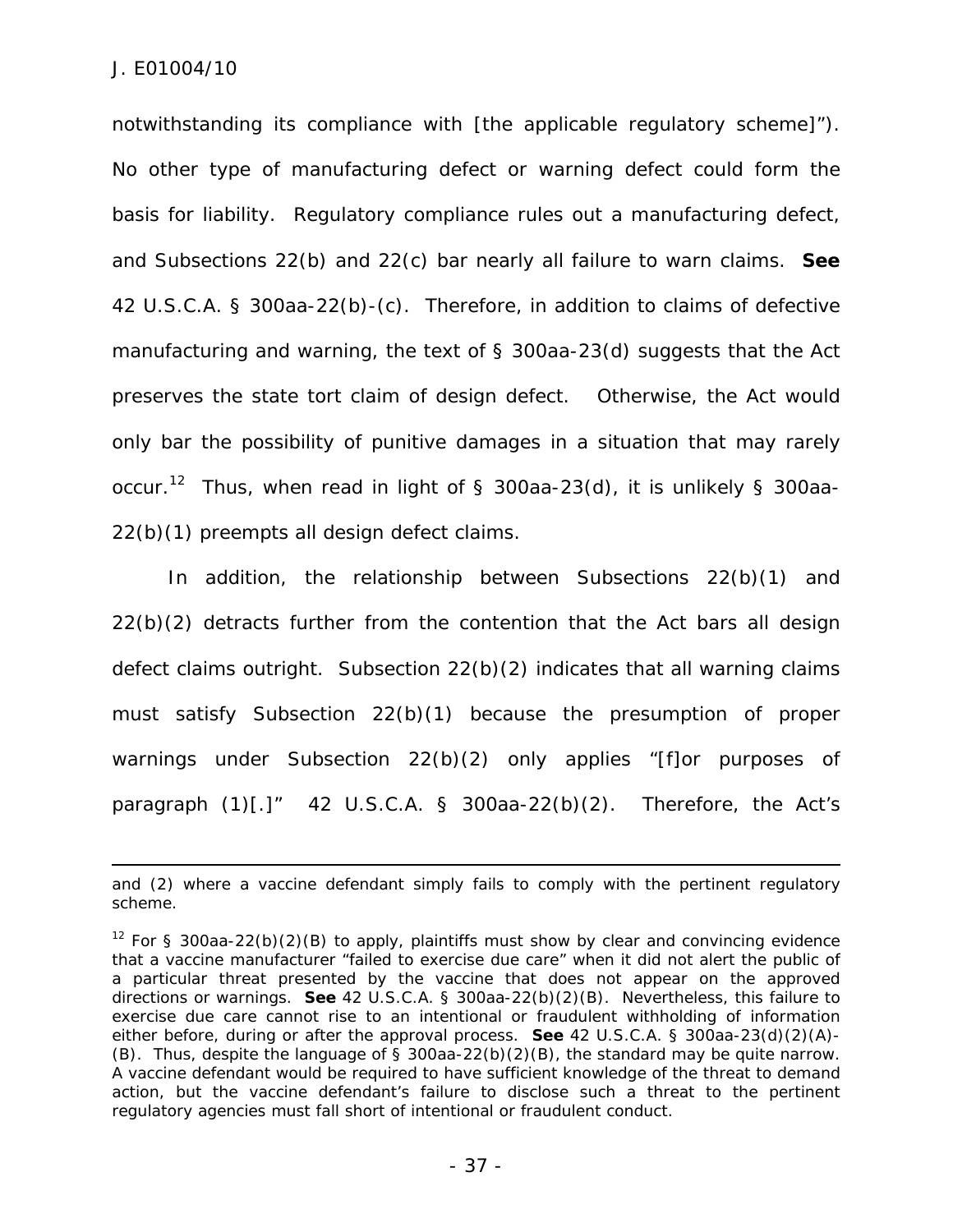structure does not restrict the reach of Subsection 22(b)(1) to design defect claims only. The relationship between these subsections shows that Subsection 22(b)(1) draws a distinction between avoidable and unavoidable vaccine side effects, not between types of products liability claims. Defective manufacturing, defective warnings, or defective design would each render vaccine side effects avoidable. Any other conclusion would lead to an absurd result, wherein the Act's presumption of proper warnings would never apply to claims for failure-to-warn.

Although we recognize that the conditional language of Subsection 22(b)(1) "does not foreclose the preemption of some claims," *Bruesewitz*, *supra* at 246, the structure of Subsections 22(b)(1) and 22(b)(2) would seem to require a case-by-case determination, at least, for warning claims. The Act only allows warning claims so long as the plaintiff overcomes Subsection 22(b)(2)'s presumption of proper warnings. *See* 42 U.S.C.A. § 300aa-22(b)(2). To determine whether plaintiffs satisfy this burden, however, courts must conduct an inquiry on a case-by-case basis. As the statute expressly permits case-by-case inquires under Subsection 22(b)(1) for warning claims, we can discern no reason why the Act would treat design defect claims differently or how a case-by-case inquiry of design defect claims would frustrate the purpose of Subsection  $22(b)(1)$ , yet the same form of inquiry into warning claims does not have a disruptive effect.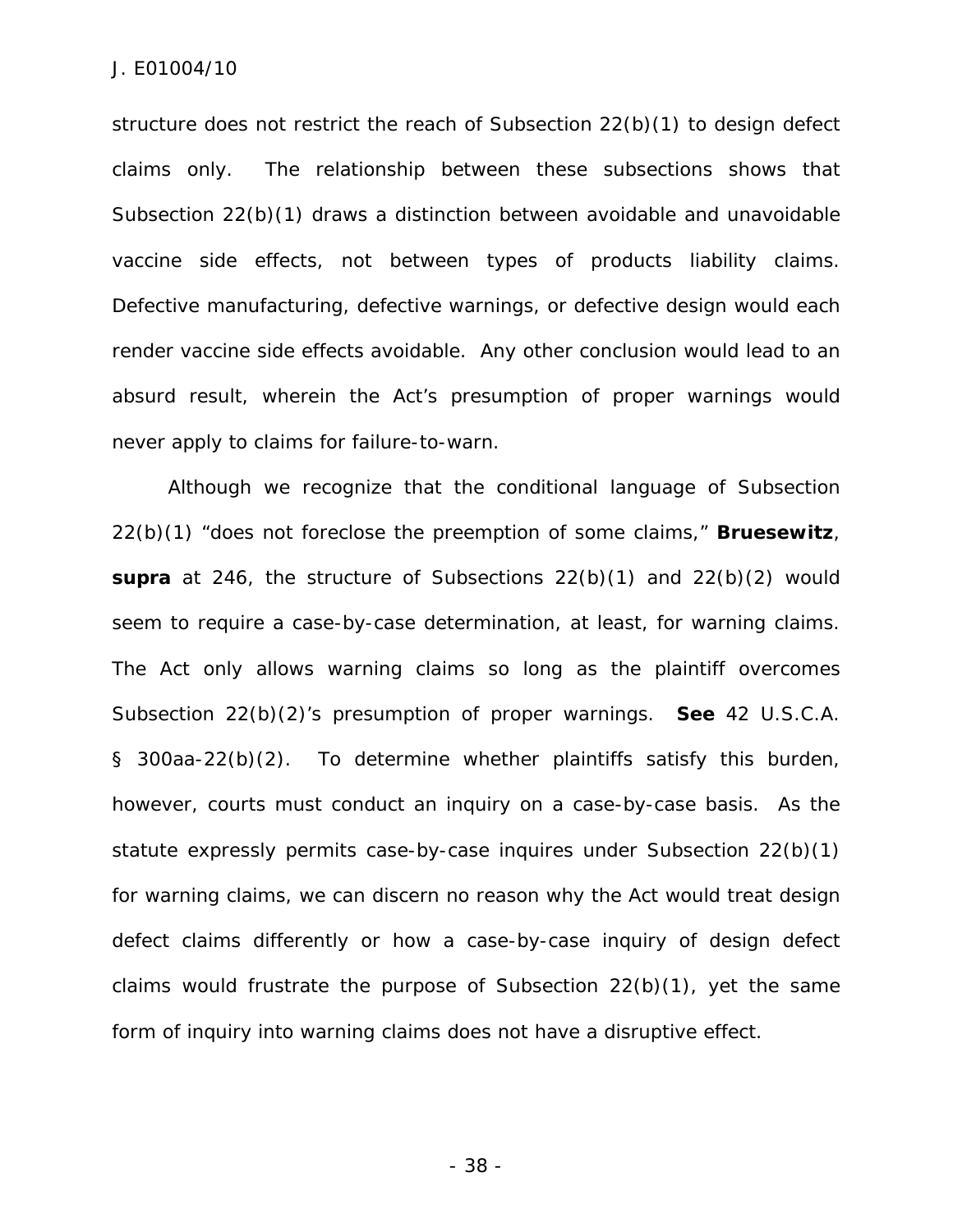-

Furthermore, any concern that a case-by-case inquiry would frustrate the Act's purpose of creating a stable and predictable childhood vaccine market is belied by the other meaningful protections that vaccine manufacturers enjoy under the Vaccine Act aside from the express preemption provision in § 300aa-22(b)(1). Though short of "virtually complete immunity from suit[,]" other provisions of the Vaccine Act insulate vaccine manufacturers from the hazards associated with tort litigation. *See* Appellants' Substitute Brief on Rehearing *En Banc* at 53. Specifically, the National Vaccine Injury Compensation Program (VICP) and the aforementioned cap on punitive damages are critical components of the Vaccine Act's structure, which is designed to protect the nation's vaccine supply. Inclusion of these two components suggests that Congress intended to remedy the vaccine crisis without virtually exempting vaccine manufacturers from civil liability. Thus, as Appellants maintain, the Act's structure does not indicate that nearly full immunity from tort liability "is the only means to preserve the vaccine supply." *Id.*

The VICP has been instrumental in tempering large jury verdicts against vaccine manufacturers and, thus, stabilizing the vaccine market.<sup>13</sup> Acting as a prophylactic, the VICP discourages claimants from ever filing civil suits against vaccine manufacturers. The VICP diverts vaccine claims into a

<sup>13</sup> *See* Rob Henson, Inoculated Against Recovery: A Comparative Analysis of Vaccine Injury Compensation in the United States and Great Britain, 15 Tulsa J. Comp. & Int'l L. 61, 88 (2007); *See also* Derry Ridgway, No-Fault Vaccine Insurance: Lessons from the National Vaccine Injury Compensation Program, 24 J. Health Pol. Pol'y & L. 59, 76 (1999).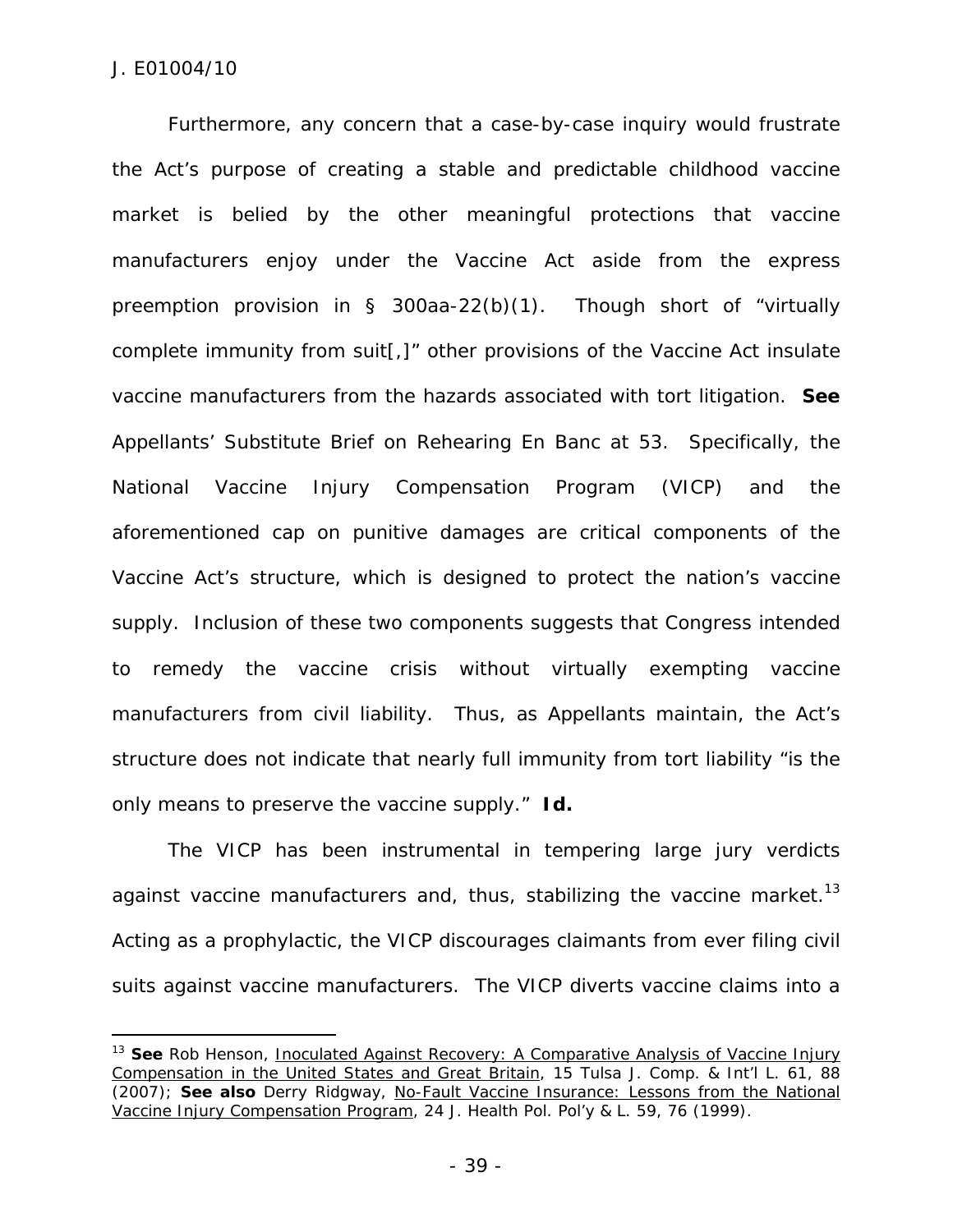-

no-fault compensation program, requiring claimants to file their claims against the government in the United States Court of Federal Claims. *See* 42 U.S.C.A. § 300aa-11(b)(1)(A); 42 U.S.C.A. § 300aa-14(a). Since the program began, over 13,000 petitions have been filed with the VICP and 2,428 claims have been compensated as of April 22, 2010.<sup>14</sup> Because petitioners may not file a civil suit against vaccine manufacturers until they have exhausted their administrative remedies under the VICP, the VICP relieves vaccine manufacturers from dealing with a flood of claims in the civil tort system. *See* 42 U.S.C.A. § 300aa-11(a)(2)(A). Moreover, the VICP offers petitioners lessened burdens of proof than they would face in the civil tort system, making the prospect of civil tort litigation far less attractive to many petitioners.<sup>15</sup> Thus, even without barring civil tort claims, "the VICP has succeeded in reducing the number of lawsuits brought under the tort system."<sup>16</sup>

<sup>14</sup> *See* U.S. Department of Health & Human Services, Health Resources and Services Administration, National Vaccine Injury Compensation Program, http://www.hrsa.gov/vaccinecompensation/statistics\_report.htm (last visited on April 28, 2010).

<sup>&</sup>lt;sup>15</sup> Whitney S. Waldenberg and Sarah E. Wallace, When Silence Is Silent: Examining Compensation of Vaccine-Related Injuries When Scientific Evidence of Causation Is Inconclusive, 42 Wake Forest L. Rev. 303, 310 (2007) (observing that by rejecting VICP awards "claimants will not benefit from any of the [Vaccine] Act's lessened burdens of proof and will instead be subject to the more stringent traditional civil standards of causation").

<sup>&</sup>lt;sup>16</sup> Lainie Rutkow; Brad Maggy; Joanna Zablotsky; and Thomas R. Oliver, Balancing Consumer and Industrial Interests in Public Health: The National Vaccine Injury Compensation Program and Its Influence During the Last Two Decades, 111 Penn St. L. Rev. 681, 718 (2007); *see also* Jaclyn Shoshana Levine, The National Vaccine Injury Compensation Program: Can It Still Protect an Essential Technology, 4 B.U. J. Sci. & Tech. L. 9, 12 (1998) (observing that "[o]nly a relatively small number of petitioners to the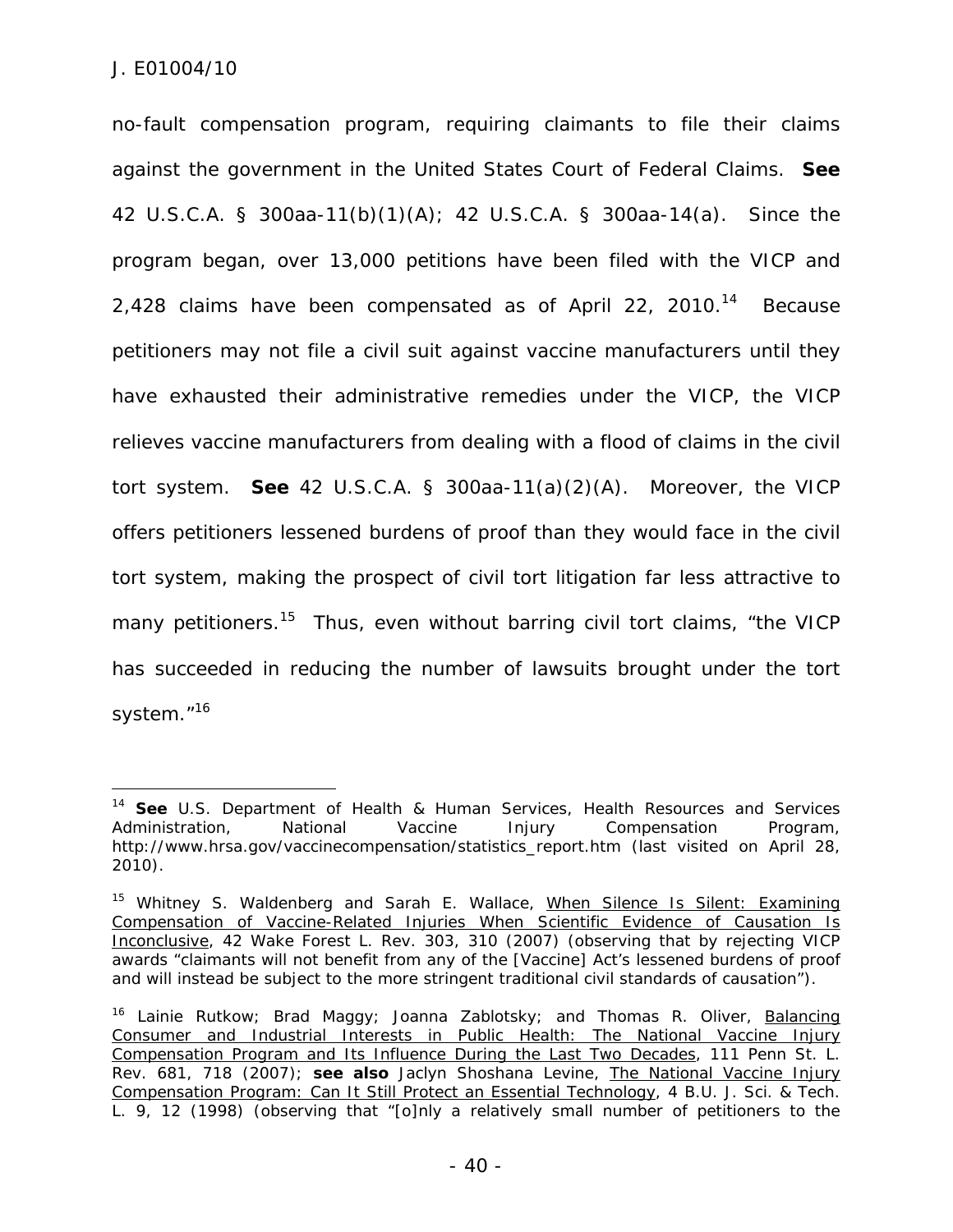In addition, the time limitations on filing claims with the VICP further inhibit the ability of claimants to bring civil actions against vaccine manufacturers. Congress structured the Vaccine Act to impose a three-year statute of limitations on filing claims with the VICP. 42 U.S.C.A. § 300aa-16(a). This statute of limitations makes no allowances for incidents where parents of claimants fail to discover the causal link between the vaccine and the victim's injury until after the limitation period has expired.<sup>17</sup> The limitation period is, in effect, a statute of repose because any failure to comply with its express provision operates as a complete time bar. Thus, the statute of limitations shields the government from potentially unending liability by barring claimants from filing petitions more than three years after the date of the vaccine administration. *Id.* With § 300aa-11(a)(2)(B), the Act specifically directs any civil court to dismiss a tort claim regarding vaccine-related injuries filed against a vaccine manufacturer unless the plaintiff exhausted all remedies under the VICP. *See* 42 U.S.C.A. § 300aa-11(a)(2)(A)-(B). Consequently, claimants barred from filing with the VICP are also prevented from ever pursuing a civil tort claim. As the three-year limitation period denies claimants the opportunity to seek compensation

-

Compensation Program elect to preserve their rights to civil remedies by rejecting VICP awards").

<sup>17</sup> *See* Waldenberg, *supra* at 310-311.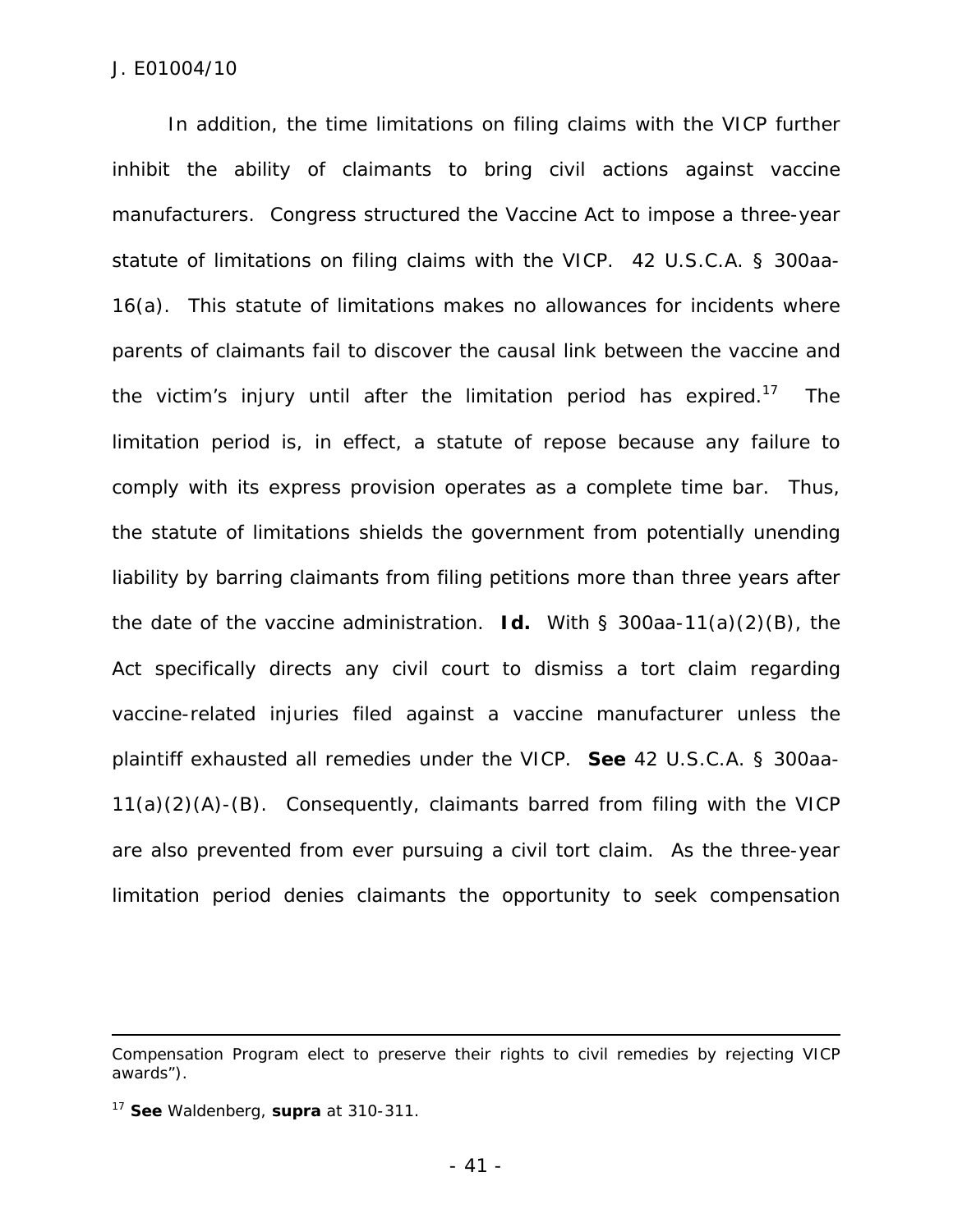$\overline{a}$ 

under the VICP, vaccine manufacturers enjoy yet another structural mechanism that substantially limits their exposure to civil liability.<sup>18</sup>

Our review of the Vaccine Act's structure reveals Congressional intent, in part, focused upon limiting vaccine manufacturers' exposure to civil actions. Passed in response to a volatile vaccine market caused by an inundation of tort claims, the Act created mechanisms like the VICP process designed to divert claims away from the tort system. However, the Act also capped punitive damages, suggesting that Congress anticipated the continued presence of civil litigation against vaccine manufacturers. *See* 42 U.S.C.A. § 300aa-23(d). The need for these types of protections would be greatly reduced if the Act outright preempted all design defect claims. Thus, as Subsection 22(e) indicates, Congress recognized the importance of preserving access to the civil tort system despite the need to reduce the number of tort claims. *See* 42 U.S.C.A. § 300aa-22(e) (preserving civil actions against vaccine manufacturers for vaccine-related injuries or deaths so long as the Vaccine Act does not bar such action); *see also* 42 U.S.C.A. §§ 300aa-11(a)(2)(A)-(B), 300aa-16. As such, we conclude that the Act's entire structure is premised upon reducing civil litigation, not barring it.

Therefore, while § 300aa-22(b)(1) expressly preempts some claims, the Act's structure fails to demonstrate any clear and manifest intent that

<sup>18</sup> *See* Henson, *supra* at 92; *see also* Leonard D. Pertnoy, A Child's View of Recover Under the National Childhood Vaccine Act or "He Who Hesitates is Lost," 59 Mont. L. Rev. 275, 297 (1998).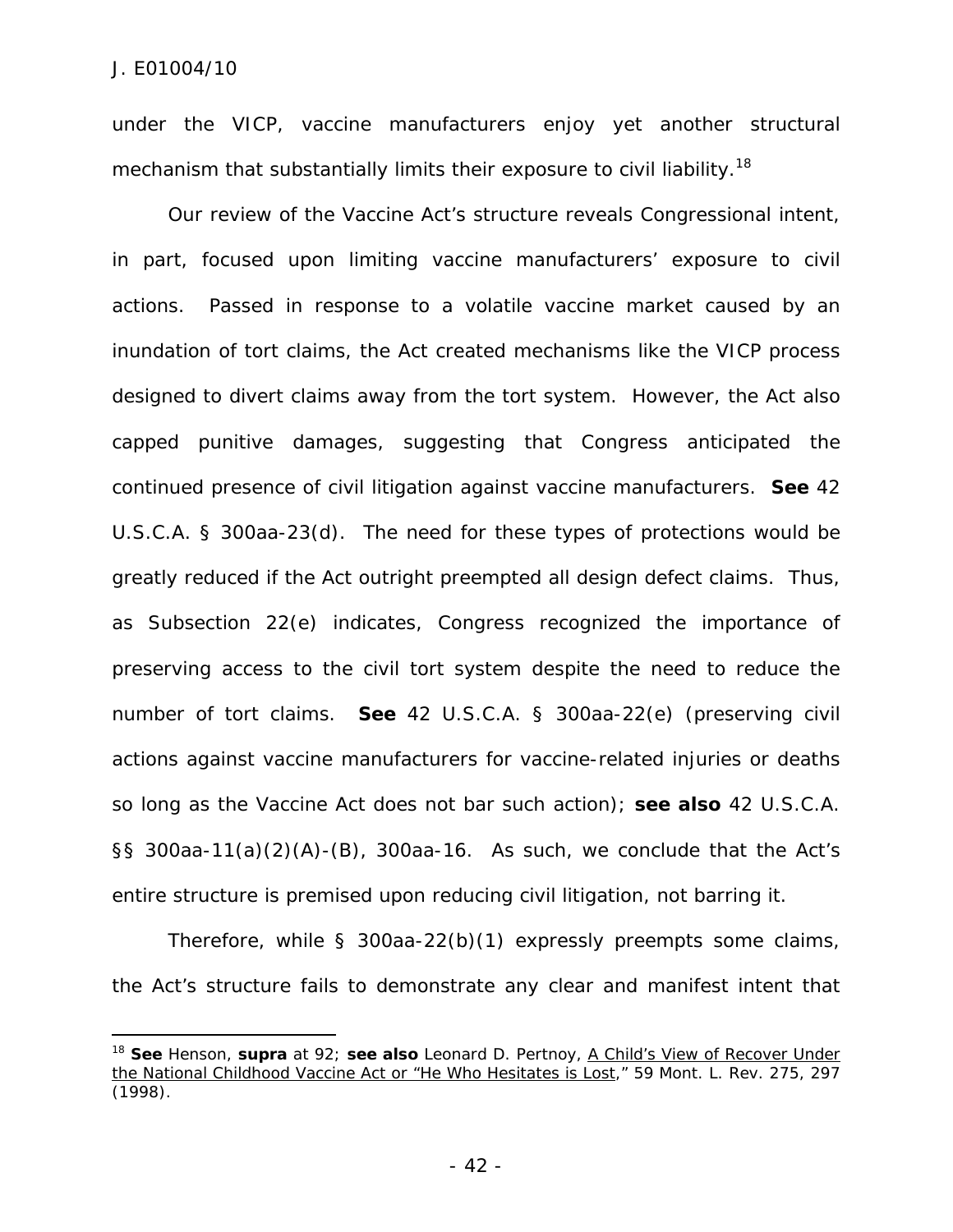§ 300aa-22(b)(1) acts as a complete bar to all design defect claims. To the contrary, Congress' explicit preservation of state tort claims under § 300aa-22(e) "is powerful evidence that Congress did not intend FDA [and HHS] oversight to be the exclusive means of ensuring [the] safety and effectiveness" of vaccine designs. *Levine*, *supra* at 1200. Considering the Act's cap on punitive damages as well as the protection vaccine manufacturers glean from the VICP process, we are far from convinced that either the Act's structure or its purpose indicate that courts should deem all vaccine side effects "unavoidable" as a matter of law. Rather, if all design defect claims were simply barred outright, the significance of many of the Act's structural elements would be diminished. The overall structure of the Act is designed to mitigate the continued effect of tort litigation upon vaccine manufacturers and the vaccine supply. As no provision of the Act targets design defects for disparate treatment, we see no reason why design defect claims ought to be treated differently from other claims. Nevertheless, we remain unable to discern the clear and manifest intent of Congress regarding § 300aa-22(b)(1) As such, we now enlist the aid of legislative history to assist us in our search for the Congressional intent underlying § 300aa- $22(b)(1)$ .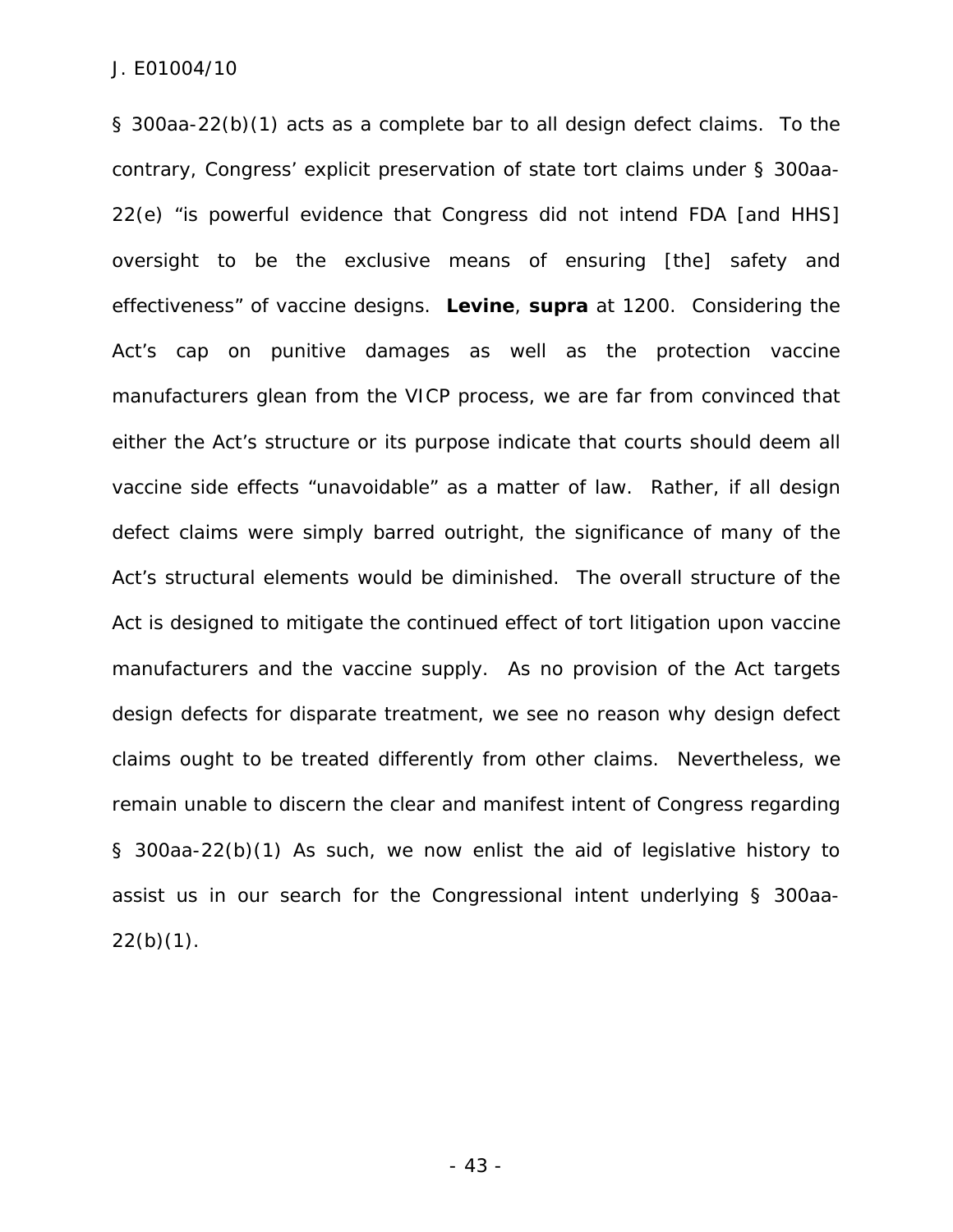#### **3. Legislative History**

 As we begin our consideration of the Vaccine Act's legislative history, we note that "the authoritative source for finding the Legislature's intent lies in the Committee Reports on the bill[.]" *Garcia v. United States*, 469 U.S. 70, 76 (1984). Committee Reports "represen[t] the considered and collective understanding of those Congressmen involved in drafting and studying proposed legislation." *Zuber v. Allen*, 396 U.S. 168, 186 (1969). Moreover, the United States Supreme Court has "eschewed reliance on the passing comments of one Member" as well as "casual statements from the floor debates." *Garcia*, *supra* at 76. Courts "should not go beyond Committee [R]eports" because statements made during floor debates are "not always distinguished for candor or accuracy." *Schwegmann Bros. v. Calvert Distillers Corp.*, 341 U.S. 384, 395-396 (1951) (Jackson, J., concurring). Courts would "substitute [themselves] for the Congress in one of its important functions" by using floor statements "as a basis for making up [their] minds what law Congress intended to enact." *Id.*

 We acknowledge that the parties dispute precisely which Committee Reports constitute the Vaccine Act's legislative history. In 1986, the House Committee on Energy and Commerce issued a report (hereinafter "1986 Report") that reflects the views of the committee that guided the Vaccine Act through the legislative process. The Energy and Commerce Committee published the 1986 Report contemporaneously with the passage of the

- 44 -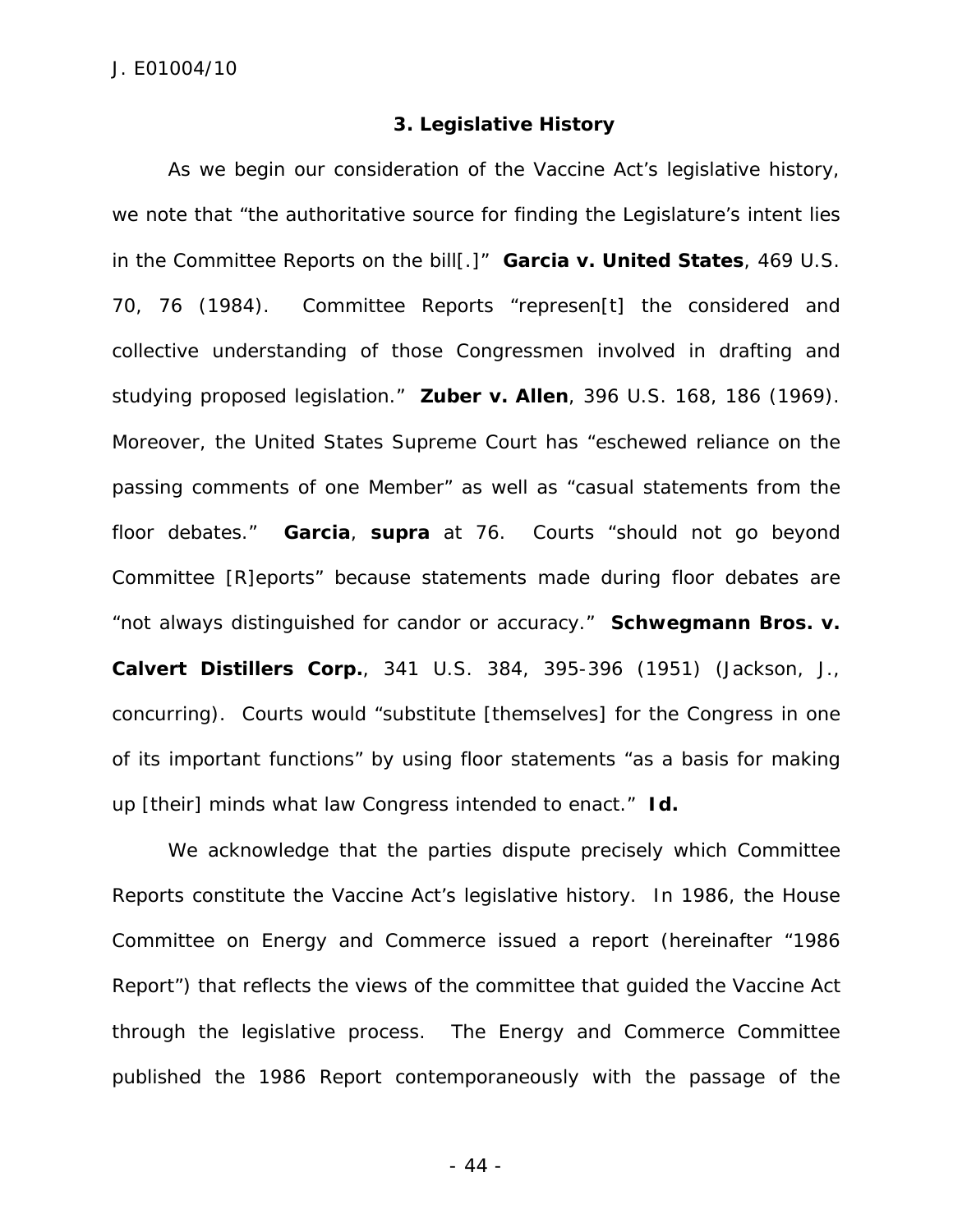legislation. As such, consideration of the 1986 Report is uncontroversial. The parties, however, dispute whether a 1987 report from the House Committee on the Budget (hereinafter "1987 Report") should also be included in the legislative history of the Vaccine Act. The 1987 Report derives from legislation that enacted certain amendments to the Vaccine Act. Specifically, with this 1987 legislation, Congress provided funding for the compensation program created by the Vaccine Act. Because the 1987 Report post-dates the original legislation, the Vaccine Defendants categorize the 1987 Report as subsequent legislative history that "is not entitled to consideration, much less reliance[.]" Substitute Brief of Vaccine Defendants on Reargument *En Banc* at 28. As such, Vaccine Defendants contend that this Court may only consider the 1986 Report. Conversely, Appellants argue that the legislation passed in 1986 would never have gone into effect without the amendments passed in 1987. Appellants' Substitute Brief on Rehearing *En Banc* at 41-42. Thus, according to Appellants, the 1987 Report is a component of the Vaccine Act's authoritative legislative history and should be treated by this Court as such. We shall address the significance of each Committee Report respectively.

 The 1986 Report reveals that Congress recognized the various competing interests involved with the issue of childhood vaccinations. The Report observed that vaccines have "been one of the most spectacularly effective public health initiatives this country has ever undertaken" by

- 45 -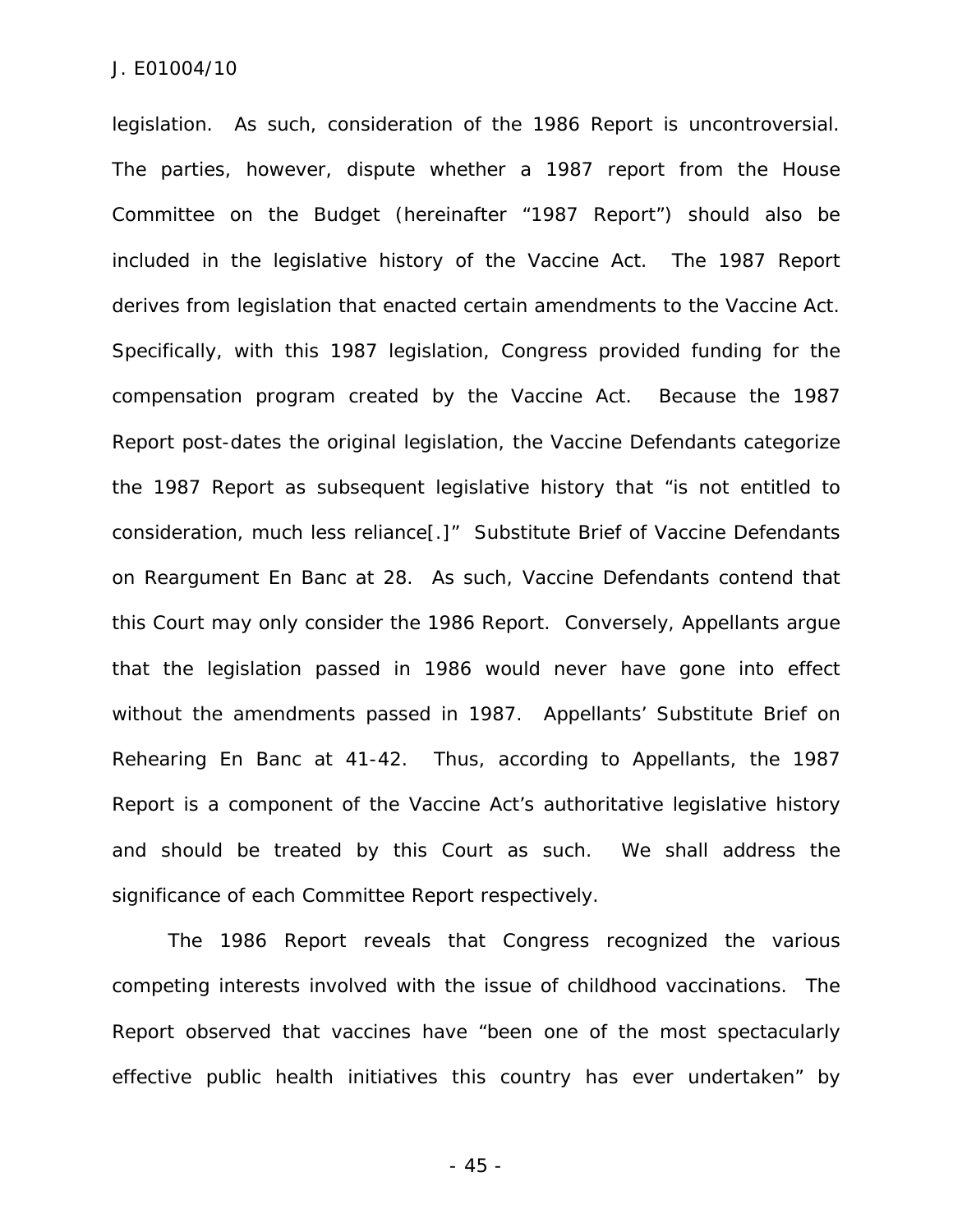preventing numerous deaths and substantially reducing the effects of disease. H.R. REP. 99-908 at 4, 1986 U.S.C.C.A.N. at 6345. Acknowledging that "[t]here is no 'perfect' or reaction-free childhood vaccine on the market," however, the Report conceded that "[a] relatively small number of children who receive immunizations each year have serious reactions to them." *Id.* at 6, 1986 U.S.C.C.A.N. at 6347. Nevertheless, the Report notes that for those injured by vaccines "the opportunities for redress and restitution [in the tort system] are limited, time-consuming, expensive, and often unanswered." *Id.* Furthermore, the Report warned that the tort claims of this "small but significant number [of children who] have been gravely injured" by vaccines threaten the Nation's vaccine supply. *Id.* at 4, 1986 U.S.C.C.A.N. at 6345. According to the Report, the increase in tort litigation against vaccine manufacturers was, at least partly, responsible for the rising vaccine prices, the flight of some manufacturers from the vaccine market, and the decrease in the incidents of immunization. *Id.* Thus, these conditions precipitated the Energy and Commerce Committee's reevaluation of federal vaccine regulatory policy. *Id.* at 5, 1986 U.S.C.C.A.N. at 6346.

 As the Vaccine Act reflects, Congress adopted the position that "it is safer [for children] to take the required [vaccine] shots than to risk the health consequences of contracting the diseases immunizations are designed to prevent." *Id.* at 6, 1986 U.S.C.C.A.N. at 6347. The 1986 Report explains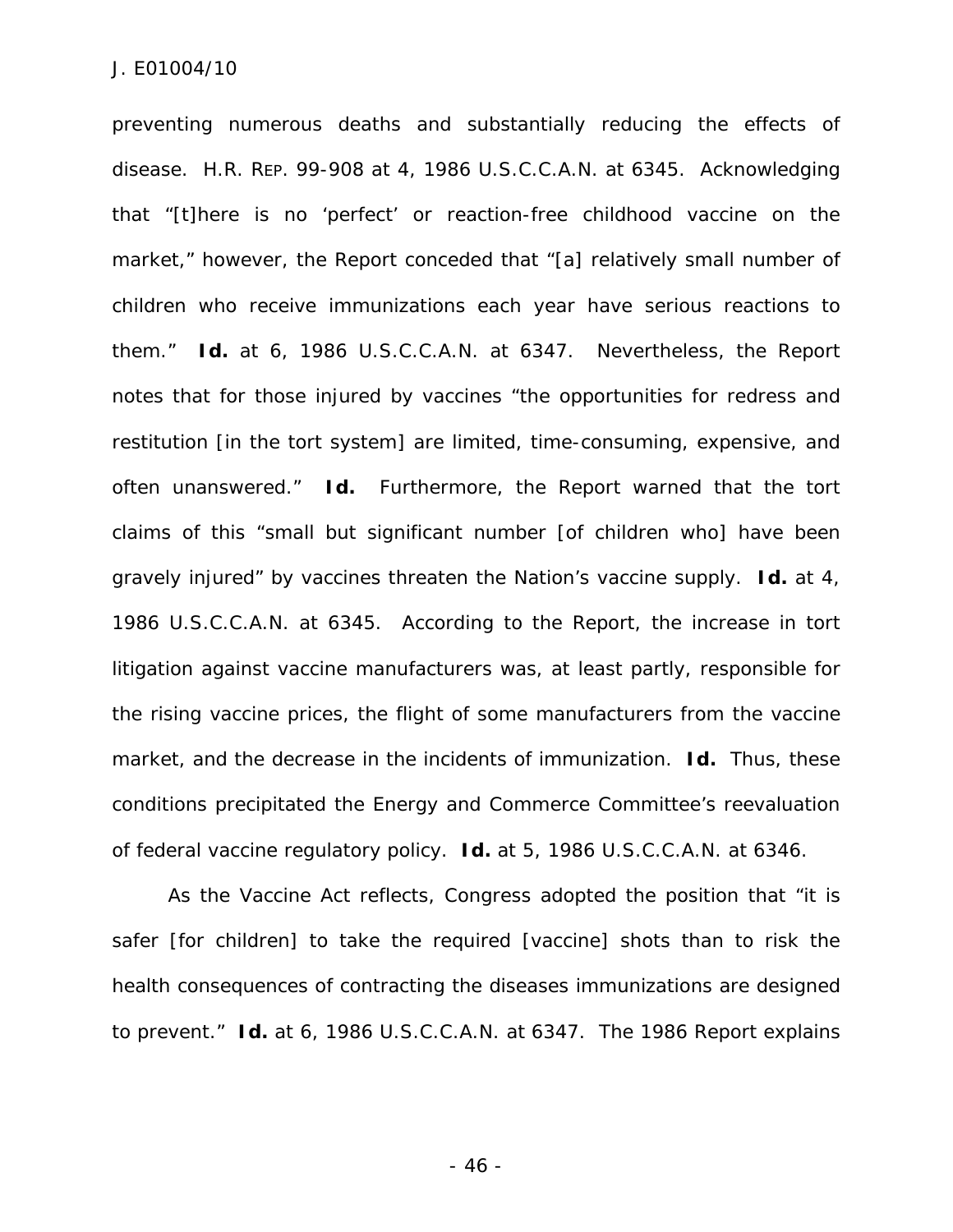that Congress drafted the Vaccine Act to primarily address "two overriding concerns."

> (a) the inadequacy—from both the perspective of vaccine-injured persons as well as vaccine manufacturers—of the current approach to compensating those who have been damaged by a vaccine; and (b) the instability and unpredictability of the childhood vaccine market.

Id. at 7, 1986 U.S.C.C.A.N. at 6348. The 1986 Report indicates that Congress recognized the need to stabilize the vaccine market by preventing any further withdrawals from other manufacturers because "the withdrawal of even a single manufacturer would present the very real possibility of vaccine shortages, and, in turn, increasing numbers of unimmunized children, and, perhaps, a resurgence of preventable diseases." *Id.* According to the Report, vaccine manufacturers feared the time and expense of litigation as well as "the availability of affordable product liability insurance that [] cover[s] losses related to vaccine injury cases." *Id.* at 6, 1986 U.S.C.C.A.N. at 6347. Thus, as the Report demonstrates, the Vaccine Act created a statutory compensation program for victims injured by vaccines in order to address the explosion of litigation aimed at vaccine manufacturers. *Id.* at 7, 1986 U.S.C.C.A.N. at 6348. In addition to being "fair, simple, and easy to administer," the Report states that "the Committee believe[d] that once this system is in place and manufacturers have a better sense of their potential litigation obligations, a more stable childhood vaccine market will evolve." *Id.*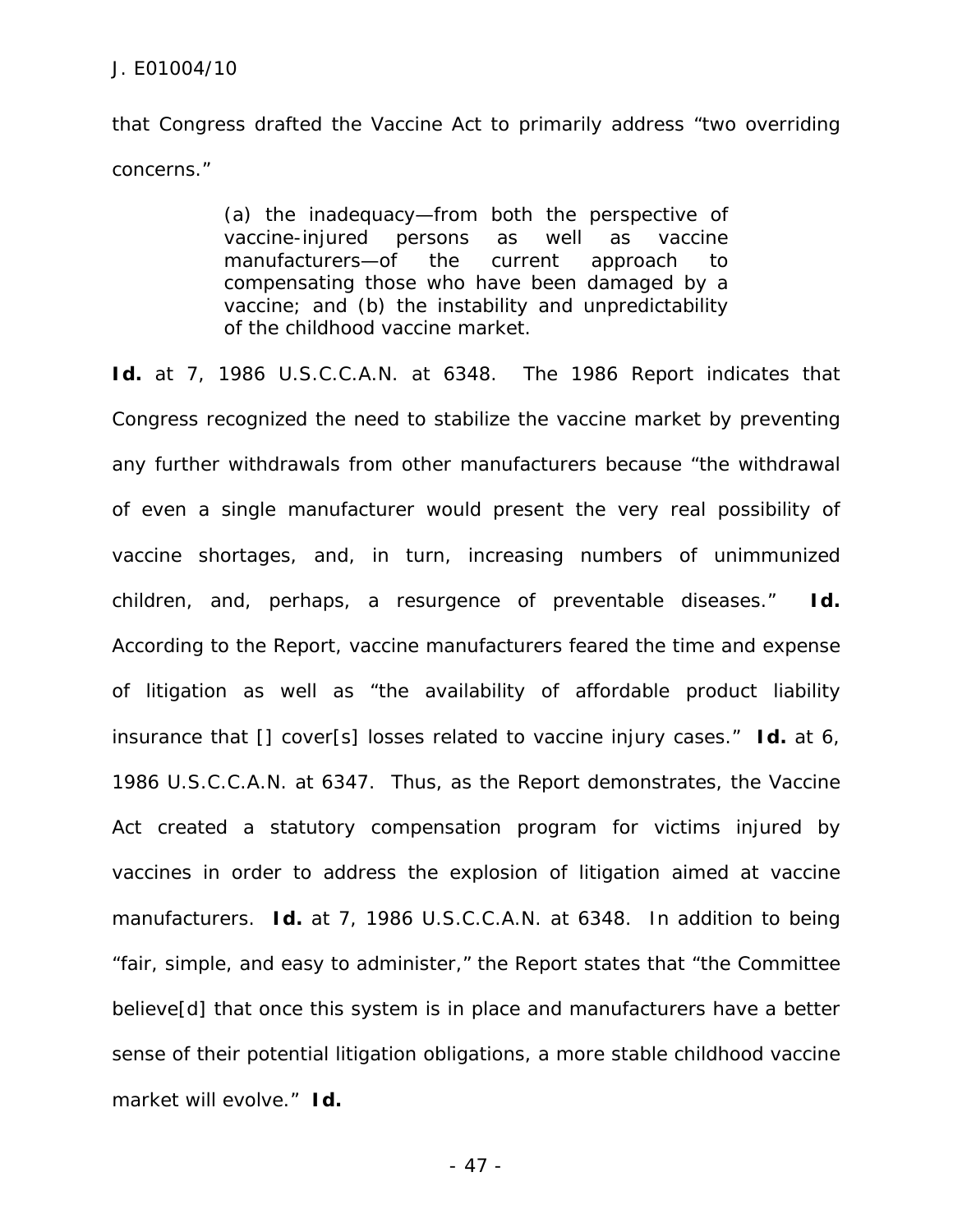Although the Vaccine Act designed this compensation program to reduce the cost and frequency of litigation for vaccine manufacturers, the 1986 Report denotes that Congress never minimized the program's role in compensating victims injured by vaccines. When the compensation program yields an unsatisfactory outcome for a claimant, the Report evidences Congress' intent to preserve a claimant's civil remedies in those rare instances. The Report states, "[i]f, however, after compensation proceedings are complete, a vaccine-injured person elects to reject the system's findings and award and go on to court, he or she is free to do so." Id. at 12, 1986 U.S.C.C.A.N. at 6353. As the Report details, however, Congress deemed that it "is appropriate in light of the availability of a comprehensive and fair compensation system" to place certain limitations on civil actions against vaccine manufacturers for vaccine-related injuries. *Id.* at 25, 1986 U.S.C.C.A.N. at 6367.

 In addressing the specific limitations that the Vaccine Act imposes upon tort litigation, the 1986 Report specifically discusses § 300aa-22. According to the 1986 Report, the standards set forth in § 300aa-22 "will [in some cases] be the same or similar to existing State law [but] in others, the standards will change most State laws." *Id* at 25, 1986 U.S.C.C.A.N. at 6366. The standards referenced by this Report include the express preemption clause in § 300aa-22(b)(1). Regarding § 300aa-22(b), the Report unequivocally declares that it "sets forth the principle contained in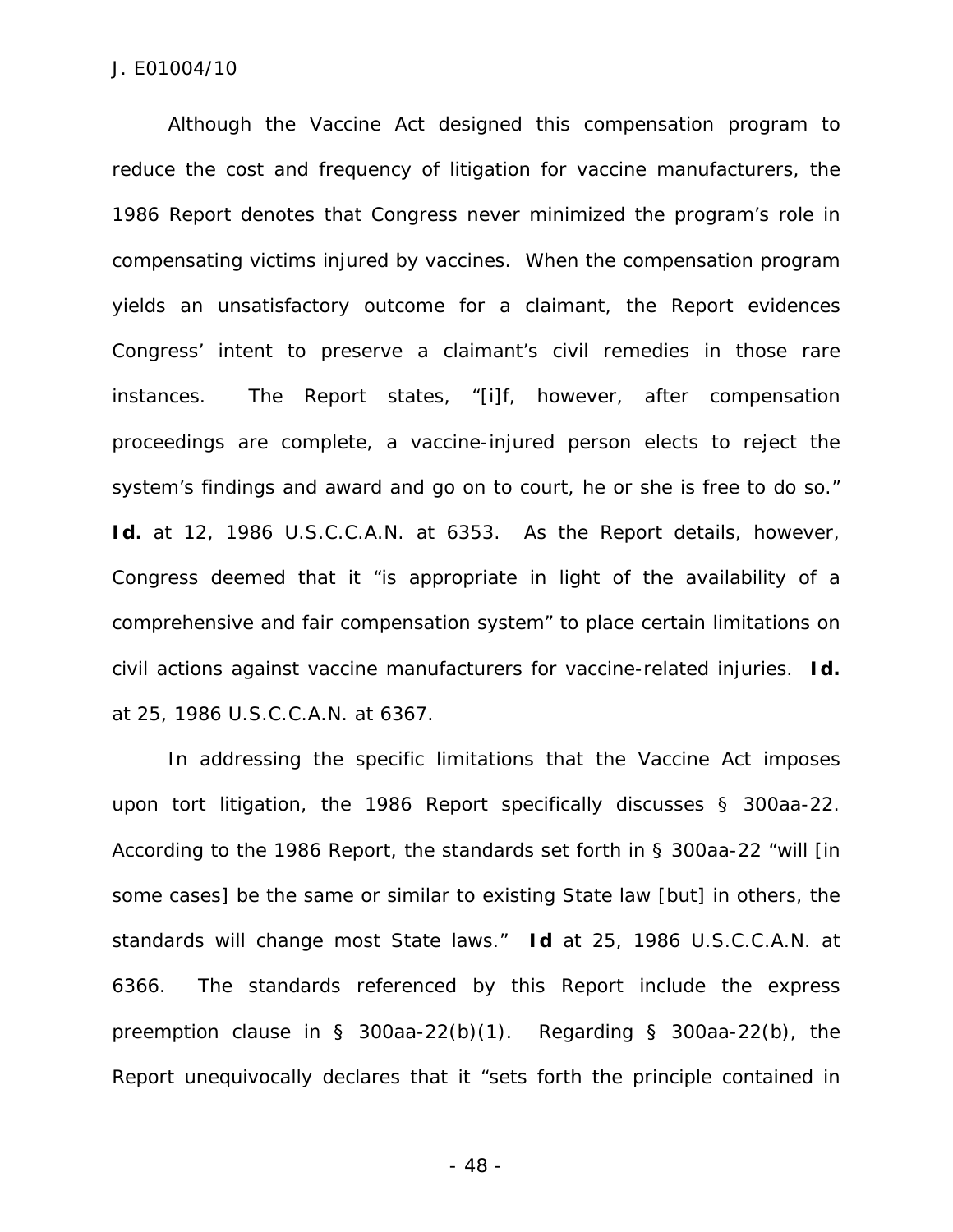Comment k of Section 402A of the Restatement of Torts (Second)." *Id.* The Report reveals that Congress understood the principle of Comment k to immunize unavoidably unsafe products from tort liability.19 *Id.* at 26, 1986 U.S.C.C.A.N. at 6367. The Report defined unavoidably unsafe products as "those products which in the present state of human skill and knowledge cannot be made safe[.]" *Id.* The Report further explained that the Energy and Commerce Committee employed Comment k in drafting the Act because the Committee "intend[ed] that the principle in Comment K regarding

RESTATEMENT (SECOND) OF TORTS § 402A cmt. k (1966).

<sup>-</sup><sup>19</sup> In Restatement (Second) of Torts § 402A, Comment k provides the following.

**k. Unavoidably unsafe products.** There are some products which, in the present state of human knowledge, are quite incapable of being made safe for their intended and ordinary use. These are especially common in the field of drugs. An outstanding example is the vaccine for the Pasteur treatment of rabies, which not uncommonly leads to very serious and damaging consequences when it is injected. Since the disease itself invariably leads to a dreadful death, both the marketing and the use of the vaccine are fully justified, notwithstanding the unavoidable high degree of risk which they involve. Such a product, properly prepared, and accompanied by proper directions and warning, is not defective, nor is it unreasonably dangerous. The same is true of many other drugs, vaccines, and the like, many of which for this very reason cannot legally be sold except to physicians, or under the prescription of a physician. It is also true in particular of many new or experimental drugs as to which, because of lack of time and opportunity for sufficient medical experience, there can be no assurance of safety, or perhaps even of purity of ingredients, but such experience as there is justifies the marketing and use of the drug notwithstanding a medically recognizable risk. The seller of such products, again with the qualification that they are properly prepared and marketed, and proper warning is given, where the situation calls for it, is not to be held to strict liability for unfortunate consequences attending their use, merely because he has undertaken to supply the public with an apparently useful and desirable product, attended with a known but apparently reasonable risk.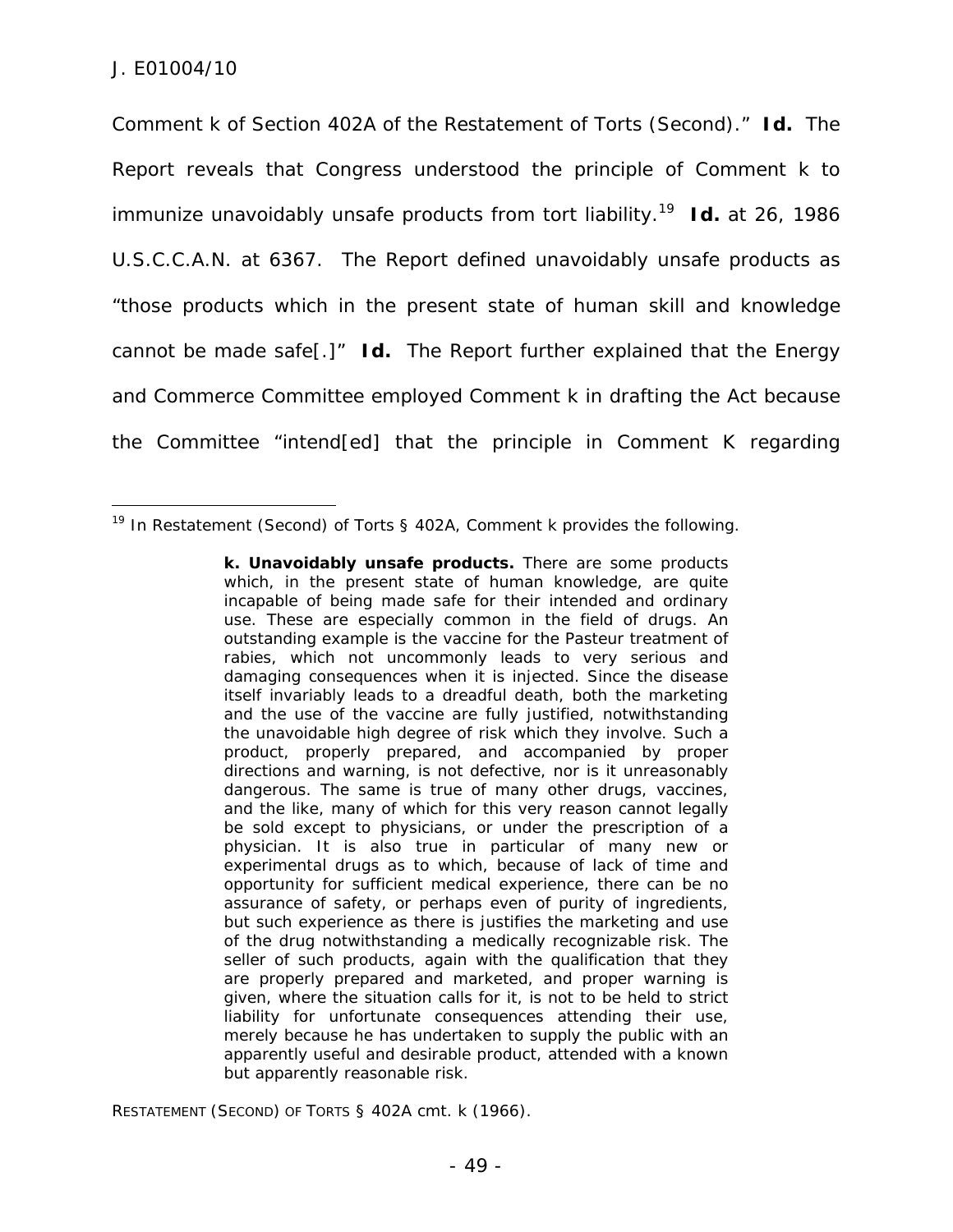'unavoidably unsafe' products […] apply to the vaccines covered in the [Vaccine Act] and that such products not be the subject of liability in the tort system." *Id.* 

In a majority of states, we note that Comment k does not outright bar all design defect claims against FDA-approved drugs. As the Third Circuit aptly observed, however, "the current state of affairs with regard to the interpretation of Comment k tells us little about what Congress knew in 1986 when it passed the Vaccine Act." *Bruesewitz*, *supra* at 247, n.9. Moreover, in 1986, there was no consensus on either the proper interpretation of Comment k or the proper policy approach to design defect claims against prescription drug manufacturers. *Id.* Therefore, the murky understanding of Comment k in 1986 alone obscures Congressional intent. We cannot conclude that Congress expressed any clear or manifest intent by invoking the principle of Comment k because Congress invoked this principle at a time when there was no consensus regarding its meaning.

By incorporating this principle from Comment k, the 1986 Report indicates that under the Vaccine Act "a vaccine manufacturer should not be liable for injuries or deaths resulting from unavoidable side effects even [though] the vaccine was properly prepared and accompanied by proper directions and warnings." H.R. REP. 99-908 at 25-26, 1986 U.S.C.C.A.N. at 6366-6367. As such, Vaccine Defendants contend that the Act deems all childhood vaccines specified in § 300aa-14 unavoidably unsafe as a matter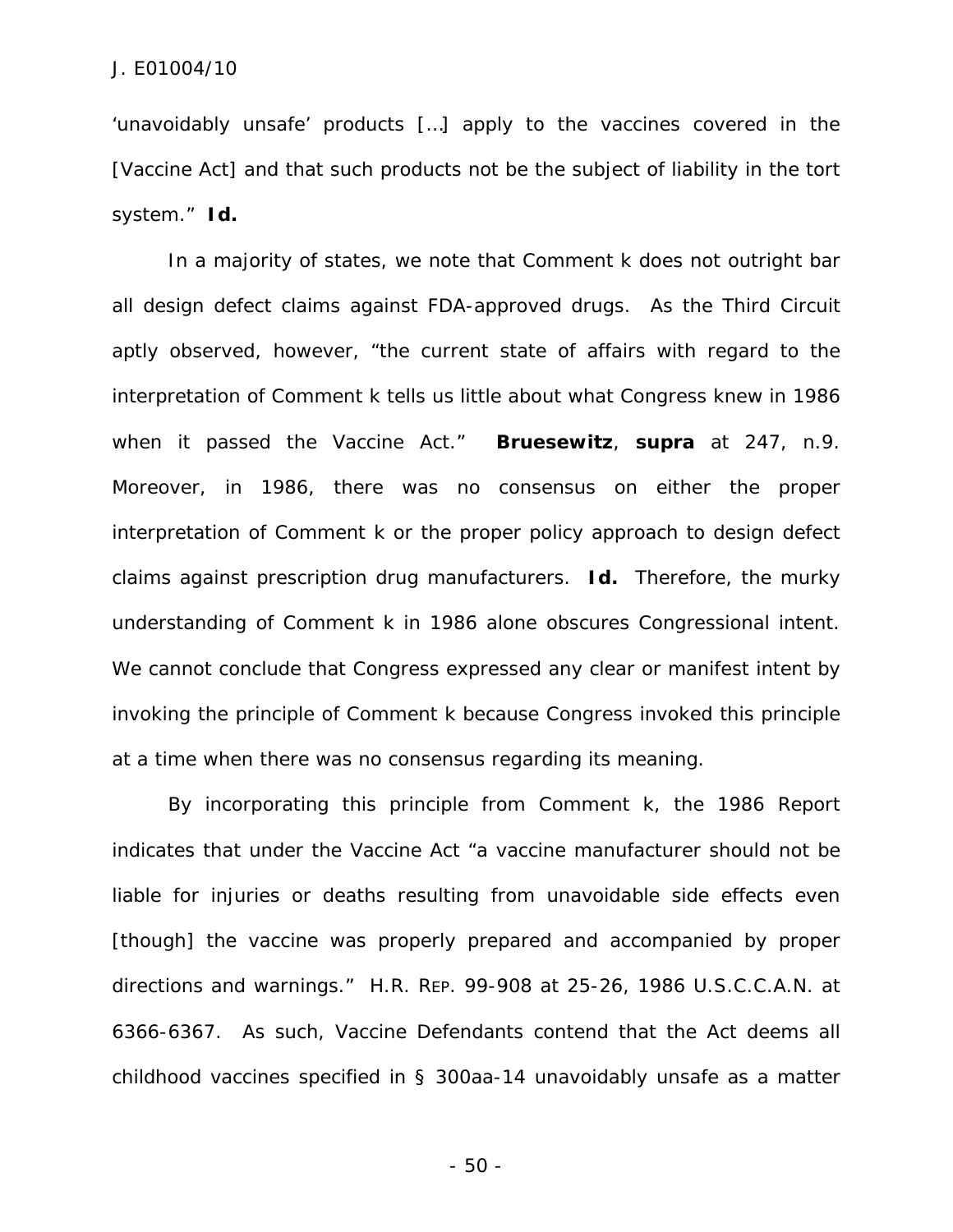$\overline{a}$ 

of law. Substitute Brief of Vaccine Defendants on Reargument *En Banc* at 27. We, however, discern no such clear and manifest intent from the 1986 Report.

The 1986 Report definitively states that § 300aa-22(b) reflects the principle regarding unavoidably unsafe products found in Comment k. This principle, however, only addresses the tort liability consequences for a product once that product has been determined to be unavoidably unsafe. This principle does not specify how to determine whether a product is unavoidably unsafe in the first instance. Neither party disputes that the Act bars design defect claims against vaccine manufacturers once the vaccine's side effects have been determined to be unavoidably unsafe. The critical question that neither the statutory language nor the 1986 Report directly address is whether the Act considers all vaccines to be unavoidably unsafe as a matter of law. The products that the 1986 Report indicates should "not be the subject of liability in the tort system" are unavoidably unsafe products, not necessarily all vaccines covered by this Act. *Id.* at 26, 1986 U.S.C.C.A.N. at 6367. Despite Vaccine Defendants' argument, we have uncovered no incontrovertible evidence from the 1986 Report that Congress ever intended to categorize all vaccines covered by this Act as unavoidably unsafe.<sup>20</sup>

 $20$  Additionally, we concede there is insufficient basis to determine that "the objectives extolled by the [1986] Report would be undermined if design defect claims were permitted under the [Vaccine Act]." *Contra Bruesewitz*, *supra* at 249. The Act incorporates the principle of Comment k. As such, a case-by-case approach to determine whether a vaccine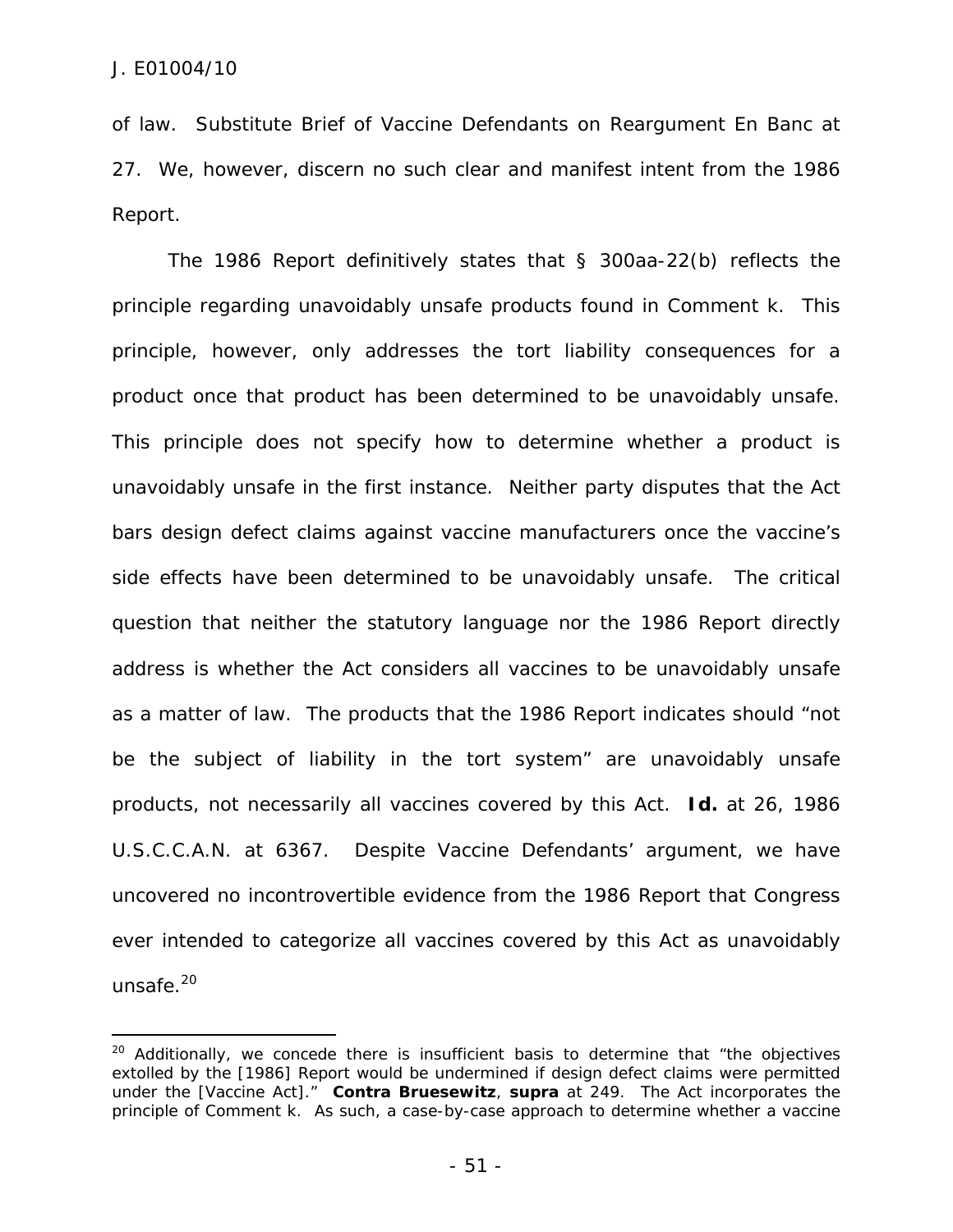-

 Vaccine Defendants point to other language in the 1986 Report, which they argue clarifies Congressional intent and supports their position regarding § 300aa-22(b)(1). Specifically, Vaccine Defendants cite a paragraph in which the Report refers to the difficulties in applying Comment k to the typical vaccine injury case. The Energy and Commerce Committee observed that such cases "almost invariably [concern] a young child, often badly injured or killed, and free from wrongdoing[.]" H.R. REP. 99-908 at 26, 1986 U.S.C.C.A.N. at 6367. As such, the Committee recognized that vaccine injury cases "present the hardest case[s] for the application of Comment K." *Id.* 

> [E]ven if the defendant manufacturer may have made as safe a vaccine as anyone reasonably could expect, a court or jury undoubtedly will find it difficult to rule in favor of the 'innocent' manufacturer if the equally 'innocent' child has to bear the risk of loss with no other possibility of recompense.

Id. According to Vaccine Defendants, this excerpt from the 1986 Report indicates that Congress was apprehensive in allowing a jury to consider

is unavoidably unsafe does not necessarily frustrate the Act's objectives because a case-bycase approach has not frustrated the purpose of Comment k in a majority of jurisdictions. Although a case-by-case approach would not eliminate civil litigation against vaccine manufacturers, this was never the express intent of Congress. A case-by-case approach, combined with the Act's other protections like the statutory compensation system and the cap on punitive damages, would continue to reduce civil litigation against manufacturers and, thus, add stability and predictability to the childhood vaccine market. *See* H.R. REP. 99-908 at 7, 1986 U.S.C.C.A.N. at 6348. While the Act acknowledges that vaccine manufacturers should not be expected to pursue safe alternatives without regard to cost, the 1986 Report states clearly that "maintain[ing] safe and reliable childhood vaccination programs" is of critical importance. *Id.* The Act charges HHS with ensuring vaccine safety, but this does not demonstrate Congressional intent to exempt vaccine manufacturers from their responsibility regarding vaccine safety.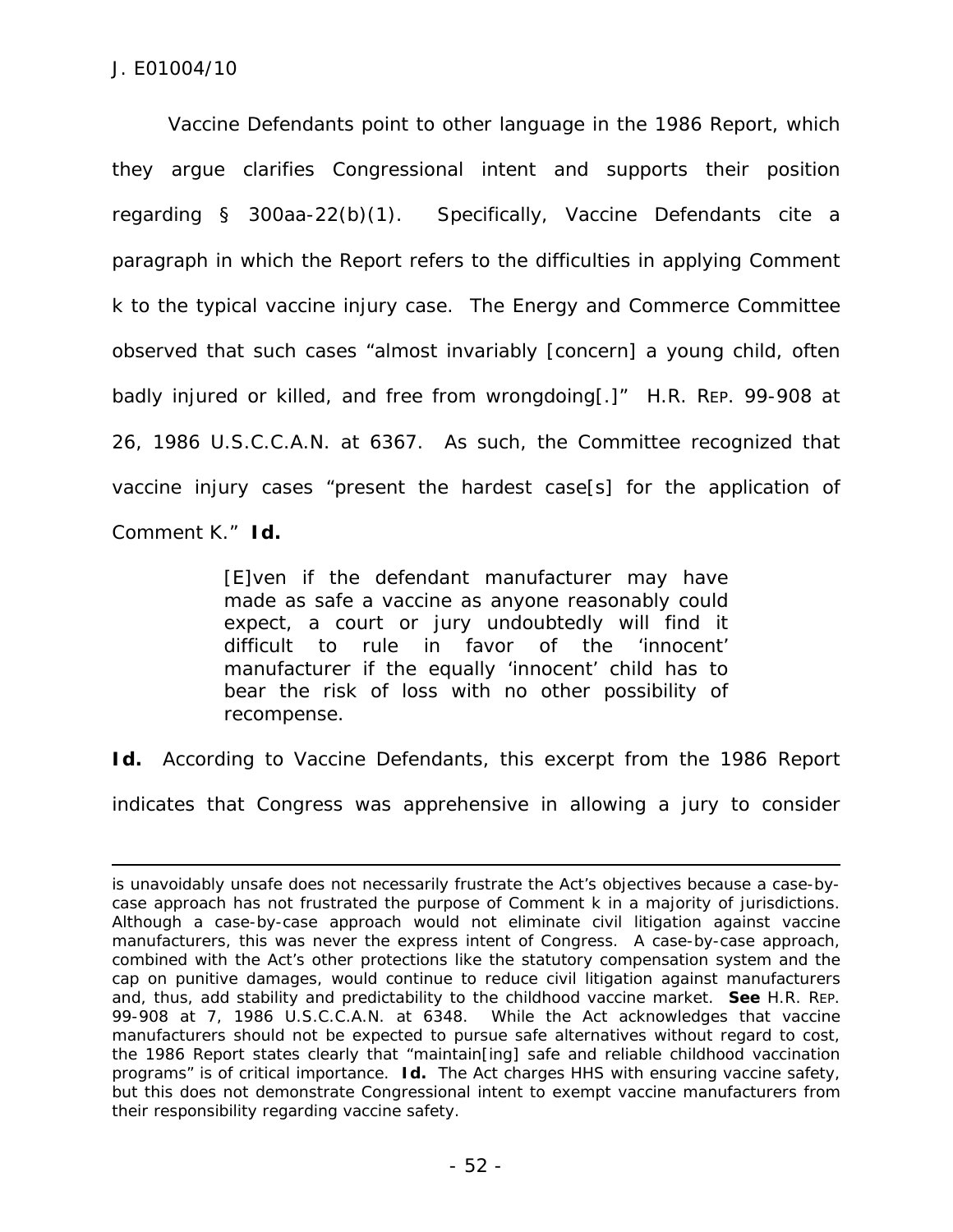questions of vaccine safety. Substitute Brief of Vaccine Defendants on Reargument *En Banc* at 27. Their argument implies Congress feared that juries and courts would simply award child plaintiffs sizeable verdicts rather than apply Comment k in an appropriate fashion. Although we acknowledge that this excerpt may recognize such a fear, our review of the 1986 Report reveals that the Committee included this excerpt for broader reasons than Vaccine Defendants suggest.

 The Committee detailed the dilemma associated with Comment k in order to illustrate the difficulties that vaccine plaintiffs face in civil court, not solely to reiterate the vulnerability of vaccine manufacturers. As indicated by the paragraph that immediately follows this discussion, the Committee used Comment k's application to demonstrate the need for victims to have "another, better, alternative" to the civil tort system. H.R. REP. 99-908 at 26, 1986 U.S.C.C.A.N. at 6367. The inadequacy of tort remedies for vaccine victims was one of the principle concerns that spurred Congress to enact the Vaccine Act. Congress recognized that, due to Comment k, civil courts had proven to be inhospitable environments for vaccine plaintiffs. Because Comment k places a high burden upon plaintiffs, the tort system left many victims injured by vaccines uncompensated. Thus, after documenting the hurdles that Comment k imposes upon plaintiffs, the 1986 Report proceeds to state explicitly how the Act's compensation system is designed to create a more suitable forum for vaccine claimants. The Committee highlights that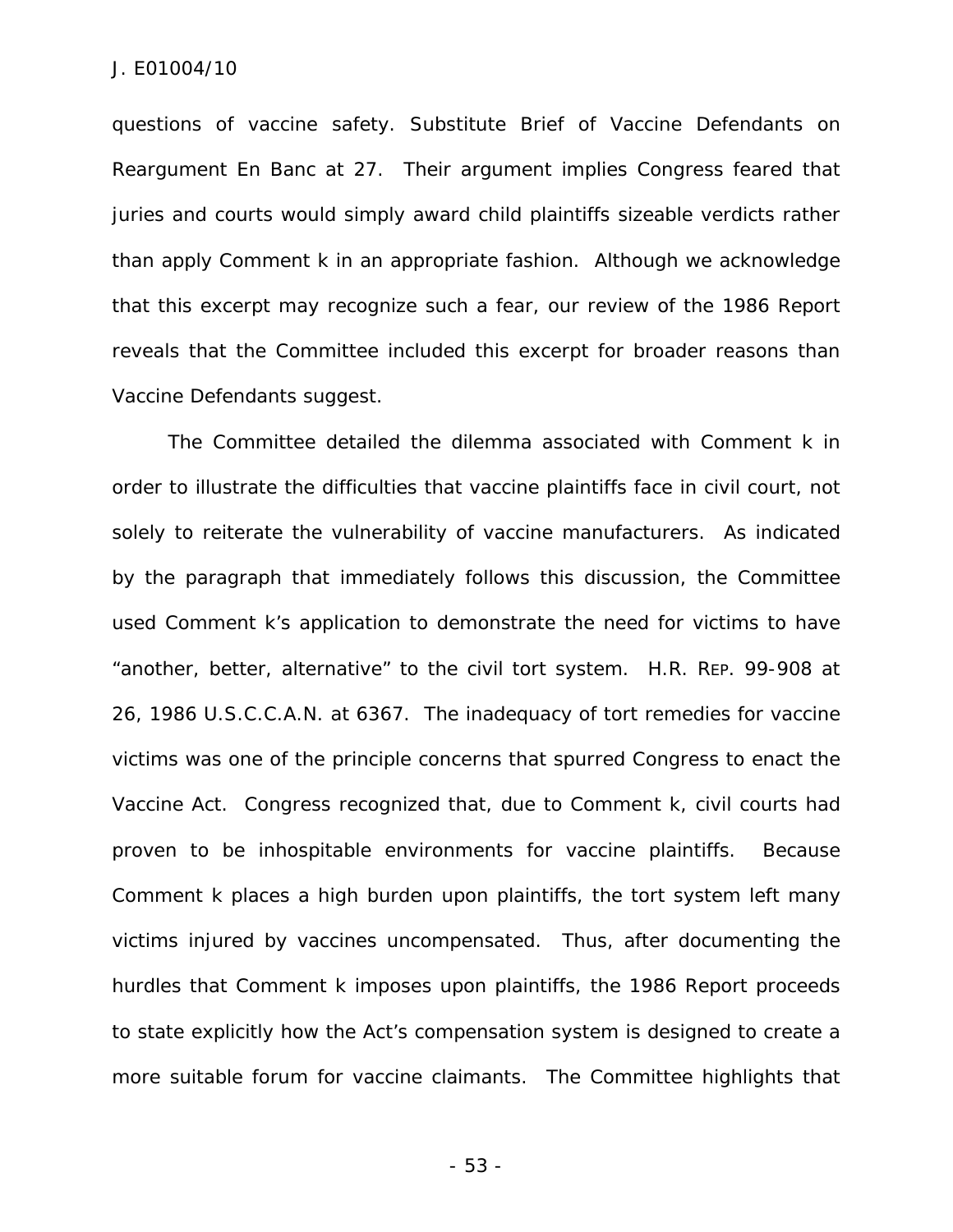the compensation program allows victims to recover "even if the manufacturer has made as safe a vaccine as possible[,]" which is a scenario wherein Comment k would bar recovery in civil court. *Id.* In addition, Congress emphasizes that petitioners may recover from the compensation program "because they suffered harm from the vaccine—even a 'safe' one not because they demonstrated wrongdoing on the part of the manufacturer." *Id.* Thus, rather than expressing concern over the ramifications of allowing juries to consider questions of vaccine safety, the Report discusses Comment k predominantly to bolster support for the Act's compensation program. The 1986 Report's discussion of Comment k hardly demonstrates clear and manifest intent to bar all design defect claims. To the contrary, the discussion implies that Comment k prevented many plaintiffs from prevailing; yet plaintiffs continued to file suit because no viable alternative to the tort system existed.

 Moreover, the 1986 Report **never** stated "in precise and certain terms that its reference to comment k and the language of 22(b) results in immunity for liability for all design defects." *Contra Bruesewitz*, *supra* at 248. The Report advises vaccine claimants:

> "if they cannot demonstrate under applicable law either that a vaccine was improperly prepared or that it was accompanied by improper directions or inadequate warnings [they] should pursue recompense in the compensation system, not the tort system."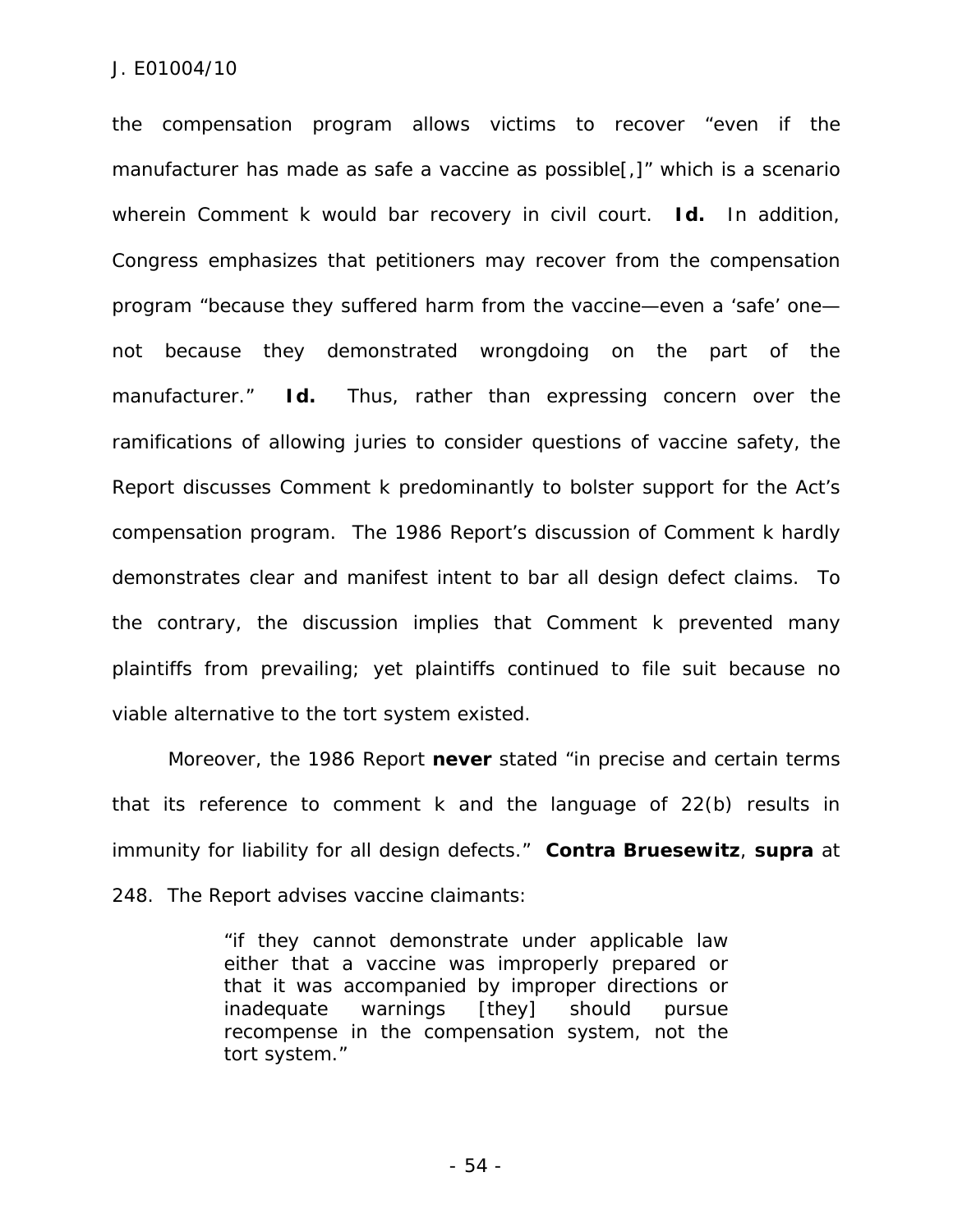H.R. REP. 99-908 at 26, 1986 U.S.C.C.A.N. at 6367. By specifically using the word "should," the 1986 Report indicates that Congress intended to make a recommendation to potential claimants rather than impose a mandate upon them. Congress created a statutory compensation program as "an appealing alternative to the tort system" for victims injured by vaccines because it believed that the tort system provided an inadequate remedy. This sentence merely reflects Congress' recommendation for claimants to use the compensation system that it explicitly created in order to compensate victims injured by vaccines. From this isolated sentence, we discern no clear or manifest intent to completely foreclose an avenue of recovery for claimants. Rather, the 1986 Report made this recommendation largely because Congress anticipated that claimants would find recompense more easily under the compensation program's reduced burden of proof. Where a vaccine was improperly manufactured or improperly warned, the Report does not recommend that claimants use the compensation program because such claims have better prospects for success in the tort system than design defect claims. By definition, if a product is improperly warned or improperly manufactured, then Comment k cannot apply because such a product cannot be categorized as unavoidably unsafe. Importantly, this recommendation does not intimate that all vaccines are unavoidably unsafe unless improperly warned or improperly manufactured. This recommendation merely acknowledges that, where a vaccine enjoys proper warnings and proper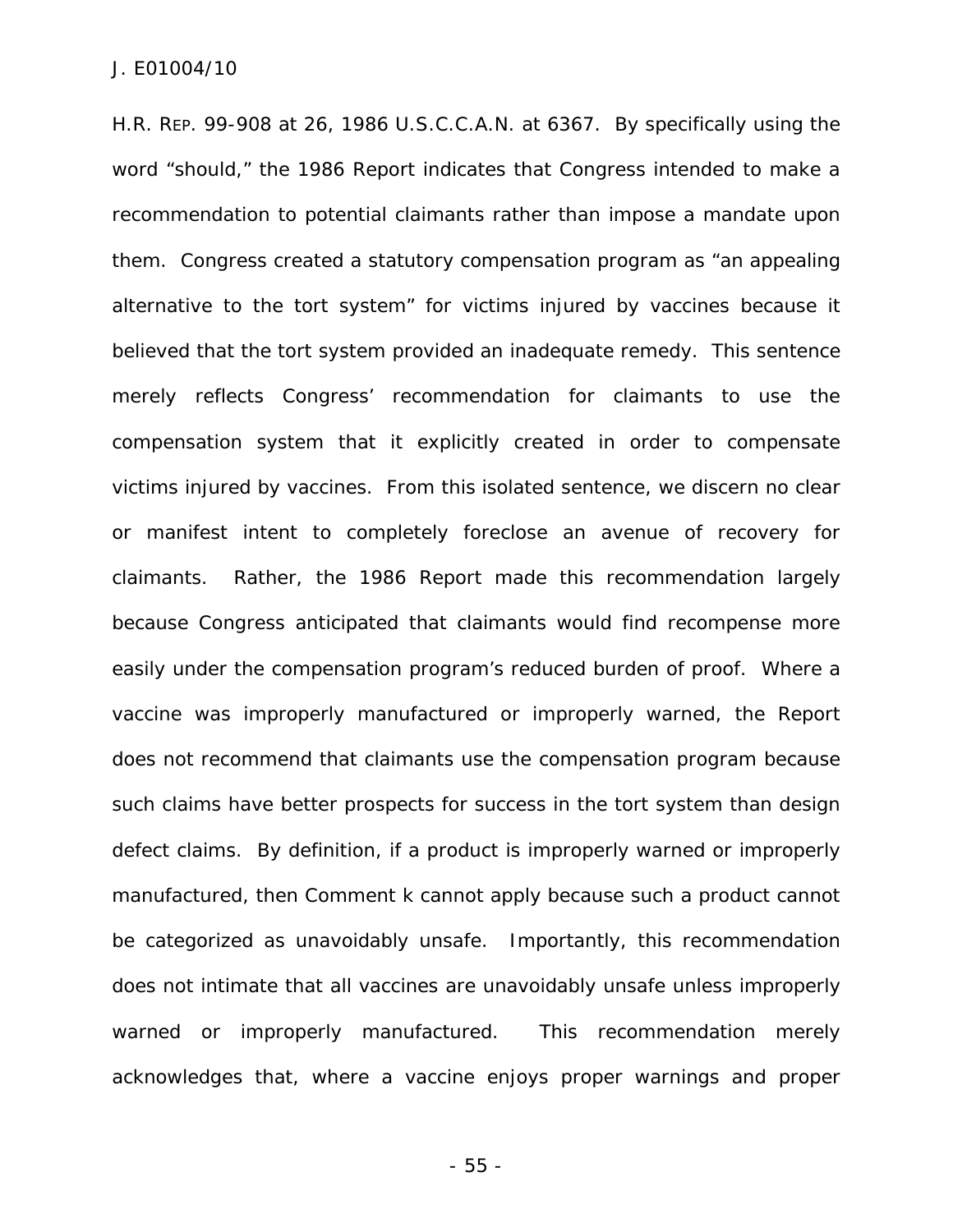manufacturing, plaintiffs must show that the vaccine's hazards were avoidable in order to prevail in civil court. As the Vaccine Act created a compensation program intended to allow claimants to recover more easily, we determine that this statement reveals nothing more than Congress' desire for claimants to use the program.

 As we turn to the 1987 Report, we must first determine whether we may consider it for the purpose of discerning Congressional intent with regard to the Vaccine Act. Although it explicitly refers to the Vaccine Act's intent, the 1987 Report was published about one year after Congress had enacted the Vaccine Act in 1986. The question, then, is whether the Report can provide any insight into the intent of the enacting Congress. Beginning with the premise that "legislators who hear[] or read [the pre-enactment] statements [of their colleagues] presumably vote[] with that understanding[,]" the Supreme Court of the United States has defined "'[p]ostenactment legislative history' [as] a deprecatory contradiction in terms [which] refers to statements of those who drafted or voted for the law that are made after its enactment and hence could have no effect on the congressional vote." *Heller*, *supra* at 2805; *see also Sullivan v. Finkelstein*, 496 U.S. 617, 631 (1990) (Scalia, J., concurring in part). Nevertheless, the Supreme Court has also determined "while the views of subsequent Congresses cannot override the unmistakable intent of the enacting one, such views are entitled to significant weight, and particularly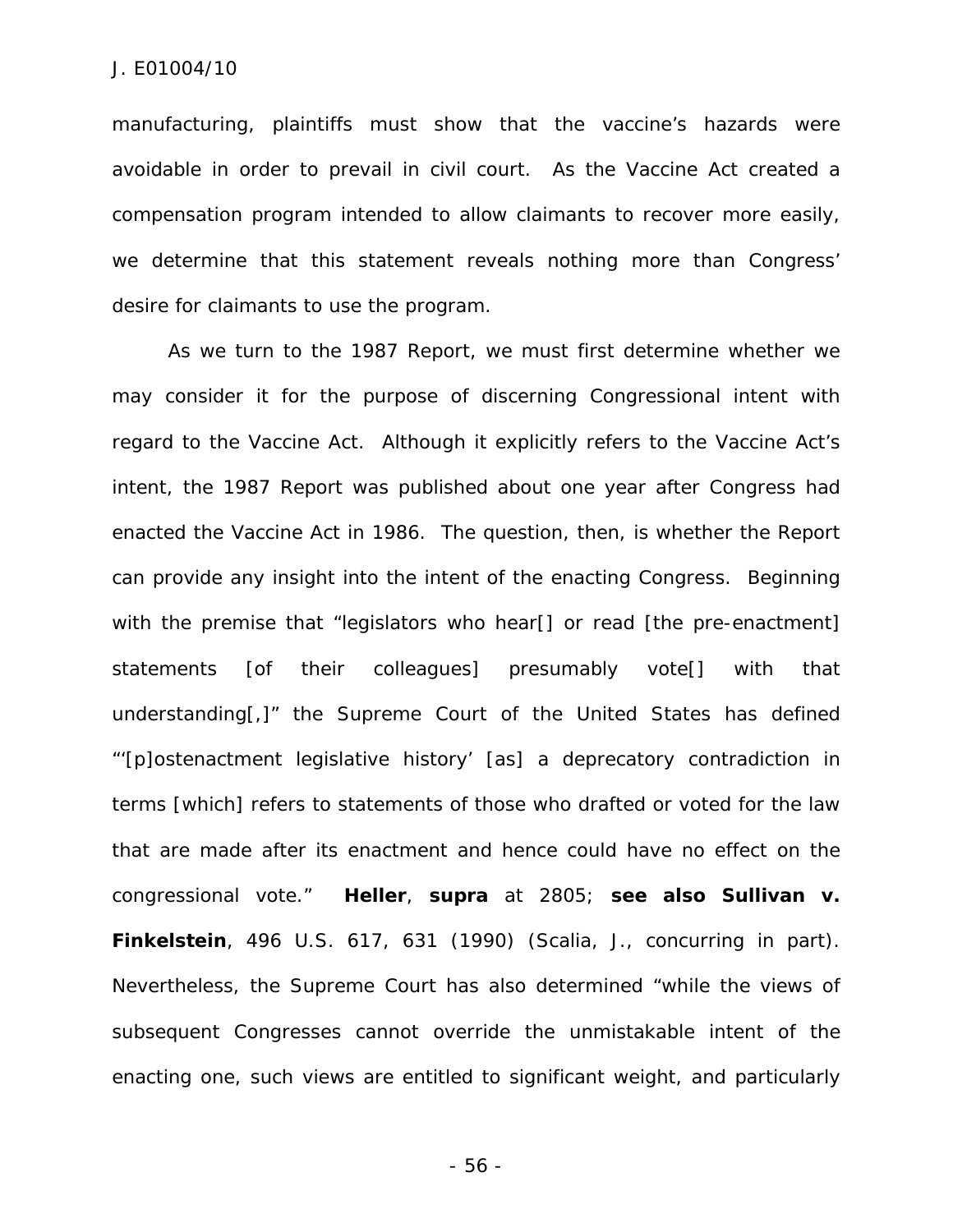so when the precise intent of the enacting Congress is obscure." *Seatrain Shipbuilding Corp. v. Shell Oil Co.*, 444 U.S. 572, 596 (1980) (internal citations omitted); *see also NLRB v. Bell Aerospace Co.*, 416 U.S. 267, 275 (1974); *Red Lion Broadcasting Co. v. F.C.C.*, 395 U.S. 367, 380-381 (1969). The problem with enlisting the aid of post-enactment legislative history, according to Justice Scalia, is that it will be "used to smuggle into judicial consideration legislators' expressions *not* of what a bill currently under consideration means […] but of what a law *previously enacted* means." *Sullivan*, *supra* at 631 (Scalia, J., concurring in part) (emphasis in original). Although Justice Scalia believes that subsequent legislative history "should not be taken seriously," he explained one scenario where such material would be instructive to a statutory analysis.

> In some situations, of course, the expression of a legislator relating to a previously enacted statute may bear upon the meaning of a provision in a bill under consideration-which provision, if passed, may in turn affect judicial interpretation of the previously enacted statute, since statutes *in pari materia* should be interpreted harmoniously.

*Id.* at 632.Justice Scalia realized, however, that this type of postenactment history "would be useful, if at all, not because it was subsequent legislative history of the earlier statute, but because it was plain old legislative history of the later one." *Id.* 

As the Third Circuit acknowledged, Congress amended the Vaccine Act in 1987 in order "to fund the [Vaccine Act's] compensation program."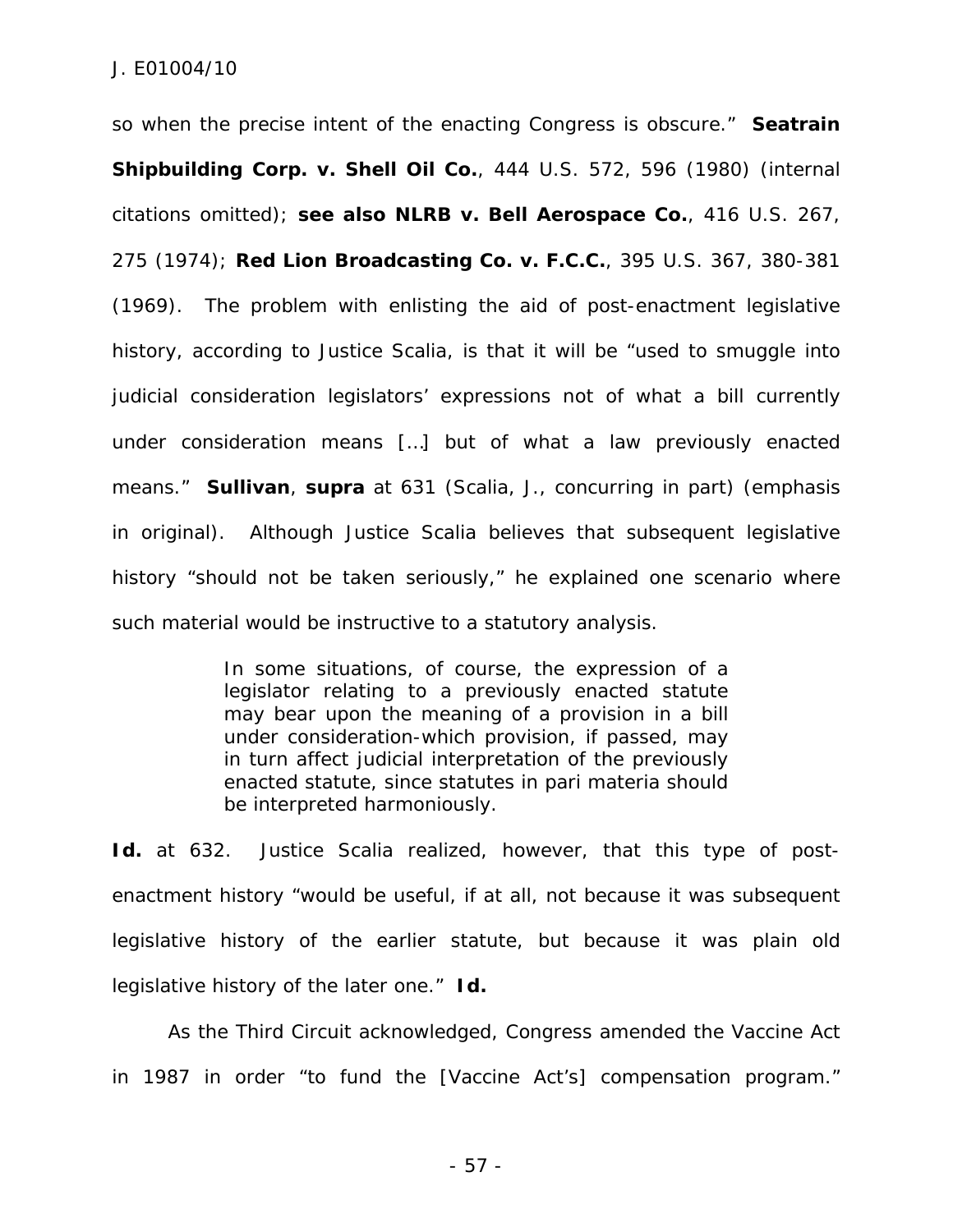*Bruesewitz*, *supra* at 249. The Vaccine Act as passed in 1986 "did not include a source of payment for [the compensation program] and made the compensation program and accompanying tort reforms contingent on the enactment of a tax to provide funding for the compensation." H.R. REP. 100- 391 at 690, 1987 U.S.C.C.A.N. 2313-1, 2313-364. The 1987 Report explains that the 1987 amendments to the Vaccine Act were necessary to enable "a complete system of vaccine compensation [to] take effect[.]" *Id.* at 691, 1987 U.S.C.C.A.N. 2313-1, 2313–365. After careful review, we determine that the context giving rise to the 1987 Report allows us to consider the Report in our examination of the Vaccine Act's legislative history.

The 1987 amendments to the Vaccine Act present the exact scenario that Justice Scalia used in order to illustrate an occasion in which courts may appropriately consider post-enactment history. Without funding, or with insufficient funding, the entire Vaccine Act—including the limits on vaccine manufacturers' liability exposure—would either be rendered a nullity or courts would be forced to give effect to the remaining parts of the statute in isolation. Because the 1987 amendments impacted the legal effect of the Vaccine Act as a whole, those amendments essentially determined whether the Vaccine Act ever became operative. As such, "the expression of [the 1987 Committee Report] relating to [the] previously enacted [1986 version of the Vaccine Act] may [have] [borne] upon" Congress' ultimate decision to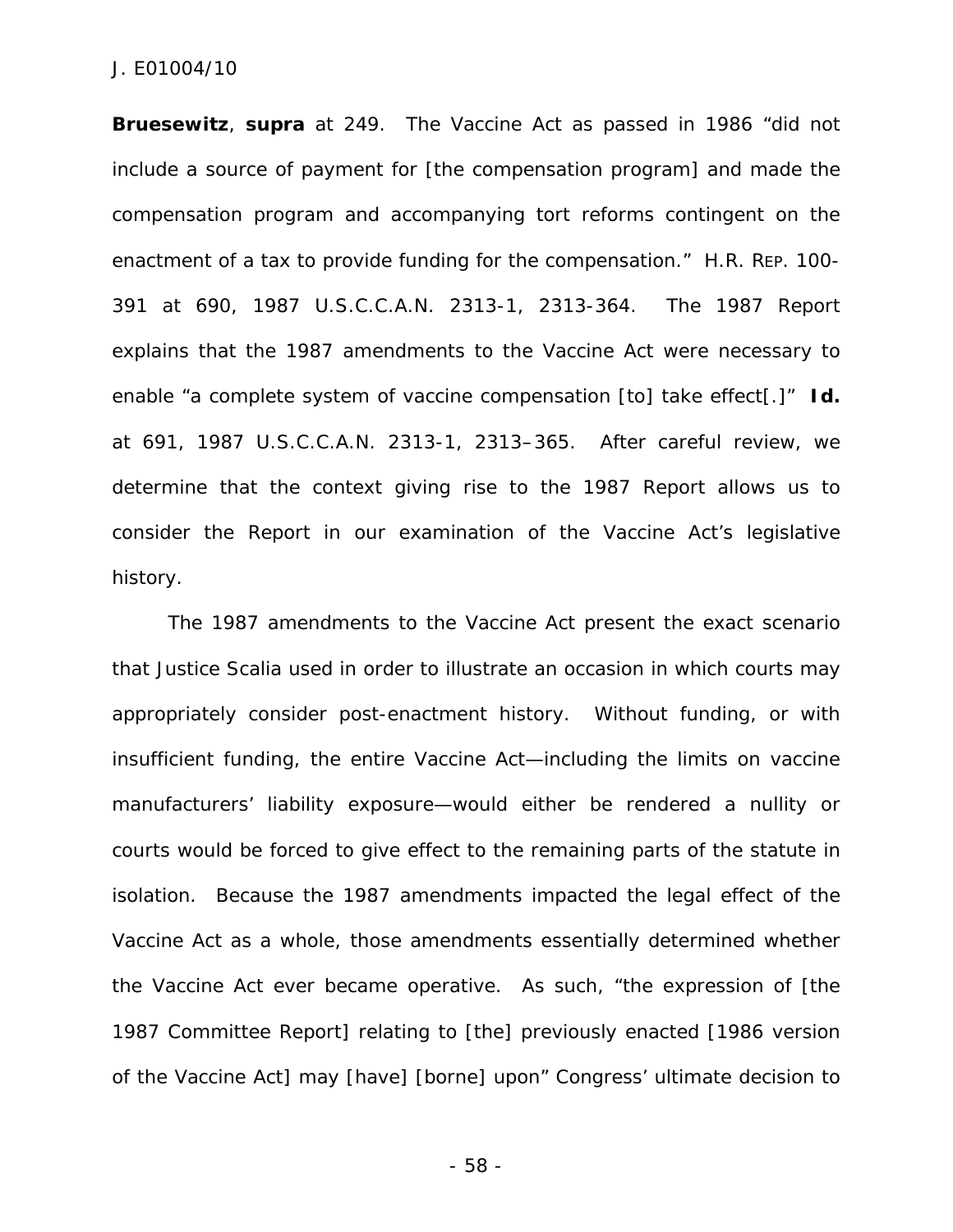pass the 1987 amendments and provide funding for the Act's programs. **See Sullivan, supra** at 632 (Scalia, J., concurring in part). If legislative history is relevant "because the legislators who heard or read [the] statements [of their colleagues] presumably voted with that understanding[,]" *Heller*, *supra* at 2805, then any statements pertaining to the Vaccine Act's operation made in the 1987 Report are relevant to our analysis as they would be indicative of Congress' intent at the time it passed legislation making the Vaccine Act's component parts, including § 300aa- $22(b)(1)$ , operative.

We conclude that the 1986 Vaccine Act and the 1987 amendments to that Act exist *in pari materia*. Therefore, "since statutes *in pari materia* should be interpreted harmoniously[,]" we may consider the history of the 1987 legislation that amended the Vaccine Act. *See Sullivan*, *supra* at 632 (Scalia, J., concurring in part). We should not ignore Congress' intent when it passed the amendments that made the Act operative. Moreover, we conclude that the 1987 Report "[is] entitled to significant weight" because "the precise intent of the enacting Congress is obscure"; we have been unable to discern "the unmistakable intent of the enacting [Congress]" from any other source. *See Seatrain Shipbuilding Corp.*, *supra* at 596.

 Vaccine Defendants dispute that any relevant connection exists between the funding amendments passed in 1987 and the initial legislation passed in 1986. They claim that "[t]he funding of the [Vaccine] Act via the

- 59 -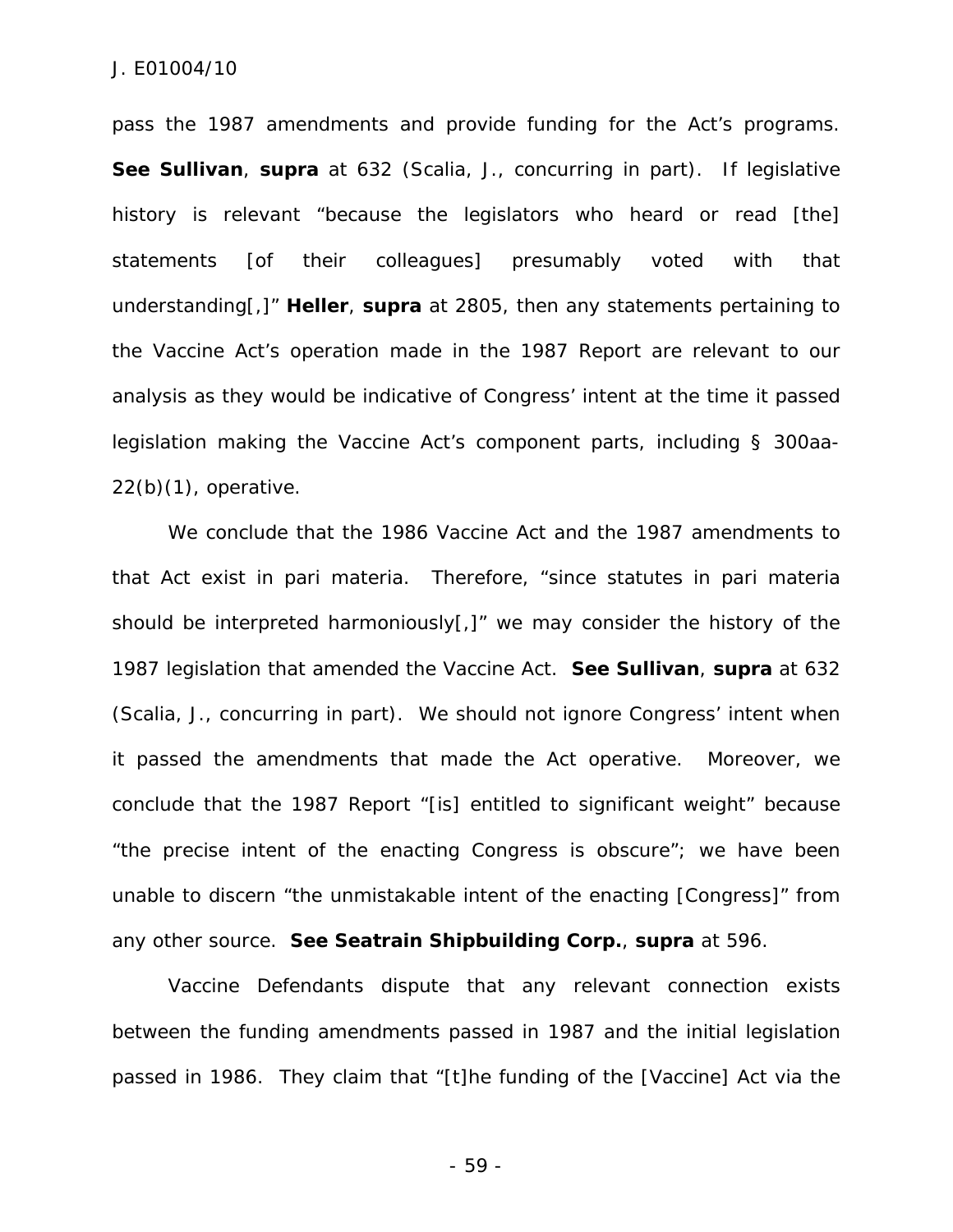1987 amendments did not concern in any way the Section 22 limitations on liability of vaccine manufacturers in civil actions and so do not provide any guidance on the intent of the enacted law." Substitute Brief of Vaccine Defendants on Reargument *En Banc* at 28. However, the 1986 Report, which the Vaccine Defendants rely upon, directly contradicts this reasoning. The 1986 Report states, "[t]he Committee believes that the establishment of these standards of responsibility [under § 300aa-22] is appropriate in light of the availability of a comprehensive and fair compensation system." H.R. REP. No. 99-908 at 25, 1986 U.S.C.C.A.N. at 6366. Without the 1987 amendments, as Appellants emphasize, this "comprehensive and fair compensation system" would be unfunded and rendered a nullity. Thus, Vaccine Defendants are incorrect in asserting that the 1987 amendments and the limitations on vaccine manufacturers' liability are unrelated. To the contrary, the protections enjoyed by vaccine manufacturers were contingent upon the passage of the 1987 amendments. As the excerpt from the 1986 Report indicates, Congress only intended to give vaccine manufacturers liability protections so long as claimants could turn to an alternative compensation system. The Vaccine Act does not demonstrate Congress' intent to simply immunize vaccine manufacturers from liability without providing any recourse for those injured by vaccines.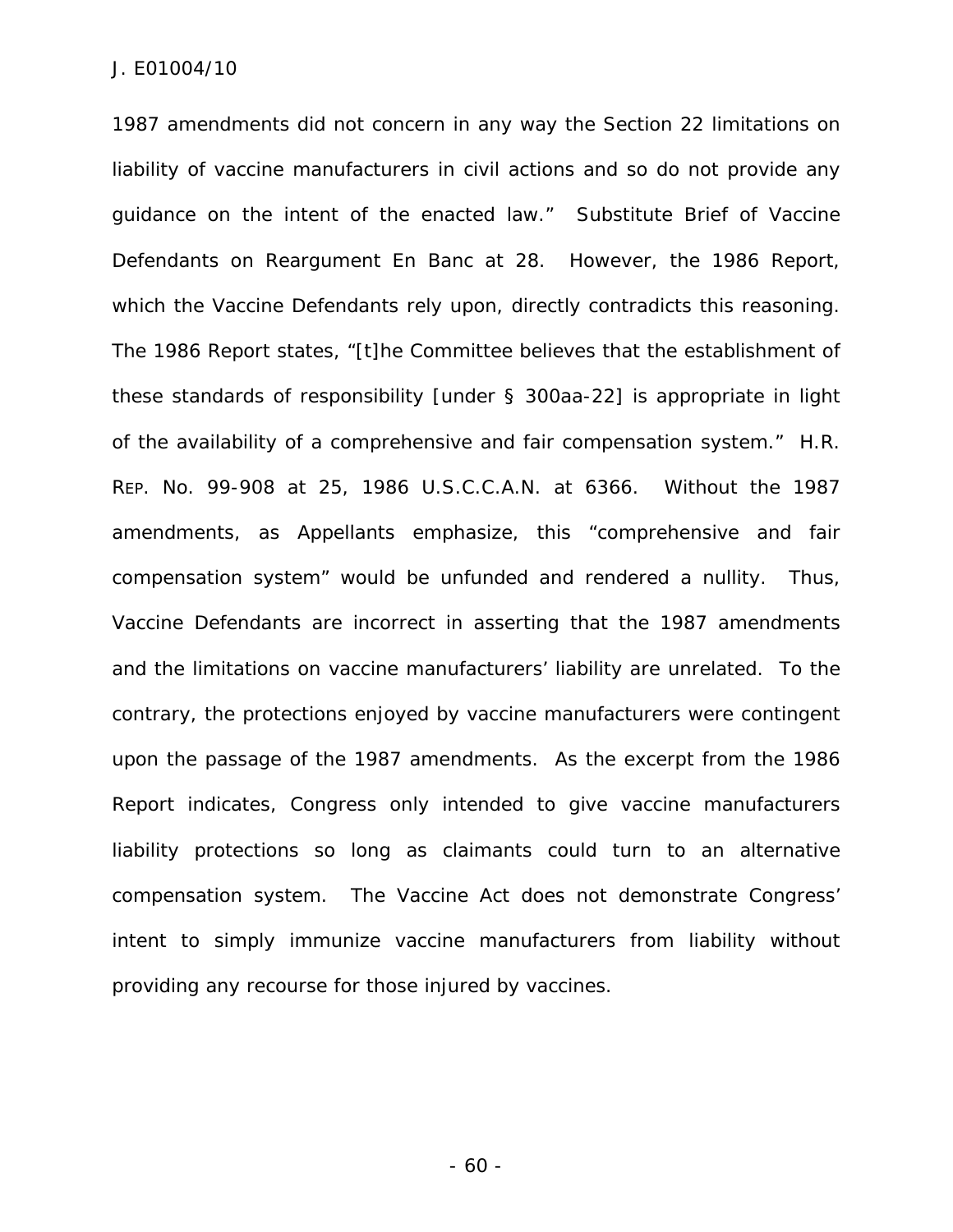$\overline{a}$ 

Now, we turn to the substance of the 1987 Report. The Report directly addresses the issue before us. The 1987 Report expresses clear and unequivocal intent to preserve tort remedies for vaccine claimants.<sup>21</sup>

> It is important to note that both at the time of original enactment and in passing this legislation, the Committee acted with the understanding that tort remedies were and are available. Without this understanding, such provisions of the Act as those allowing rejection of compensation, trifurcation of trial, and limitation of punitive damages would be meaningless.

H.R. REP. 100-391 at 691, 1987 U.S.C.C.A.N. at 2313–365. Furthermore, emphasizing that "[i]t [was] not the Committee's intention to preclude court actions under applicable law[,]" the 1987 Report attempted to clarify the intent of Congress when it incorporated the principle of Comment k into §300aa-22(b).<sup>22</sup> *Id.* 

> [T]he codification of Comment (k) of The Restatement (Second) of Torts was not intended to decide as a matter of law the circumstances in which a vaccine should be deemed unavoidably unsafe. The

 $21$  The 1987 Report uses the term "Committee" equivocally, leaving it uncertain as to whether the word references the Energy and Commerce Committee or the Budget Committee. The context of the 1987 Report seems to suggest that the parts pertinent to the Vaccine Act refer to the Energy and Commerce Committee, the Committee that originally guided the legislation in 1986. For example, the 1987 Report includes a statement from the Acting Director of the Congressional Budget Office directed to the Chairman of the Energy and Commerce Committee. H.R. REP. 100-391 at 692, 1987 U.S.C.C.A.N. at 2313–366. However, because the 1986 legislation and the 1987 amendments exist *in pari materia*, the precise Committee referenced is not determinative.

<sup>&</sup>lt;sup>22</sup> The 1987 Report states, "[a]n Amendment to establish as part of this compensation system that a manufacturer's failure to develop [a] safer vaccine was not grounds for liability was rejected by the Committee during its original consideration of the [Vaccine] Act." H.R. REP. 100-391 at 691, 1987 U.S.C.C.A.N. at 2313–365. Although the Energy and Commerce Committee conducted a mark-up hearing to consider proposed amendments to the Vaccine Act, there is no record available to confirm that the Committee rejected an amendment regarding design defect claims. *See Bruesewitz*, *supra* at 250, n. 12.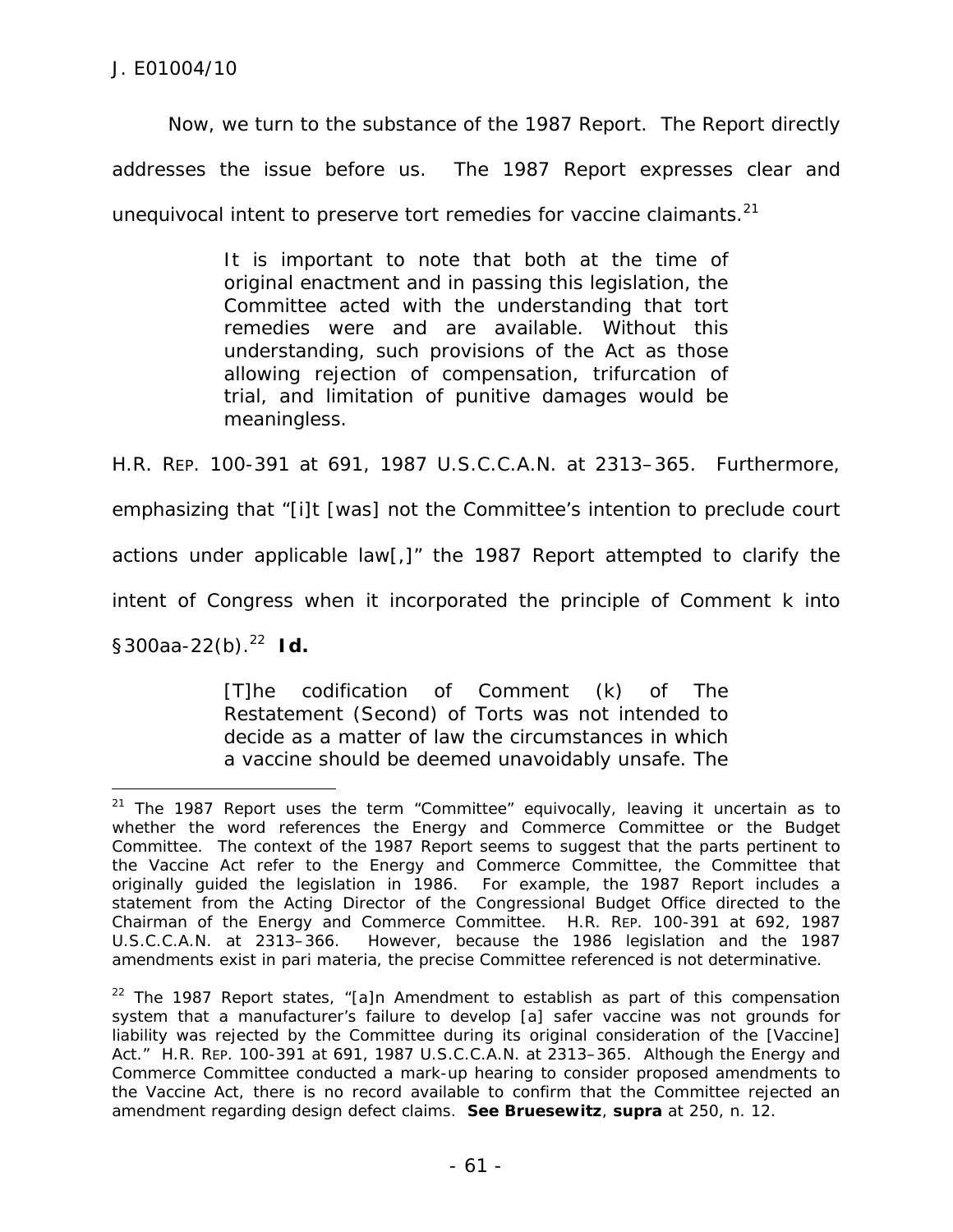Committee stresses that there should be no misunderstanding that the Act undertook to decide as a matter of law whether vaccines were unavoidably unsafe or not. This question is left to the courts to determine in accordance with applicable law.

Id. According to this excerpt from the 1987 Report, Congress did not intend for § 300aa-22(b)(1) to deem all vaccines unavoidably unsafe as a matter of law. Rather, the 1987 Report explicitly indicates that the Act defers to the case-by-case determinations of courts as to whether vaccine side effects are unavoidable. Nevertheless, we cannot agree with Appellants that the 1987 Report unequivocally evidences Congressional intent. *See* Appellants' Substitute Brief on Rehearing *En Banc* at 39. While these excerpts from the 1987 Report are compelling, they only reveal that Congress' intent is anything but clear and manifest. The 1987 Report could easily be reconciled with the 1986 Report, but that is not the pertinent inquiry. The question is whether we are able to glean the clear and manifest intent of Congress from these sources. From our review, we have discerned that the 1986 Report is at best equivocal as to Congressional intent regarding § 300aa-22(b) and its incorporation of the principle of Comment k. Although the 1987 Report appears to offer definitive evidence of Congress' intent, the 1987 Report, when read it in tandem with the 1986 Report, ultimately leaves more lingering questions than it answers. Therefore, after considering all the relevant legislative history, we have been unable to discover the clear and manifest intent of Congress.

- 62 -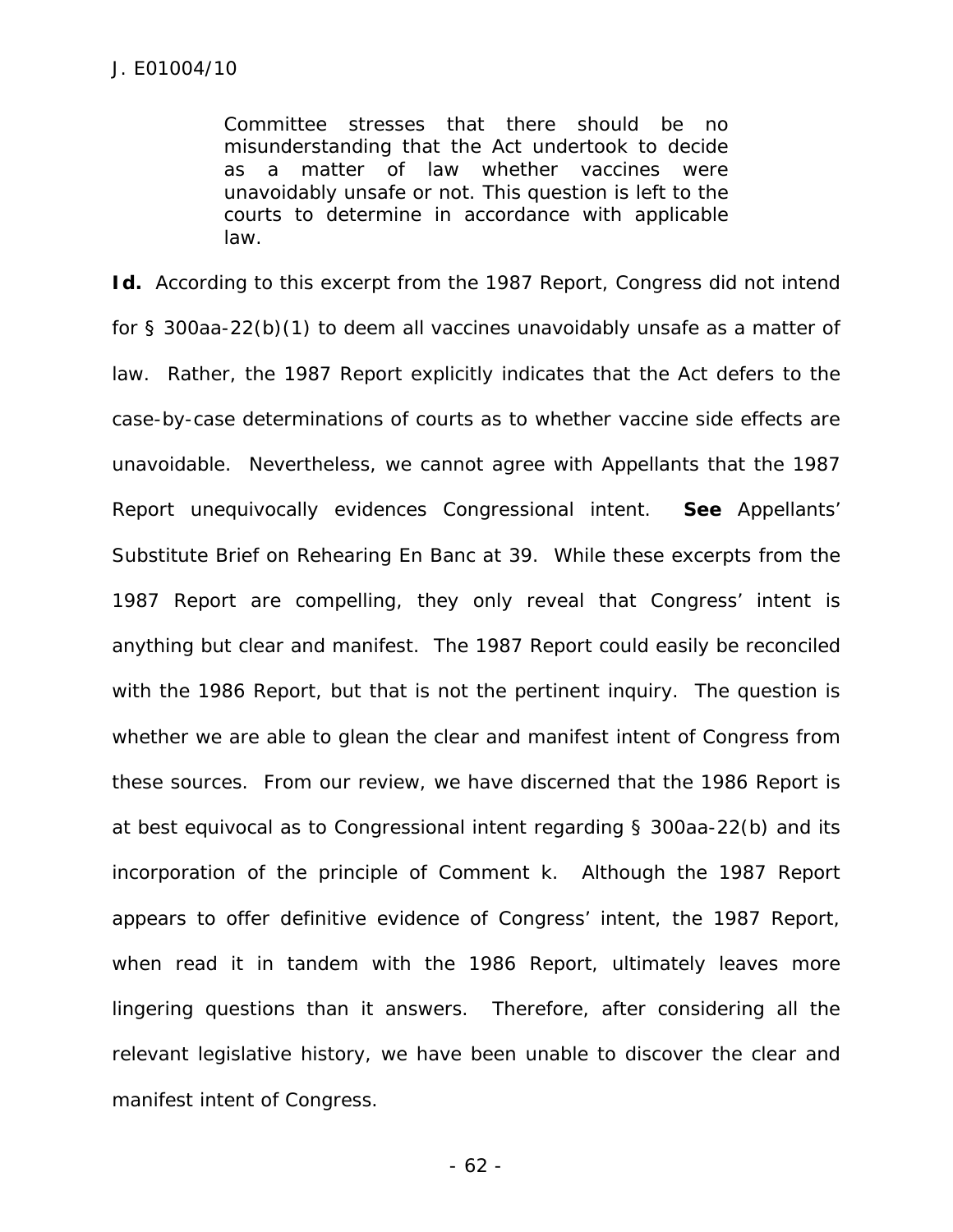## **D. Conclusion**

Our discussion of the Vaccine Act has examined every aspect of the statute's language, structure, purpose, and history. Nevertheless, we have been unable to discern the clear and manifest intent of Congress regarding § 300aa-22(b)(1). As we noted at the beginning of our analysis, we must "start with the assumption that the historic police powers of the States were not to be superseded by [a] Federal Act unless that was the clear and manifest purpose of Congress." *Medtronic, Inc.*, *supra* at 485 (internal citation and quotation omitted). We reiterate that this presumption against preemption applies with equal force to questions pertaining to a federal statute's preemptive scope. *Id.*; *see also Cipollone*, *supra* at 518, 523.

Although we must concede Vaccine Defendants have presented a plausible interpretation of § 300aa-22(b)(1) that declares all vaccine side effects unavoidable as a matter of law, our review has revealed that this interpretation of § 300aa-22(b)(1) does not stand alone as the only plausible interpretation of this provision. To the contrary, our review intimates that Congress intended courts to conduct case-by-case inquiries into the nature of vaccine side effects. At each level of our analysis, we have been struck by the extraordinary measures that the Act takes in order to ensure plaintiffs retain a defined avenue to the civil tort system. If Congress desired to bar outright all design defect claims as a matter of law, there were far more straightforward methods that Congress could have employed to realize that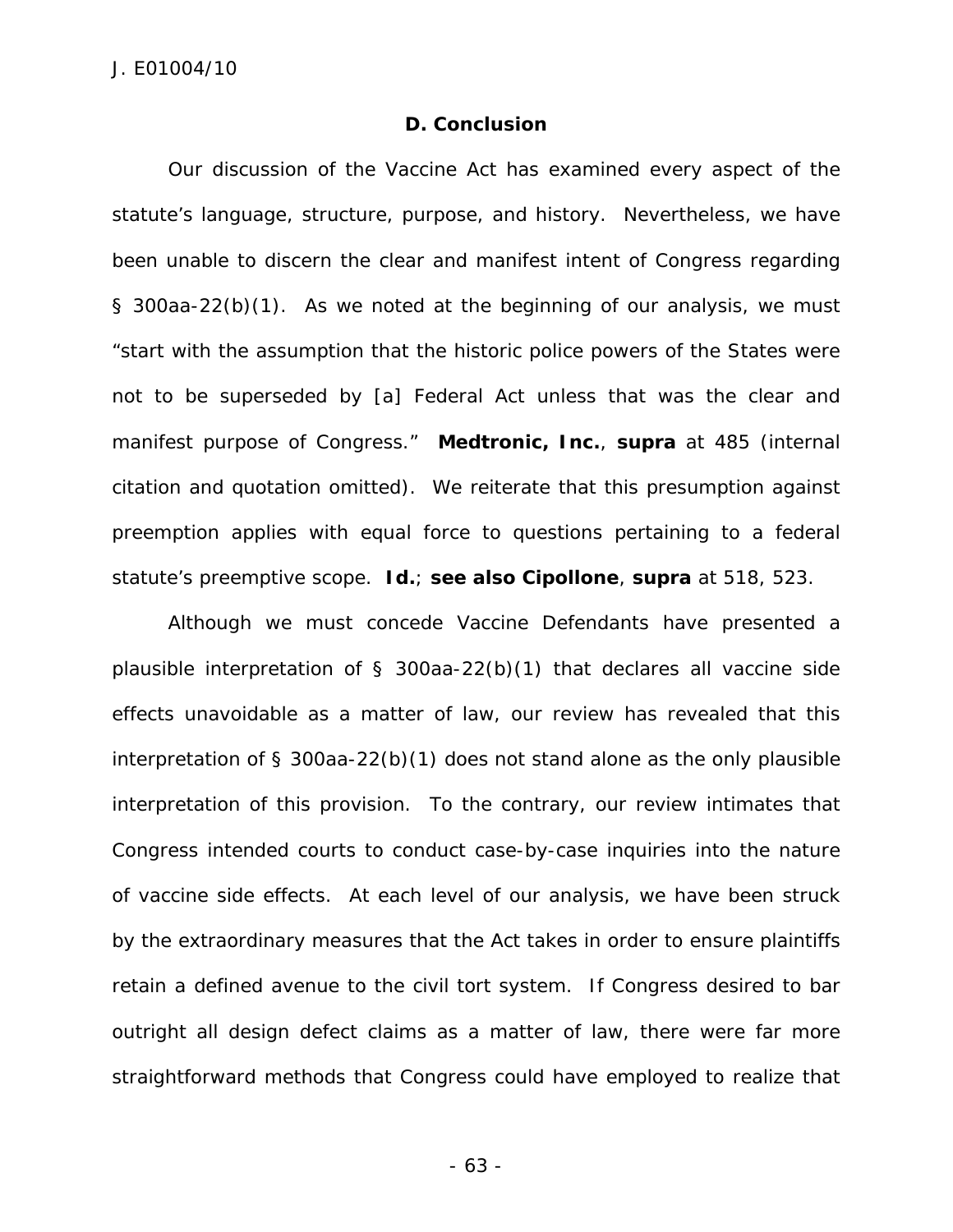intent. Because Congress utilized conditional language in its grant of immunity to vaccine manufacturers, in order to conclude that Congress clearly and manifestly intended  $\S$  300aa-22(b)(1) as a complete bar to any type of claim, we would be forced to exceed the bounds of this Court's customary judicial restraint. If anything with regard to this statute is clear and manifest, it must be Congress' aversion to imposing unyielding rules that fail to account for individual circumstances.

Because we have been confronted by two "plausible" interpretations of § 300aa-22(b)(1), we "have a duty to accept the reading that disfavors preemption." *Bates*, *supra* at 449. As such, we hold that § 300aa-22(b)(1) does not serve as an outright bar to any design defect claim. Rather, § 300aa-22(b)(1) requires courts to conduct a case-by-case inquiry in order to determine whether a particular vaccine's side effects are unavoidable. Before ruling that § 300aa-22(b)(1) preempts Appellants' design defect claim, the trial court must first conduct an inquiry to determine whether the injury-causing side effects were unavoidable. Therefore, the trial court erred in granting summary judgment in favor of Vaccine Defendants regarding the design defect claim.

# **II.**

In their third issue, Appellants argue the trial court erred by granting summary judgment on Appellants' failure-to-warn claim. Appellants'

- 64 -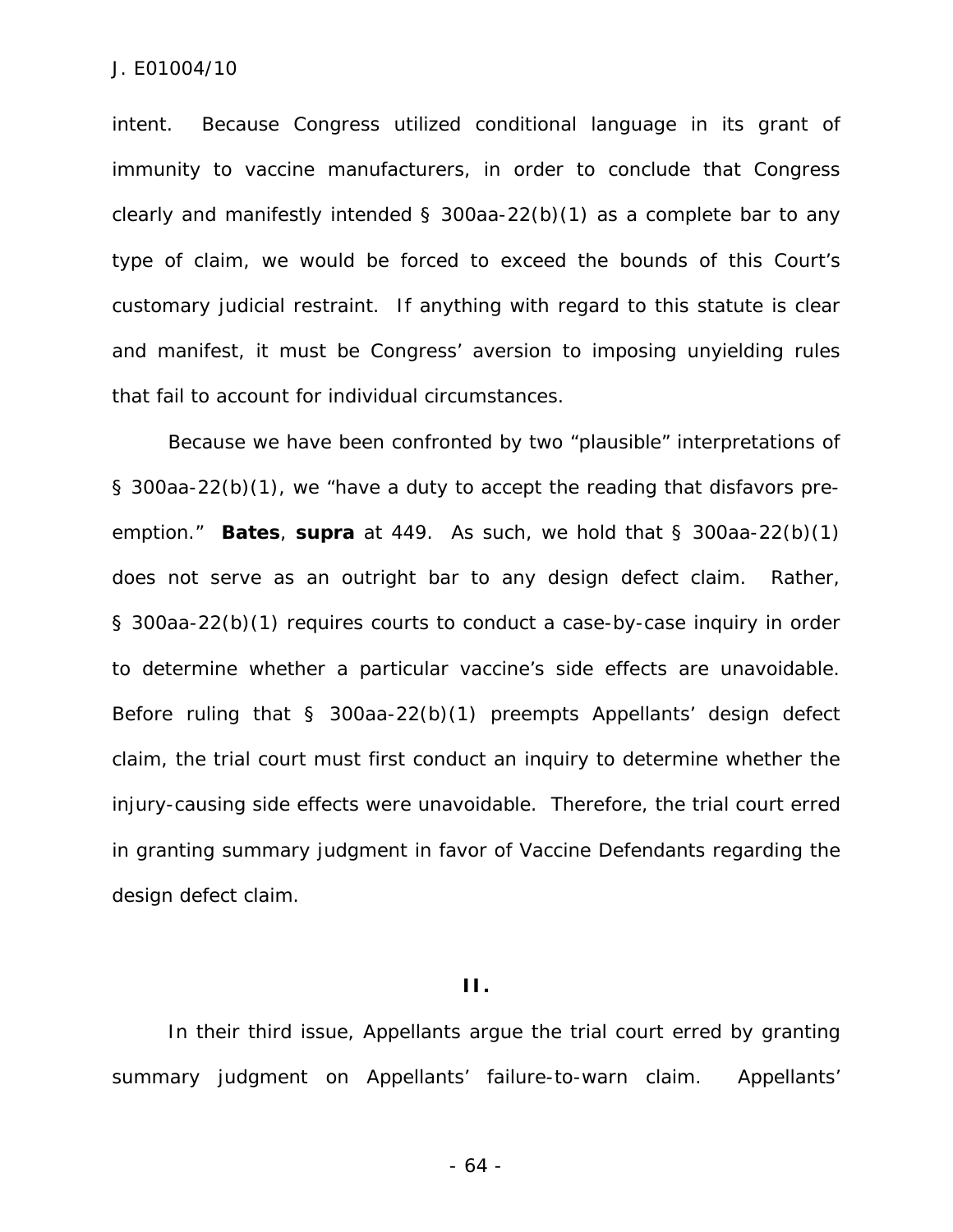-

Substitute Brief on Rehearing *En Banc* at 63. Specifically, Appellants contend that the trial court erred in applying § 300aa-22(b)(1) to their independent failure-to-warn claim. *Id.* at 64. According to Appellants, § 300aa-22(b)(1) only applies to design defect claims. *Id.* Because the presumption of proper warnings under § 300aa-22(b)(2) is only "[f]or the purposes of paragraph (1)," Appellants contend that it too only applies to design defect claims. *Id.*, *quoting* 42 U.S.C.A. § 300aa-22(b)(2). As such, Appellants conclude that the trial court misapplied the presumption of proper warnings to their failure-to-warn claim, and they argue that the presumption pursuant to § 300aa-22(b)(2) should not bar them from proceeding with their claim. *Id.* 

Appellants averred, in their complaint, that the Vaccine Defendants failed to warn the "medical community" that vaccines containing thimerosal "could and would result in mercury poisoning as a result of the underlying toxicity of the unidentified mercury injected into the vaccine product."23 *See* Complaint ¶¶ 25-27, 39. In granting the motion for summary judgment, the trial court determined that Vaccine Defendants were entitled to the presumption of proper warnings under § 300aa-22(b)(2) of the Vaccine Act. As such, the trial court correctly shifted the burden to Appellants to offer

 $23$  We note that, in their complaint, Appellants also alleged that Vaccine Defendants failed to warn the "consuming public" of the dangers associated with thimerosal.  $\P$ ] 25-27, 39. The trial court determined, and Appellants conceded, that § 300aa-22(c) barred their failure-towarn claim as it relates to consumers generally and Appellants in particular. Trial Court Opinion, 8/27/08, at 20; *see also* 42 U.S.C.A. § 300aa-22(c). To the extent that this remains an issue, we agree with the trial court's conclusion.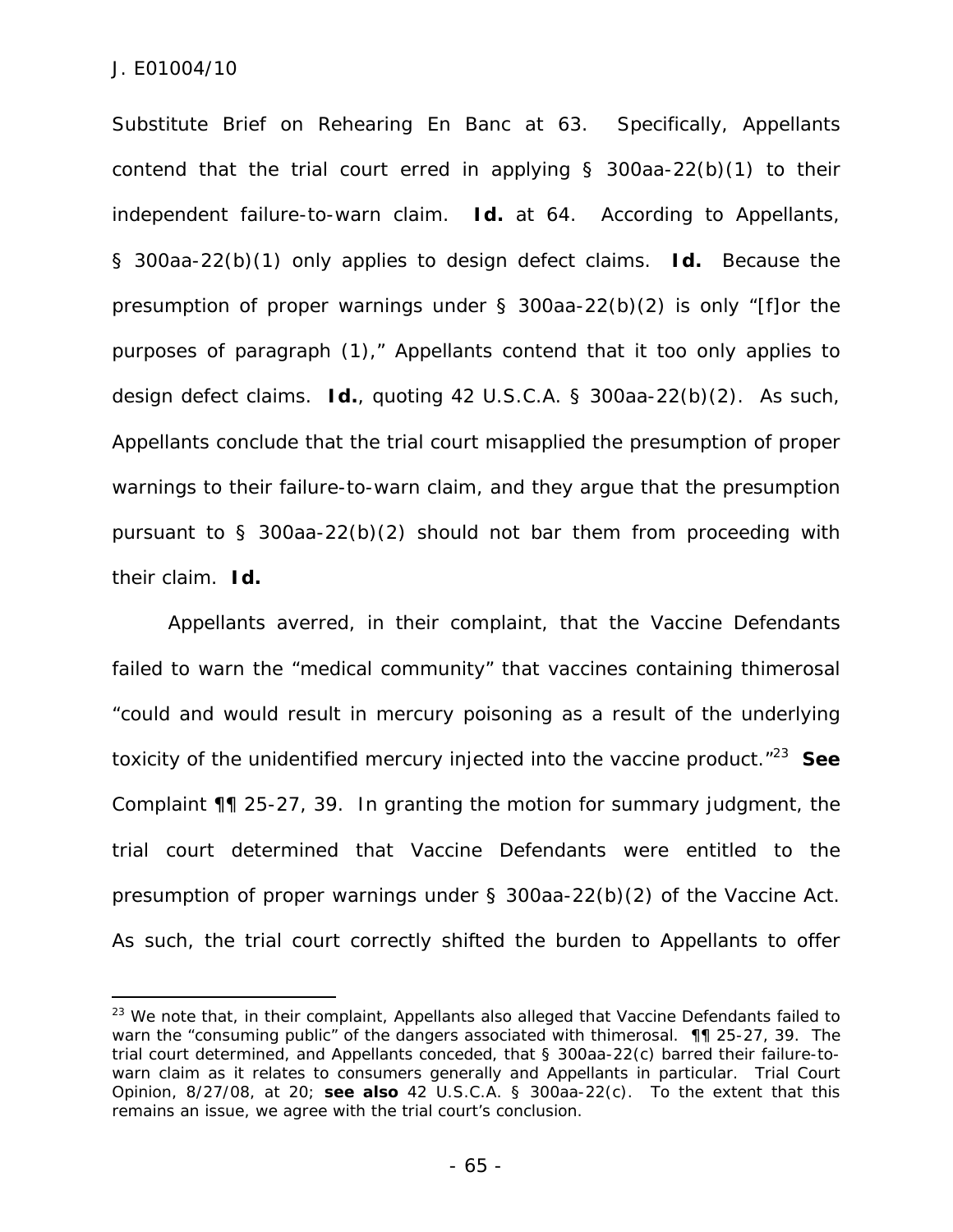$\overline{a}$ 

evidence sufficient to overcome that presumption. *See* 42 U.S.C.A. §§ 300aa-22(b)(2), 300aa-23(d). In ruling that Appellants were unable to satisfy that burden, the trial court concluded, "[Appellants] failed to raise any genuine issues of material fact to overcome the presumption of proper warnings to which the Vaccine Defendants were entitled under the Vaccine Act."<sup>24</sup> Trial Court Opinion, 8/27/08, at 21. After careful review, we conclude that the trial court did not commit any error of law or abuse its discretion when it granted summary judgment. It applied the Vaccine Act properly to Appellants' failure-to-warn claim.

The presumption under § 300aa-22(b)(2) applies "to claims that a manufacturer failed to adequately warn a health care intermediary[.]" *Sykes*, *supra* at 304. Section 300aa-22(b)(2) presumes that a vaccine is "accompanied by proper directions and warnings if the vaccine manufacturer shows that it complied in all material respects with all [FDA regulations and regulations pursuant to the Public Health and Safety Act]" that apply to the vaccine at issue and relate to the vaccine-related injury or death underlying the civil cause of action. 42 U.S.C.A. § 300aa-22(b)(2). "[O]nce the manufacturer establishes that it complied with federal law, the burden shifts

 $24$  The trial court also granted the motion for summary judgment because it found that "[Appellants] failed to distinguish their failure to warn claim[] from their design defect claim." Trial Court Opinion, 8/27/08, at 21. Our analysis of Appellants' design defect claim concluded that the Act requires courts to conduct case-by-case reviews of all design defect claims to determine whether the pertinent vaccine side effects were unavoidable. As such, we ruled that the Act does not serve as an outright bar to any design defect claim. Thus, we need not determine whether there is a distinction between Appellants' design defect claim and Appellants' failure-to-warn claim.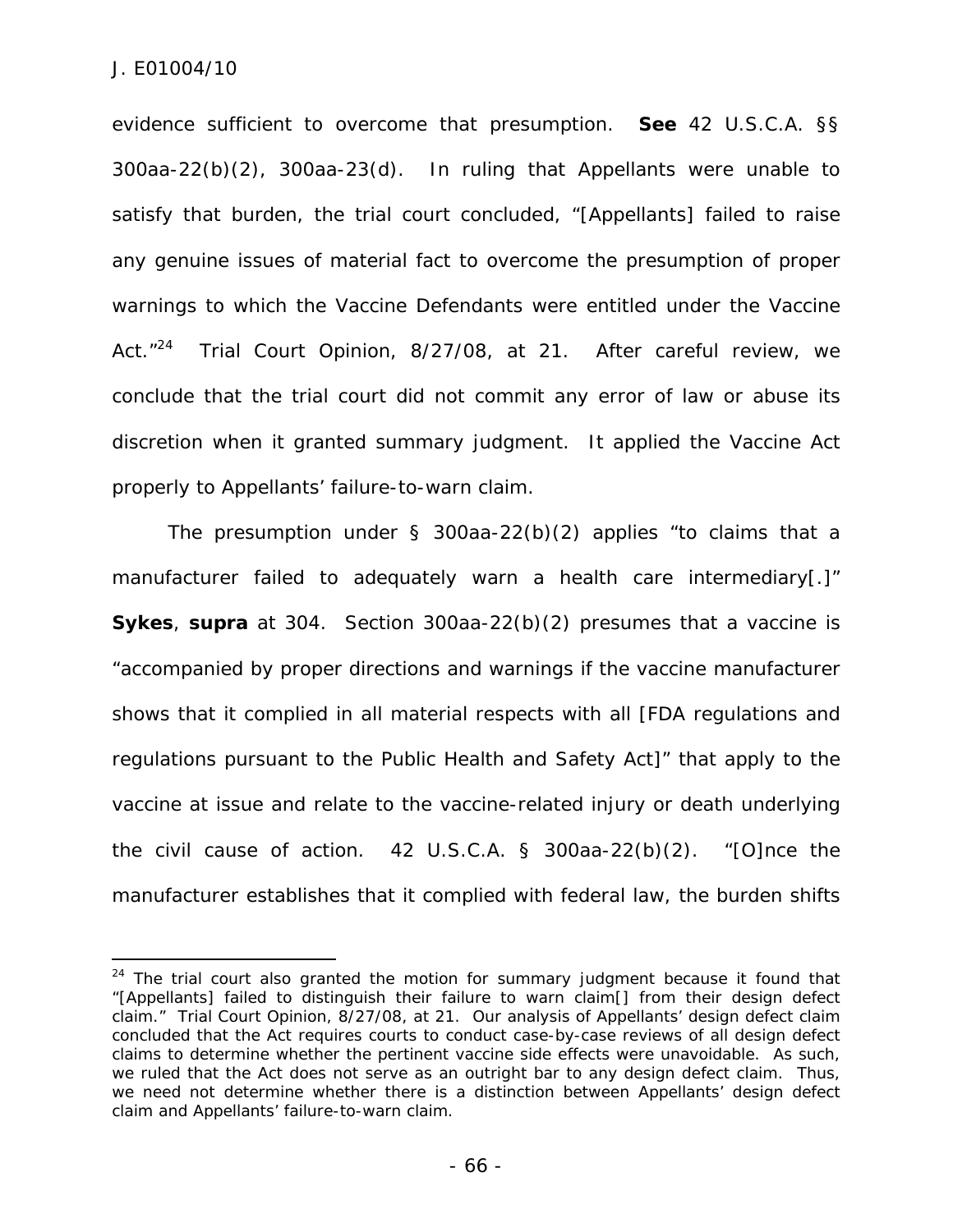to the plaintiff to establish that" one of the two statutory bases for overcoming the presumption has been satisfied. *Bruesewitz*, *supra* at 252. To overcome the presumption under § 300aa-22(b)(2), a plaintiff must demonstrate one of the following.

> (A) that the manufacturer engaged in the conduct set forth in subparagraph (A) or (B) of section 300aa-23(d)(2) of this title, or

> (B) by clear and convincing evidence that the manufacturer failed to exercise due care notwithstanding its compliance with such Act and section (and regulations issued under such provisions).

42 U.S.C.A. § 300aa-22(b)(2)(A)-(B). Section 300aa-22(b)(2)(A) requires plaintiffs to demonstrate that vaccine manufacturers either: (A) fraudulently or intentionally and wrongfully withheld information from the government "during any phase of a proceeding for approval of the vaccine"; or (B) intentionally and wrongfully withheld "information relating to the safety or efficacy of the vaccine after its approval[.]" 42. U.S.C.A. § 300aa-23(d)(A)- (B).

 First, we reject Appellants' claim that the presumption pursuant to § 300aa-22(b)(2) does not apply to their failure-to-warn claim. Although the presumption under § 300aa-22(b)(2) only applies "[f]or purposes of [Subsection 22(b)(1)]," no language in the Act limits the reach of § 300aa-22(b)(1) to design defect claims as Appellants suggest. *See* 42 U.S.C.A. § 300aa-22(b). Rather, the language of § 300aa-22(b)(1) merely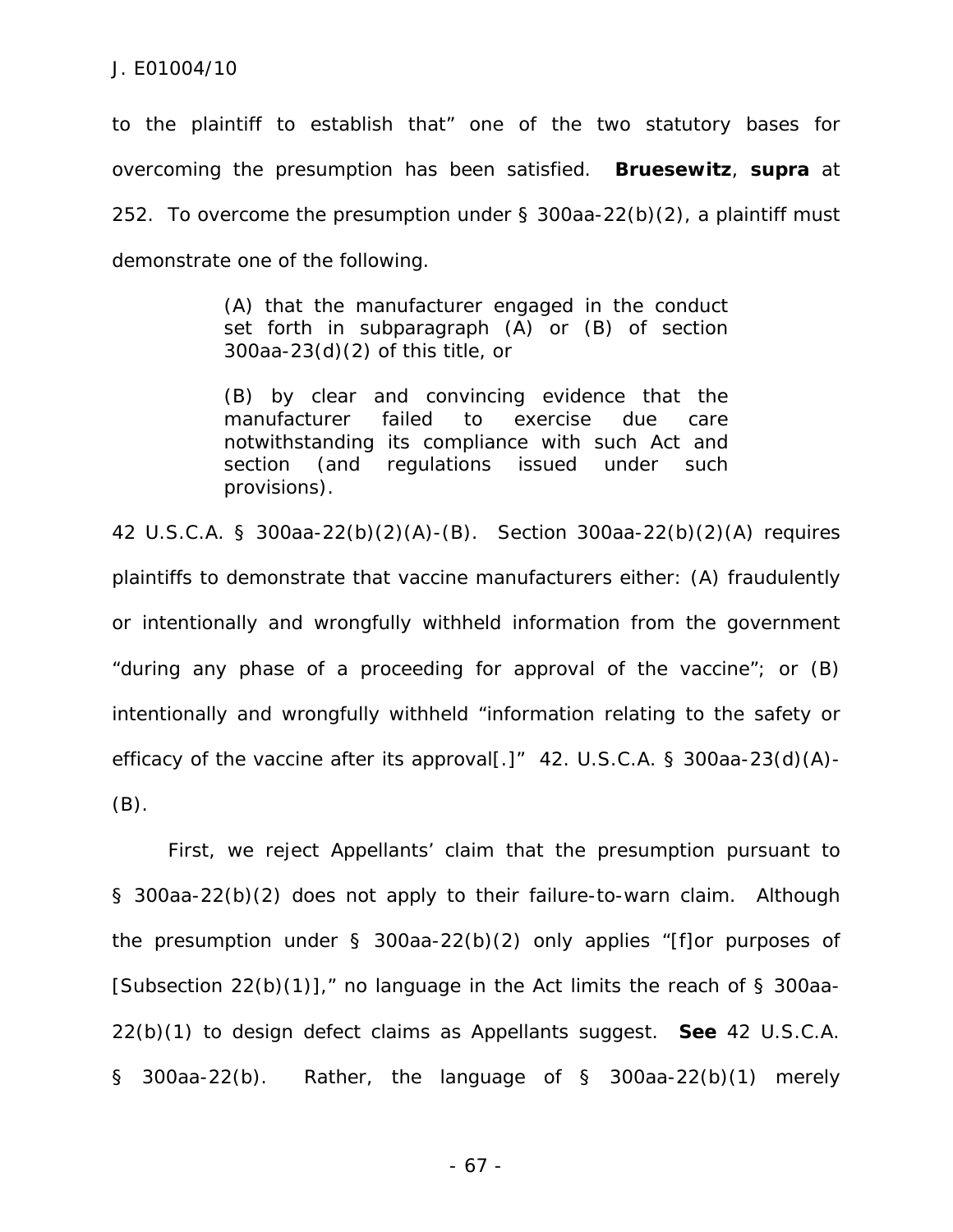$\overline{a}$ 

immunizes manufacturers from civil liability resulting from unavoidable vaccine side effects. In conditioning vaccine manufacturers' immunity, § 300aa-22(b)(1) draws a distinction between avoidable and unavoidable side effects. Section 300aa-22(b)(1), however, never distinguishes between different types of claims. As such, we see nothing that precludes this subsection's application to all variety of vaccine claims—including claims for failure-to-warn. Therefore, because Appellants must satisfy § 300aa-22(b)(1) in order to prevail on their warning claim, we conclude that § 300aa-22(b)(2) also applies to their claim.<sup>25</sup>

 Second, we agree with the trial court's determination that Vaccine Defendants demonstrated their compliance with all pertinent regulations and, therefore, they are entitled to the presumption pursuant to § 300aa-22(b)(2). The trial court recounted, "[t]he affidavits and supporting documentation of Lori A. Easterday (Aventis), Dr. Jack D. Love (Wyeth), and Louis Washington (Merck) offered by the Vaccine Defendants showed they each materially satisfied the relevant FDA regulations in connection with the licensing and approval of the vaccines at issue." Trial Court Opinion, 8/27/08, at 22-23. Specifically, the Vaccine Defendants provided evidence

<sup>&</sup>lt;sup>25</sup> Importantly, from our review, we conclude that Congress established the presumption under § 300aa-22(b)(2) to apply to failure-to-warn claims. The presumption was designed to limit the available warning claims to "only those significant failures to warn or [to] provide directions that clearly pertain to vaccine safety and that clearly arise from substantial wrongdoing on the part of the manufacturer[.]" H.R. Rep. 99-908 at 26, 1986 U.S.C.C.A.N. at 6367. Of course, the intent of Congress may only be realized if warning claims are also required to satisfy  $\S$  300aa-22(b)(1) because the presumption only applies for purposes of that subsection.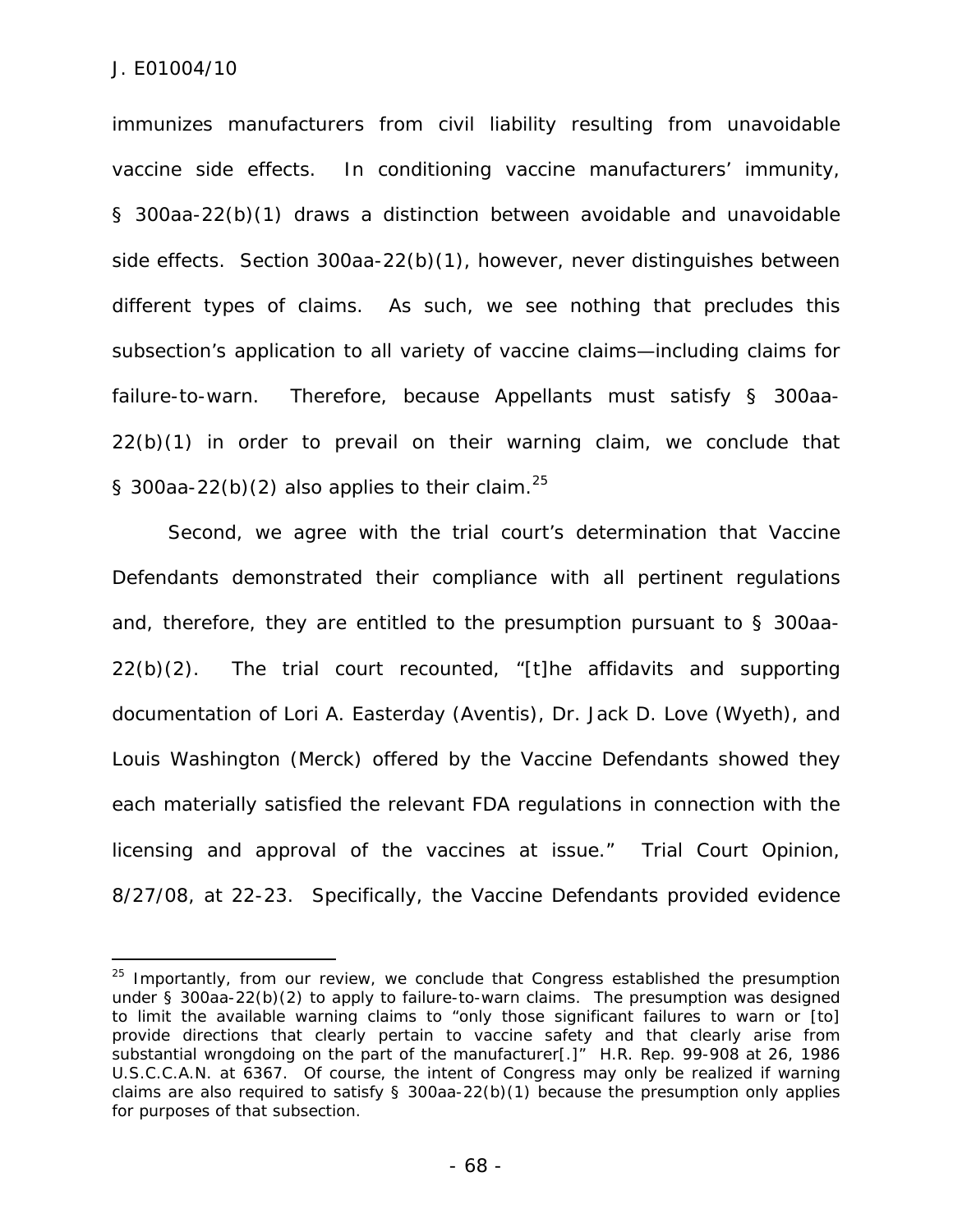$\overline{a}$ 

demonstrating that the vaccines administered to Minor Appellant were licensed and accompanied by the FDA-approved package inserts.26 *Id.* at 23. Moreover, neither Appellants nor the trial court identified any evidence that suggested Vaccine Defendants had failed to comply with the applicable regulations in some material respect. *Id.* As such, we conclude that Vaccine Defendants are entitled to the presumption of proper warnings under § 300aa-22(b)(2). Unless Appellants can overcome this presumption, it will bar Appellants' failure-to-warn claim. With the presumption in place, Appellants' failure-to-warn claim will not be able to survive § 300aa-22(b)(1). Although demonstrating that the vaccine at issue was accompanied by inadequate warnings is sufficient to render side effects avoidable for purposes of § 300aa-22(b)(1), Appellants would be barred from making such a demonstration unless they first overcome the presumption of proper warnings.

 Finally, we conclude that the trial court correctly found that Appellants offered no evidence sufficient to overcome the presumption of proper warnings. The evidence proffered by Appellants is heavy with innuendo but light on substance. For instance, Appellants point to animal studies evidencing the toxicity of thimerosal. *See* Trial Court Opinion, 8/27/08, at 24. From these studies, Appellants suggest that the Vaccine Defendants

<sup>&</sup>lt;sup>26</sup> We note that each of the Vaccine Defendants' package inserts expressly stated that the vaccine formula included thimerosal and that thimerosal was a mercury derivative; the package inserts also specified the particular concentration of thimerosal present in each vaccine.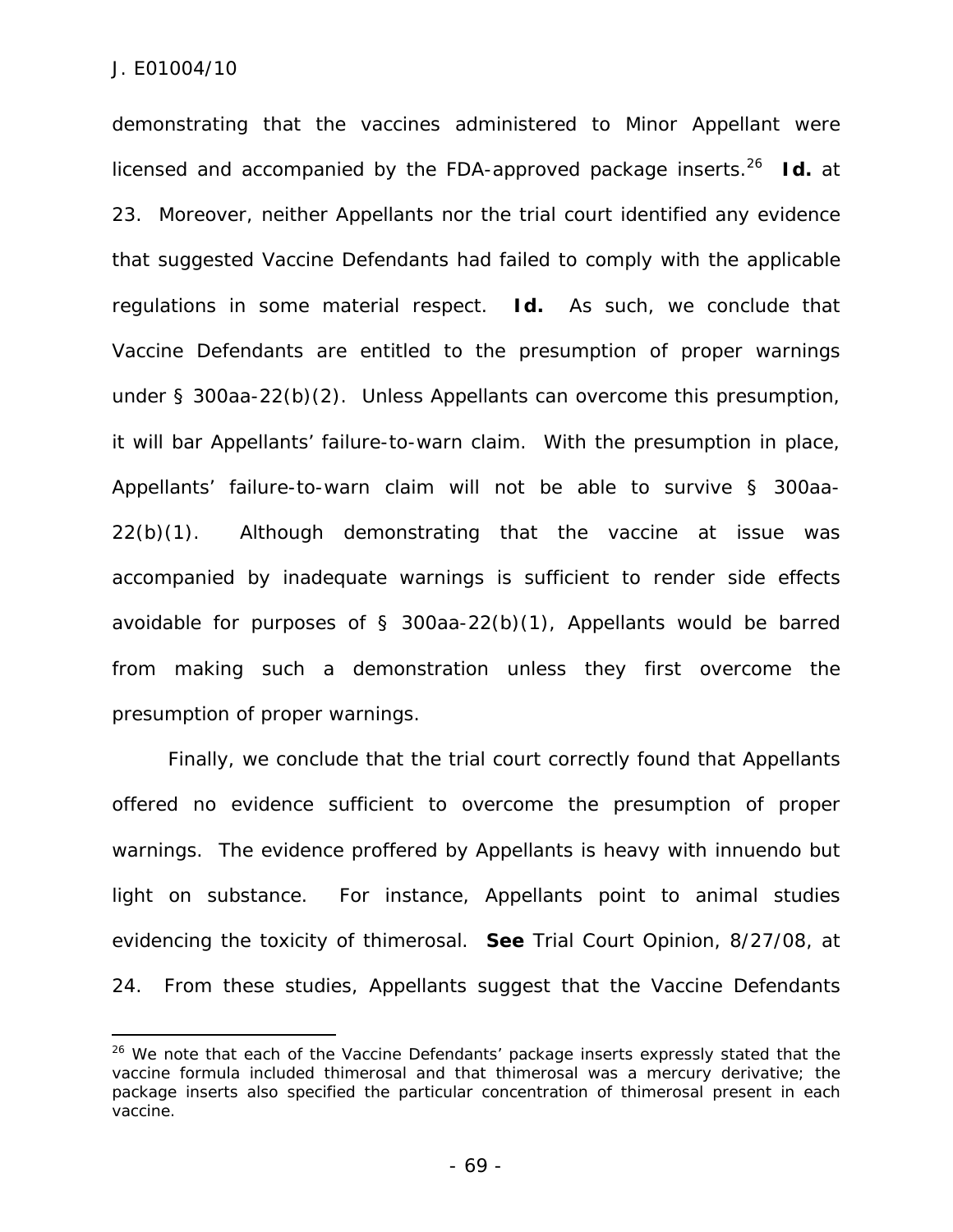-

acted improperly for failing to conduct further research regarding the effects of thimerosal on human subjects. Although further research may have been appropriate, this evidence alone is insufficient to meet Appellants' burden of proof. Likewise, Appellants use the common knowledge of mercury's high level of toxicity as evidence that the FDA-approved warnings were inadequate to alert of the potential hazards associated with thimerosal. *Id.* Citing warnings that highlight the risk of mercury contact with exposed skin or eyes, Appellants infer that such warnings are equally needed on labels of vaccines where thimerosal is used as a preservative. While we make no determination as to the truth of that inference, we emphasize that mere inferences are insufficient substitutes for the evidence needed to overcome the presumption under § 300aa-22(b)(2). The only substantial evidence that Appellants offered to the trial court was the anecdotal reports of adverse events correlating with vaccine administrations.27 *Id.* at 25. Vaccine Defendants, however, were the entities responsible for these reports. As such, the reports hardly demonstrate any effort to withhold information from the regulatory apparatus. Moreover, though additional research may have been appropriate based upon these anecdotal reports, Appellants offer no evidence that Vaccine Defendants ever acted improperly. Furthermore, Appellants fail to cite in their brief any evidence of record that

 $27$  The Act established a reporting system called the Vaccine Adverse Event Reports ("VAERS"), which requires vaccine manufacturers to report adverse events that may be correlated with the administration of their vaccines.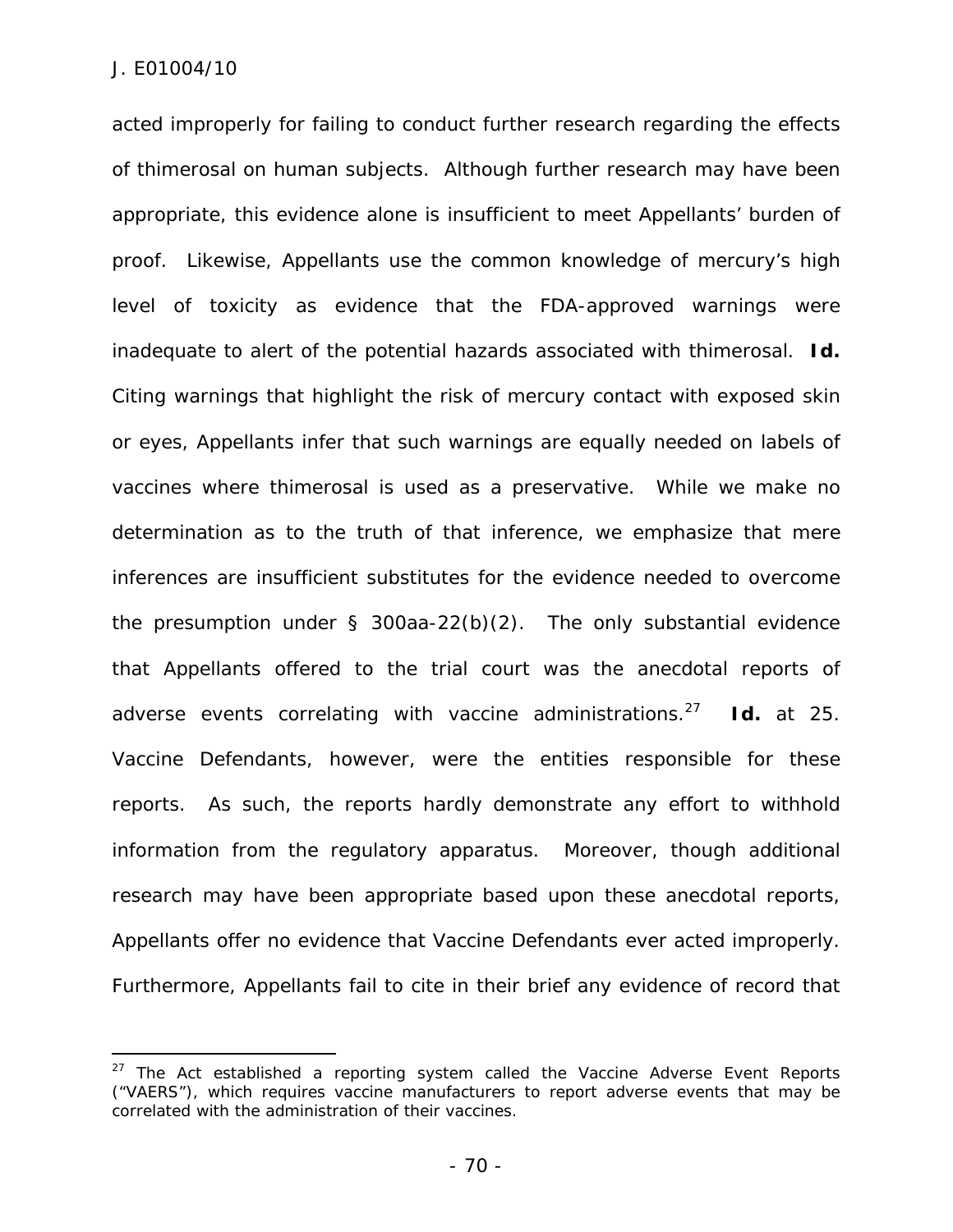would contradict the trial court's conclusion, and we have discovered no such evidence during our review.

Therefore, our review of the record has revealed that Appellants failed to establish any basis upon which the presumption could have been overcome. *See* 42 U.S.C.A. §§ 300aa-22(b)(2), 300aa-23(d). As the trial court aptly found, Appellants failed to show either (1) Vaccine Defendants intentionally and wrongfully withheld information during or after the vaccine approval process or (2) Vaccine Defendants failed to exercise due care. *See*  Trial Court Opinion, 8/27/08, at 24; *see also* 42 U.S.C.A. §§ 300aa-22(b)(2), 300aa-23(d). Thus, because all vaccine warnings at issue were presumed proper pursuant to § 300aa-22(b)(2), the Vaccine Act bars Appellants' failure-to-warn claim. As such, we conclude that the trial court did not commit an error of law or abuse its discretion by granting summary judgment in favor of Vaccine Defendants regarding the failure-to-warn claim.

# **III.**

In their final issue, Appellants allege that the trial court erred in failing to apply § 300aa-22(e) in order to preserve their claims from state law barriers. Appellants' Substitute Brief on Rehearing *En Banc* at 67. Appellants argue that Congress intended for § 300aa-22(e) "to preempt, among other things, state laws that immunized vaccine manufacturers from design defect or other claims under their own interpretations of Comment

- 71 -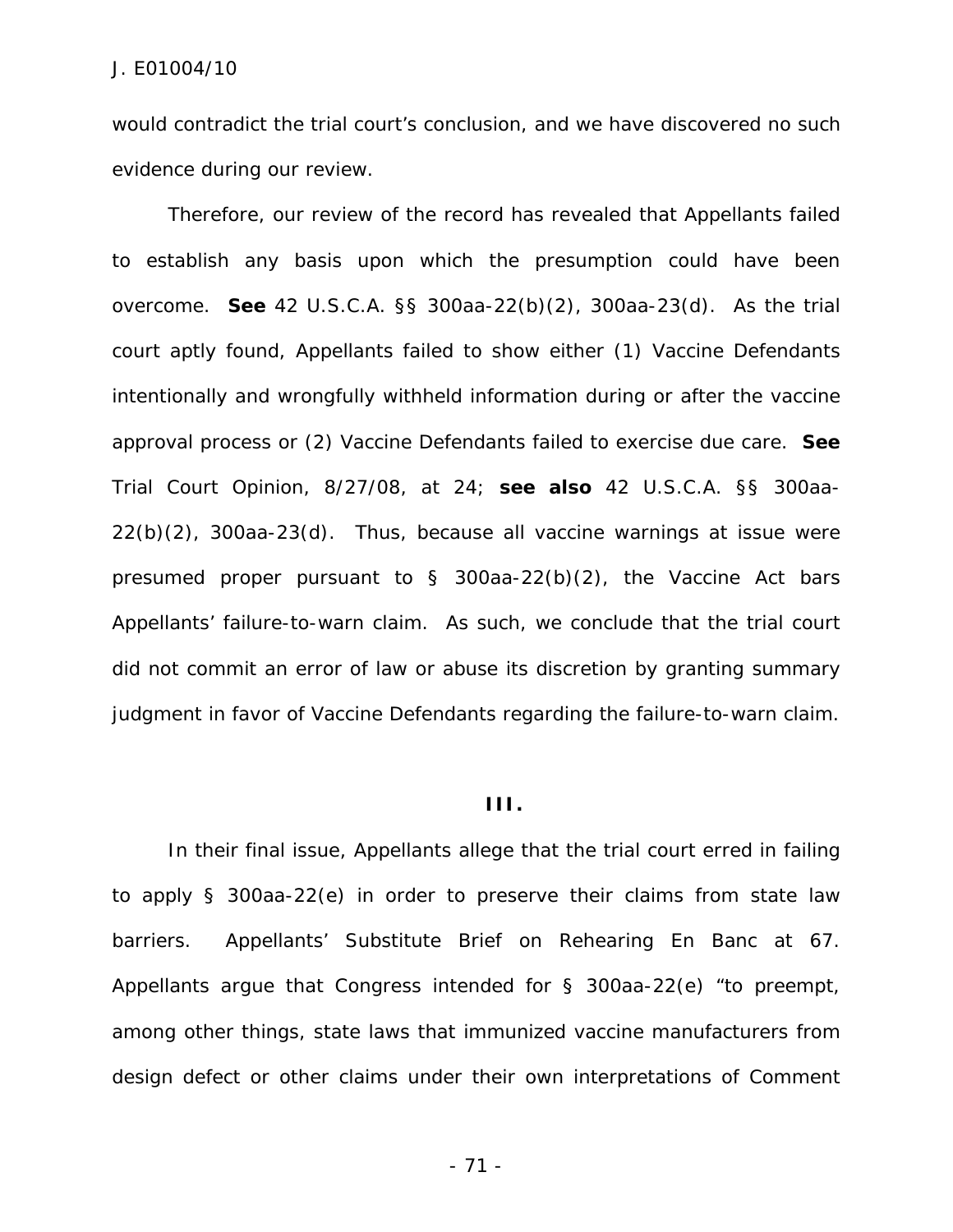k." *Id.* at 68. Because the trial court never had occasion to reach this issue, we shall not consider the merits of Appellants' argument.

## **Conclusion**

We hold that § 300aa-22(b)(1) of the Vaccine Act expressly preempts all design defect claims that arise from unavoidable vaccine side effects, and before granting summary judgment, the trial court was required to conduct a case-by-case inquiry to determine the nature of the vaccine side effects presented in this case. Therefore, regarding Appellants' design defect claim, we reverse the trial court's order granting summary judgment in favor of Vaccine Defendants.

As to Appellants' failure-to-warn claim, we hold that Vaccine Defendants are entitled to the presumption of proper warnings under § 300aa-22(b)(2), and that Appellants failed to rebut this presumption. Accordingly, we affirm the trial court's order granting summary judgment in favor of Vaccine Defendants on this issue.

 Order affirmed in part and reversed in part. Case remanded. Jurisdiction relinquished.

Judge Gantman concurs in the result.

Judge Shogan files a Concurring and Dissenting Opinion.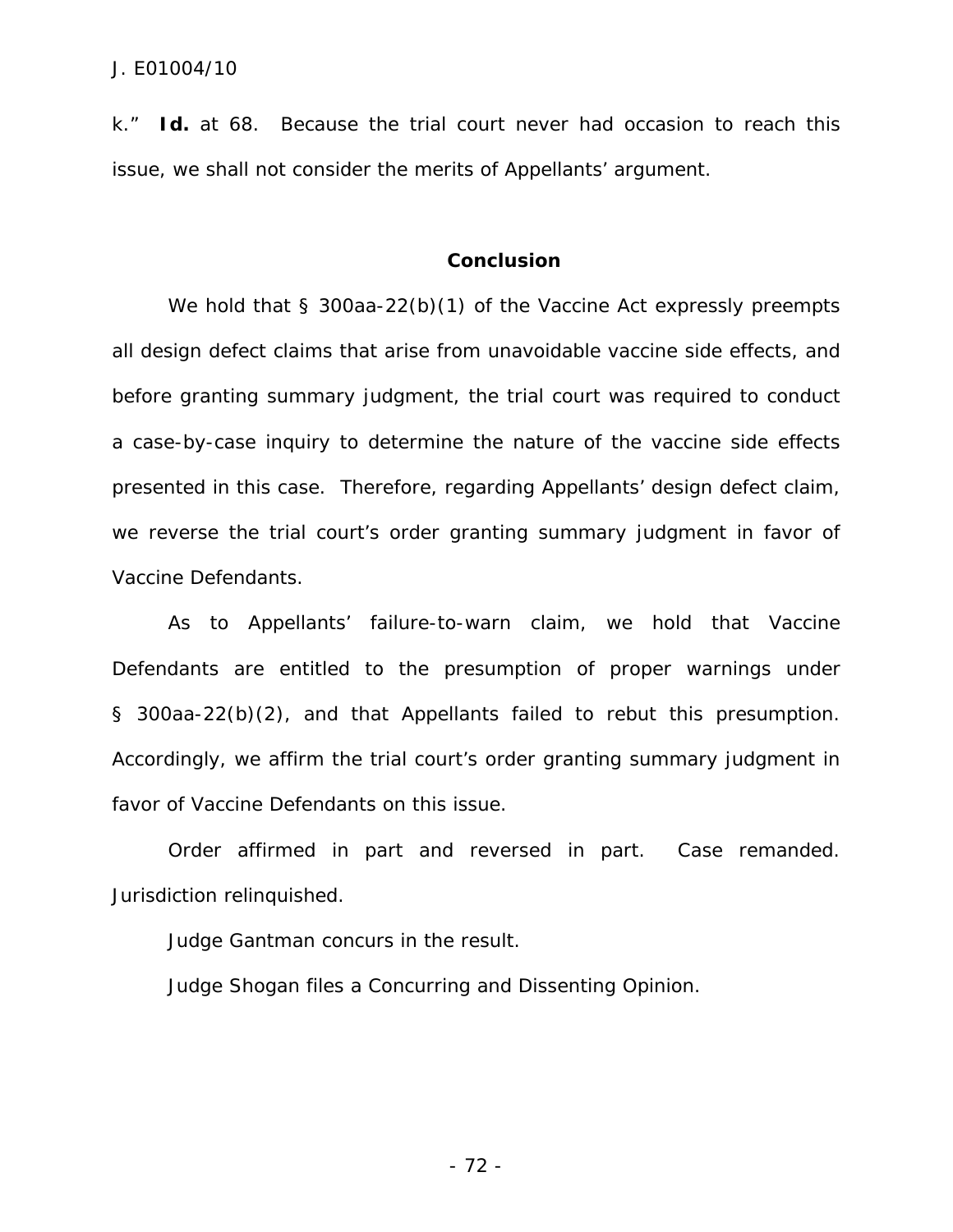| JACQUELINE WRIGHT AND HOWARD<br>WRIGHT, PARENTS AND NATURAL<br><b>GUARDIANS OF JARED WRIGHT, A</b><br>MINOR CHILD AND IN THEIR OWN<br>RIGHT,                                                                                                                           | IN THE SUPERIOR COURT OF<br>PENNSYLVANIA |
|------------------------------------------------------------------------------------------------------------------------------------------------------------------------------------------------------------------------------------------------------------------------|------------------------------------------|
| Appellants                                                                                                                                                                                                                                                             |                                          |
| V.                                                                                                                                                                                                                                                                     |                                          |
| AVENTIS PASTEUR, INC., MERCK &<br>CO., INC., AMERICAN HOME<br>PRODUCTS D/B/A WYETH, WYETH<br>LABORATORIES, WYETH-AYERST,<br>WYETH-AYERST LABORATORIES,<br>WYETH LEDERLE, WYETH LEDERLE<br>VACCINES, AND LEDERLE<br>LABORATORIES, C/O CT<br><b>CORPORATION SYSTEMS,</b> |                                          |
| Appellees                                                                                                                                                                                                                                                              | No. 336 EDA 2008                         |

Appeal from the Order entered December 31, 2007, in the Court of Common Pleas, Philadelphia County, Civil Division, at No. 003861 May Term 2003.

BEFORE: FORD ELLIOTT, P.J., STEVENS, GANTMAN, PANELLA, DONOHUE, SHOGAN, ALLEN, LAZARUS, and MUNDY, JJ.

CONCURRING AND DISSENTING OPINION BY SHOGAN, J.:

Although the Majority has provided a thorough discussion of statutory interpretation and the law of preemption, I discern no basis on which to disturb the trial court's entry of summary judgment in favor of Vaccine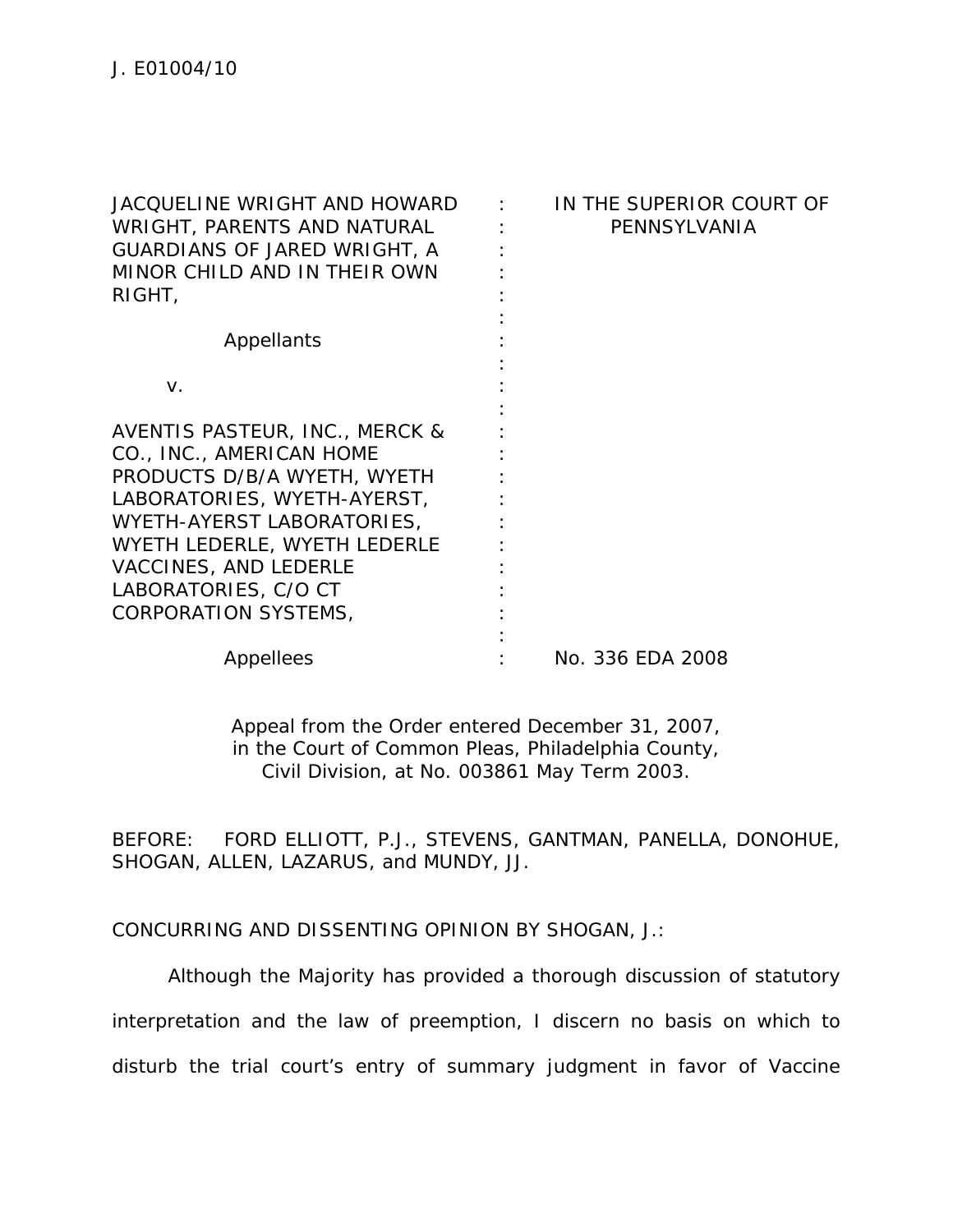-

Defendants on both the failure-to-warn and design defect claims. Accordingly, I concur in part and dissent in part.

Plaintiffs filed a complaint in state court, alleging that Vaccine Defendants were negligent in designing the vaccines to include thimerosal, and that Vaccine Defendants failed to warn of the dangers of using thimerosal. Second Amended Complaint, 12/9/03, at ¶¶ 25-27, 39. The National Childhood Vaccine Injury Act of 1986 ("Vaccine Act"), 42 U.S.C.A. §§ 300aa-1 *et seq.*, provides for the preemption of state design defect claims and affords a presumption of proper warning to vaccine manufacturers. 42 U.S.C.A. § 300-22(b). The question before the trial court with regards to the design defect claim was the scope of preemption.<sup>1</sup> Plaintiffs advocated a case-by-case determination by a trial court of whether the vaccine design was defective, *i.e.*, whether a safer alternative to thimerosal should have been used, before vaccine manufacturers would be able to obtain the protections of Section 22(b). Vaccine Defendants argued that the Vaccine Act preempts all design defect claims, without use of a case-by-case determination of whether a particular vaccine is unavoidably unsafe.

<sup>1</sup> Vaccine Defendants contended that the failure-to-warn claim was also preempted by the Vaccine Act. I agree with the trial court that Plaintiffs failed to distinguish that claim, as to the injured party, from their design defect claim. *See* Trial Court Opinion, 8/27/08, at 19-22.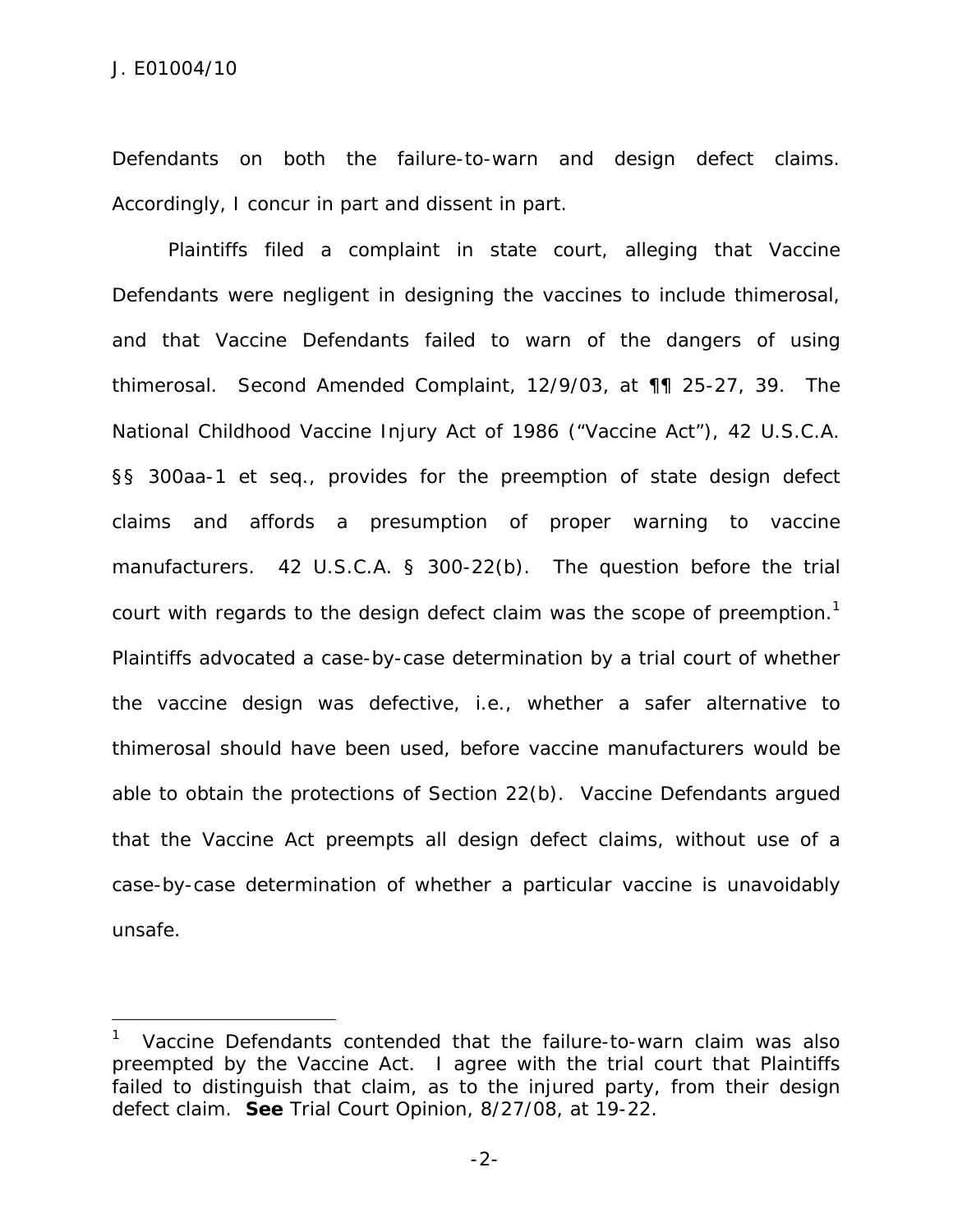Citing the language of Section 22(b), the Federal Drug Administration's ("FDA") licensing process, federal cases favoring preemption in this context, and legislative intent, the trial court concluded that Congress intended to preempt design defect claims without a preliminary showing that thimerosalcontaining vaccines were unavoidably unsafe. Trial Court Opinion, 8/27/08, at 19. Considering, *inter alia,* subsequent legislative history, the Majority concludes that the trial court erred and holds that Section 22(b)(1) requires a trial court to conduct a case-by-case inquiry to determine if a vaccine's side effects are unavoidable before deciding whether a design defect claim is preempted. I cannot agree.

 The first part of Section 22(b)(1) speaks plainly and broadly, while the second part is conditional:

No vaccine manufacturer shall be liable in a civil action for damages arising from a vaccine-related injury or death associated with the administration of a vaccine after October 1, 1988, if the injury or death resulted from side effects that were unavoidable even though the vaccine was properly prepared and was accompanied by proper directions and warnings.

42 U.S.C.A. § 300aa-22(b)(1). Determining whether side effects are unavoidable, whether the vaccine was properly prepared, and whether proper warnings were provided is the function of the FDA. As the trial court observed, the FDA regulates the formation (including ingredients and preservatives), the production, and the labeling of vaccines. Trial Court Opinion, 8/27/08, at 4 n.6 (citing 21 U.S.C.A. §§ 301 *et seq.*; 21 C.F.R.

-3-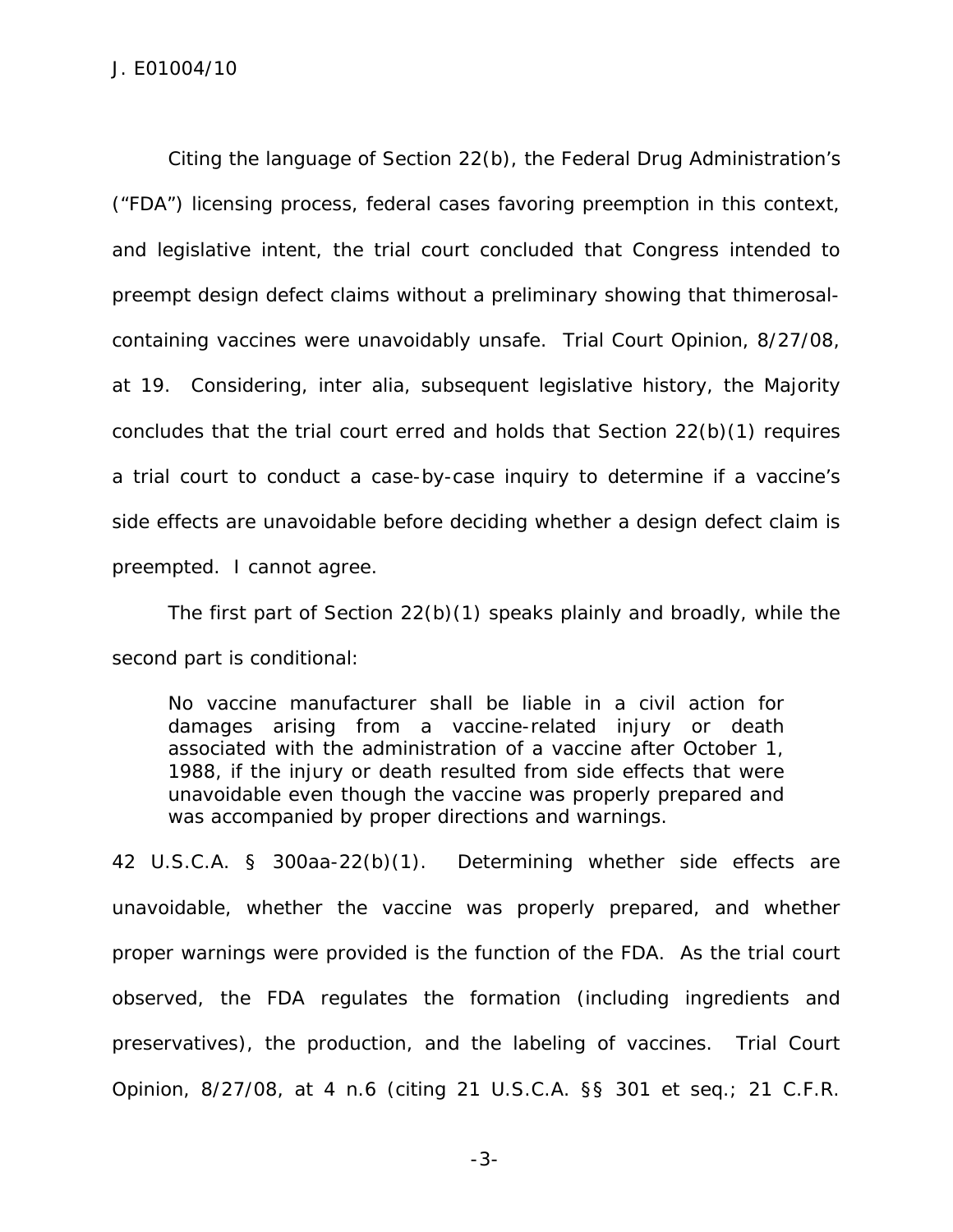$\overline{a}$ 

§ 610.15). The FDA's licensing process requires demonstration that a product is "safe, pure, and potent." *Id.* at 5 n.6 (citing 42 U.S.C.A. § 262(a)(2)(C)).<sup>2</sup> Thus, as the trial court opined, use of a case-by-case approach is unnecessary because "[a]n FDA-approved design includes the side-effects of that vaccine, and is, therefore, by statutory definition, the unavoidably safe product subject to . . . immunity." Trial Court Opinion,  $8/27/08$ , at 18 (citation omitted).<sup>3</sup>

 Federal decisions favoring preemption in this context further support the trial court's decision. *See*, *e.g.*, *Bruesewitz v. Wyeth, Inc.*, 561 F.3d 233 (3d Cir. 2009), *cert. granted*, \_\_\_ U.S. \_\_\_, 130 S.Ct. 1734 (2010) (holding that Vaccine Act preempts design defect claims without a

<sup>&</sup>lt;sup>2</sup> Notably, the FDA "has concluded that no ill effects 'other than minor local reactions at the site of injection' have been established for thimerosal in childhood vaccines." FDA, *Thimerosal in Vaccines*, at 3 (August 18, 2008).

<sup>&</sup>lt;sup>3</sup> Section 22(b)(1) is an express preemption provision. Since *Wyeth v. Levine*, \_\_\_ U.S. \_\_\_, 129 S.Ct. 1187 (2009), dealt with implied preemption, it is of limited relevance in our analysis. In fact, the issue in Levine of whether federal labeling law preempted the plaintiffs' inadequate labeling claim is directly addressed by Section 22(b)(2), which provides that:

a vaccine shall be presumed to be accompanied by proper directions and warnings if the vaccine manufacturer shows that it complied in all material respects with all requirements under the Federal Food, Drug, and Cosmetic Act [21 U.S.C.A. §§ 301 *et seq.*] and section 262 of this title (including regulations issued under such provisions) applicable to the vaccine and related to vaccine-related injury or death for which the civil action was brought.

<sup>42</sup> U.S.C.A. § 300aa-22(b)(2).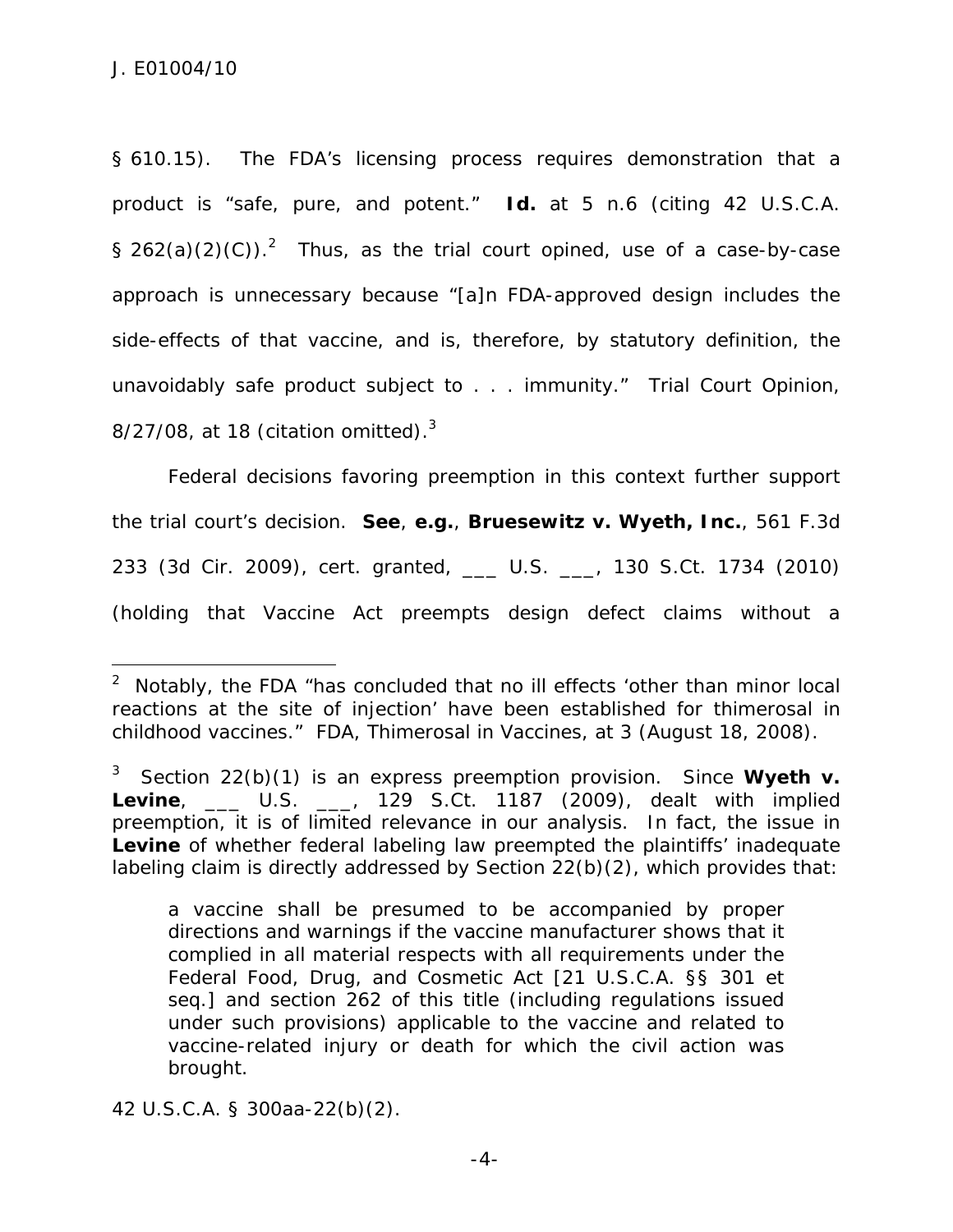-

determination of whether the vaccine is unavoidably unsafe);<sup>4</sup> **Sykes v.** *Glaxo-SmithKline*, 484 F. Supp.2d 289 (E.D. Pa. 2006) (same); *Blackmon v. American Home Prods. Corp.*, 328 F. Supp.2d 659 (S.D. Tx. 2004) (holding that Vaccine Act totally bars design defect and failure-to-warn claims); *see also Militrano v. Lederle Labs*., 26 A.D.3d 475, 810 N.Y.S.2d 506 (App. Div. 2d Dept. 2006) (holding that Vaccine Act preempts state law design defect claims and provides presumption of proper warning). Even the Georgia state decision, cited by the Majority as adopting a case-by-case approach, recognized the reasonableness of interpreting the statute as preempting all design defect claims. *See Ferrari v. American Home Prods. Corp.*, 650 S.E.2d 585, 286 Ga. App. 305 (Ga. Ct. App. 2007) (agreeing with previous court rulings regarding congressional intent to preempt all design defect claims).

 Finally, the legislative history of the Vaccine Act favors preemption of all design defect claims and, hence, supports the trial court's ruling.<sup>5</sup> In

<sup>4</sup> The United States Supreme Court heard oral argument in the *Bruesewitz* case on October 12, 2010.

<sup>5</sup> In examining legislative intent, I respectfully disagree with the Majority that we should consider "subsequent legislative history" in this case. In my opinion, the expressions of the legislature relating to the 1987 funding amendments to the Vaccine Act do not fall within the scenario described by Justice Scalia in his concurring opinion in the social security disability case, *Sullivan v. Finkelstein*, 496 U.S. 617, 632 (1990) (Scalia, J., concurring in part) ("[T]he expression of a legislator relating to a previously enacted statute . . . would be useful, if at all, not because it was subsequent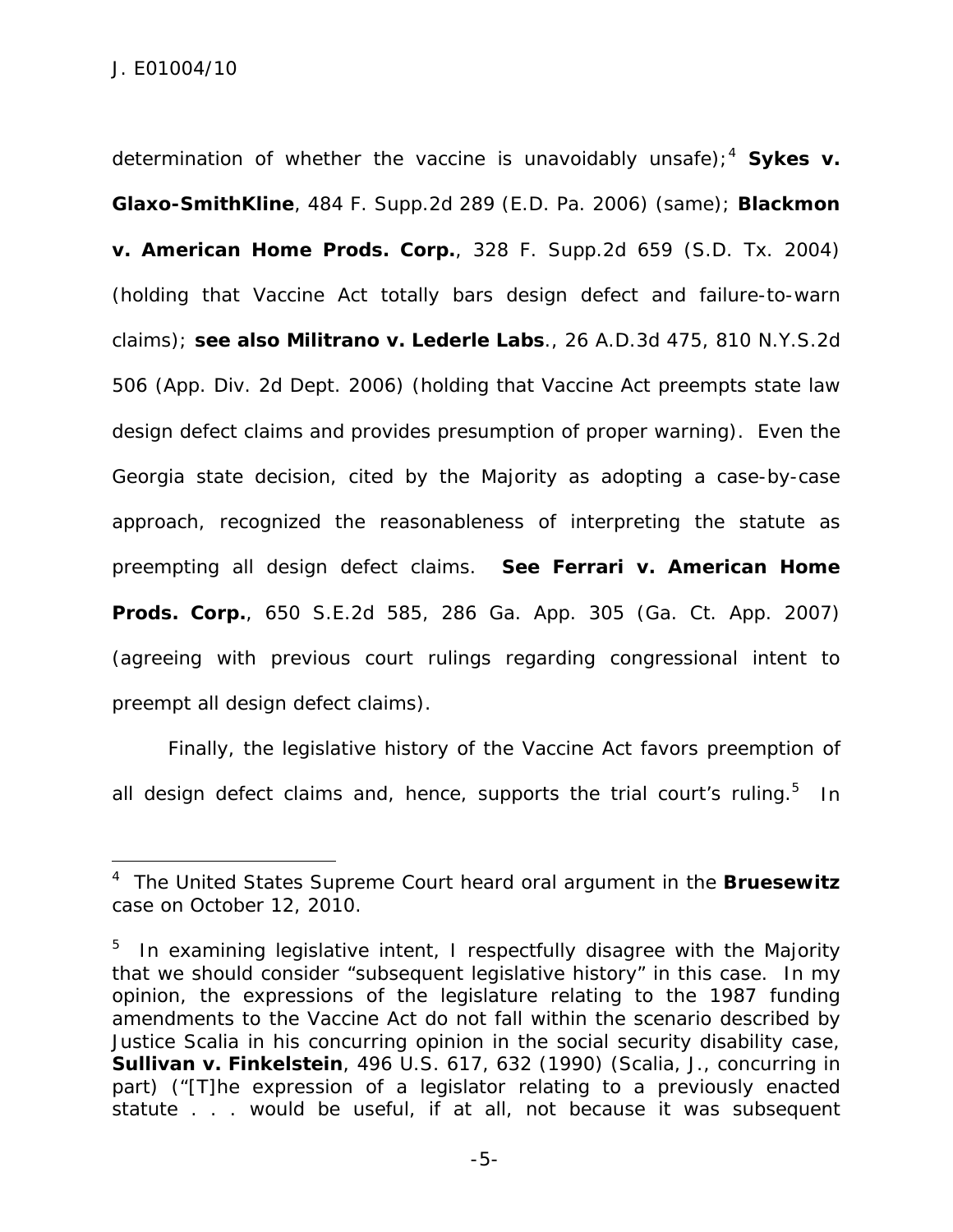J. E01004/10

concluding that "the basic presumption against preemption does not accord

with Congress' intent in enacting the Vaccine Act," the trial court observed:

[c]oncerns which led to the Vaccine Act legislation included the inadequacy—from both the injured persons and the vaccine manufacturers perspective—of the tort system in compensating vaccine-injured children and the instability and uncertainty of the childhood vaccine market inevitably caused by the risk of tort litigation. *See* H.R. Rep. No. 99-908 at 7. . . With case-by-case determination, vaccine manufacturers "would again be subjected to the unpredictability and expense of the tort system and companies would be dissuaded from remaining [in] or entering the vaccine market." *Sykes*, 484 F. Supp. 2d at 302. Such an approach "would do nothing to protect vaccine manufacturers from suit from design defects, since such an inquiry would require a fact finder to consider the manufacturer's design against a purported safer alternative." *Bruesewitz*, 508 F. Supp. 2d at 445.

Trial Court Opinion, 8/27/08, at 16-17.

The trial court found further support for preemption in H.R. Rep.

No. 99-908, as follows: $6$ 

-

Given the existence of the compensation system [provided for in the Vaccine Act], the Committee strongly believes that Comment k is appropriate and necessary. . . Vaccine-injured persons will now have an appealing alternative to the tort system. Accordingly, **if they cannot demonstrate** under

legislative history of the earlier statute, but because it was plain old legislative history of the later one."). Consideration of subsequent legislative history of an earlier statute can be construed simply as a form of revisionist history.

 $6$  "Preemption is a question of Congressional intent," and "[t]he best source for divining that intent is the committee reports on the bill." *Militrano*, 810 N.Y.S.2d at 508 (citing *California Federal Sav. & Loan Assn. v. Guerra*, 479 U.S. 272, 280 (1987); *Garcia v. United States*, 469 U.S. 70, 76  $(1984)$ .